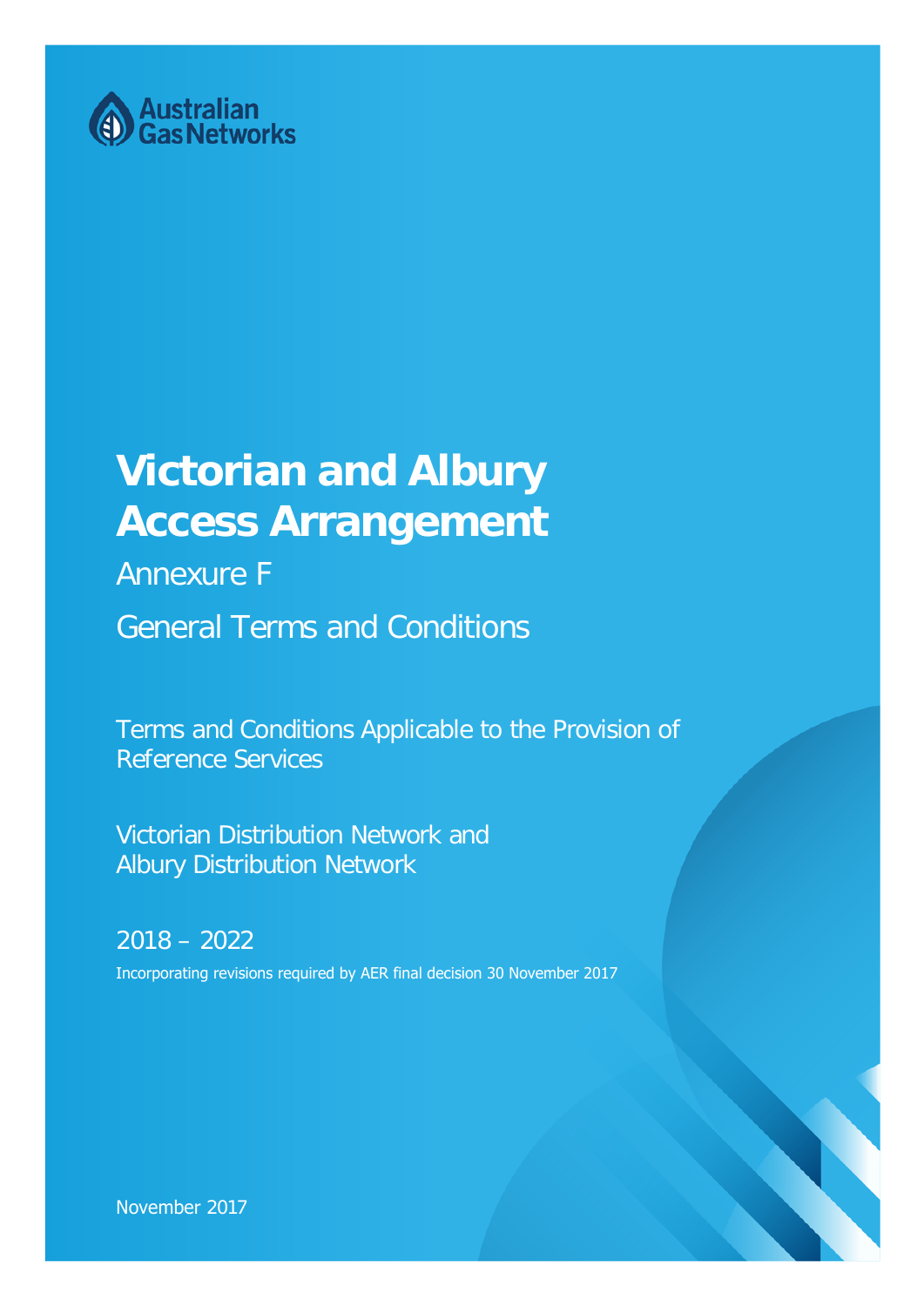

Page intentionally left blank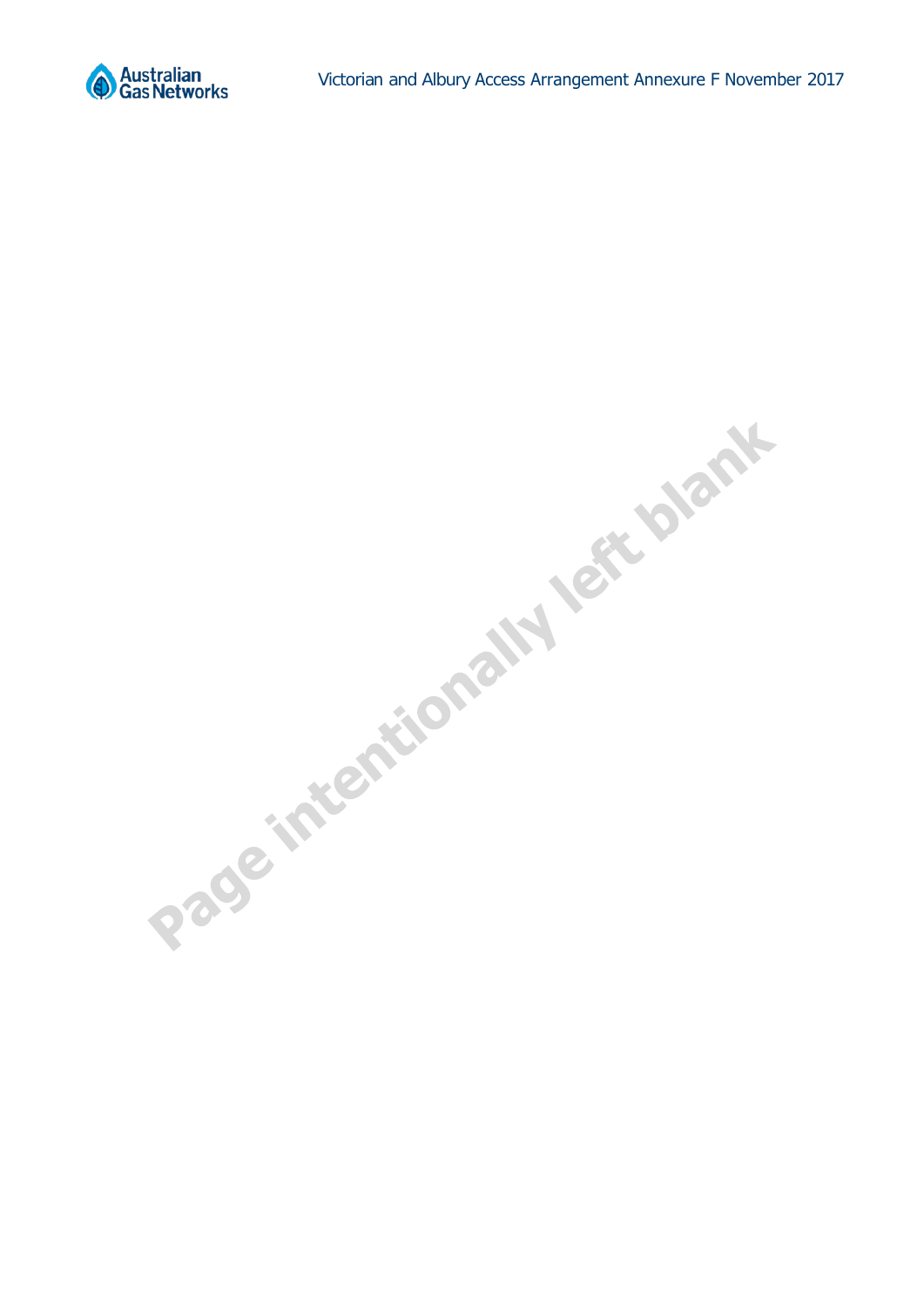## **Victorian and Albury Access Arrangement**

## **Annexure F**

## **General Terms and Conditions**

**Terms & Conditions applicable to the provision of Reference Services**

**Victorian Distribution Network and Albury Distribution Network**

**2018-2022**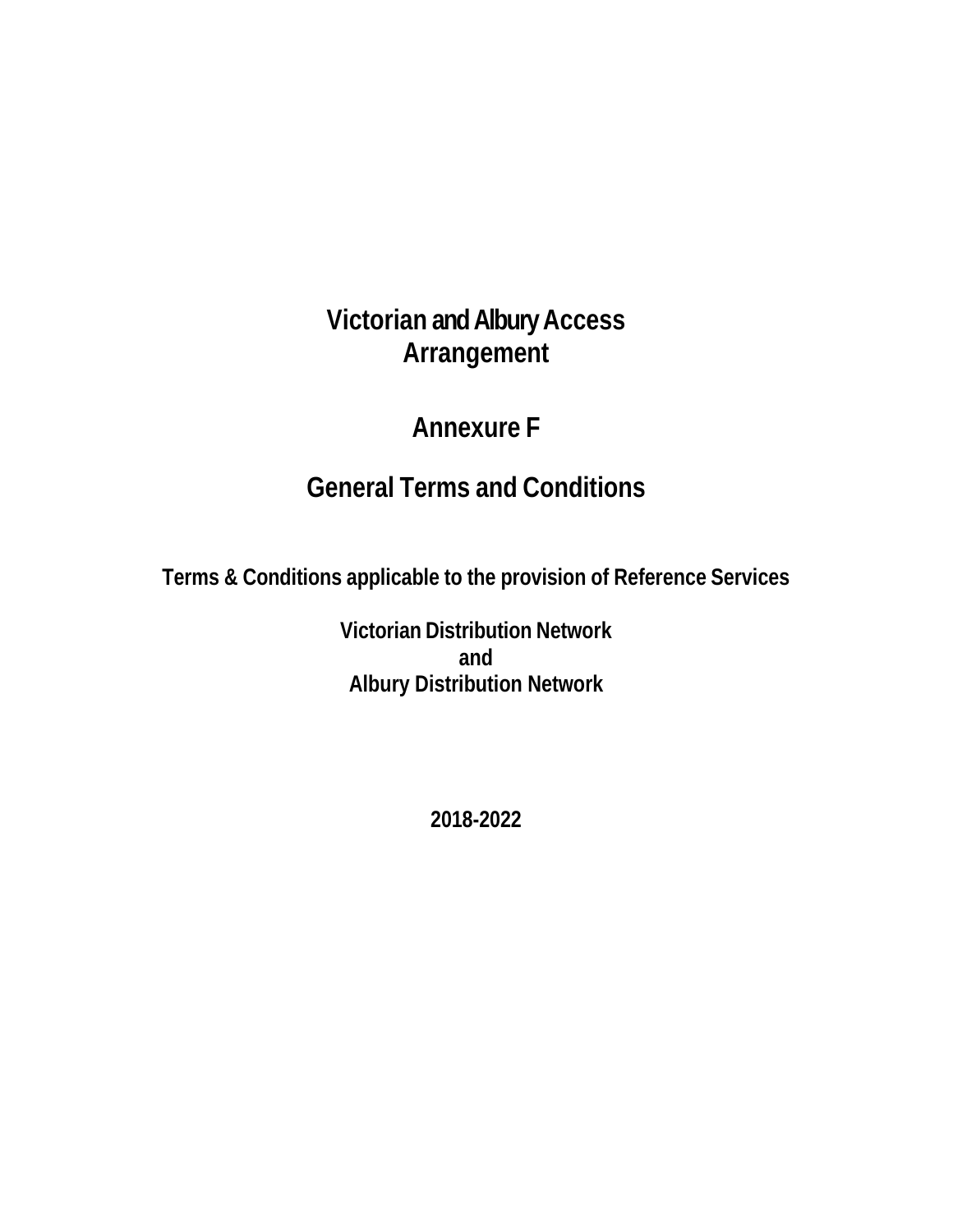## **TABLE OF CONTENTS**

| 1.   |  |
|------|--|
| 1.1  |  |
| 1.2  |  |
| 1.3  |  |
|      |  |
| 2.   |  |
| 2.1  |  |
| 2.2  |  |
| 2.3  |  |
| 2.4  |  |
| 2.5  |  |
| 2.6  |  |
| 2.7  |  |
| 3.   |  |
| 3.1  |  |
| 3.2  |  |
| 3.3  |  |
| 3.4  |  |
| 4.   |  |
| 4.1  |  |
| 4.2  |  |
| 4.3  |  |
| 4.4  |  |
| 4.5  |  |
| 5.   |  |
| 6.   |  |
| 7.   |  |
| 8.   |  |
| 9.   |  |
| 9.1  |  |
| 9.2  |  |
| 9.3  |  |
| 9.4  |  |
| 9.5  |  |
| 9.6  |  |
| 9.7  |  |
| 9.8  |  |
| 10.  |  |
| 10.1 |  |
| 10.2 |  |
| 10.3 |  |
| 10.4 |  |
| 10.5 |  |
| 10.6 |  |
|      |  |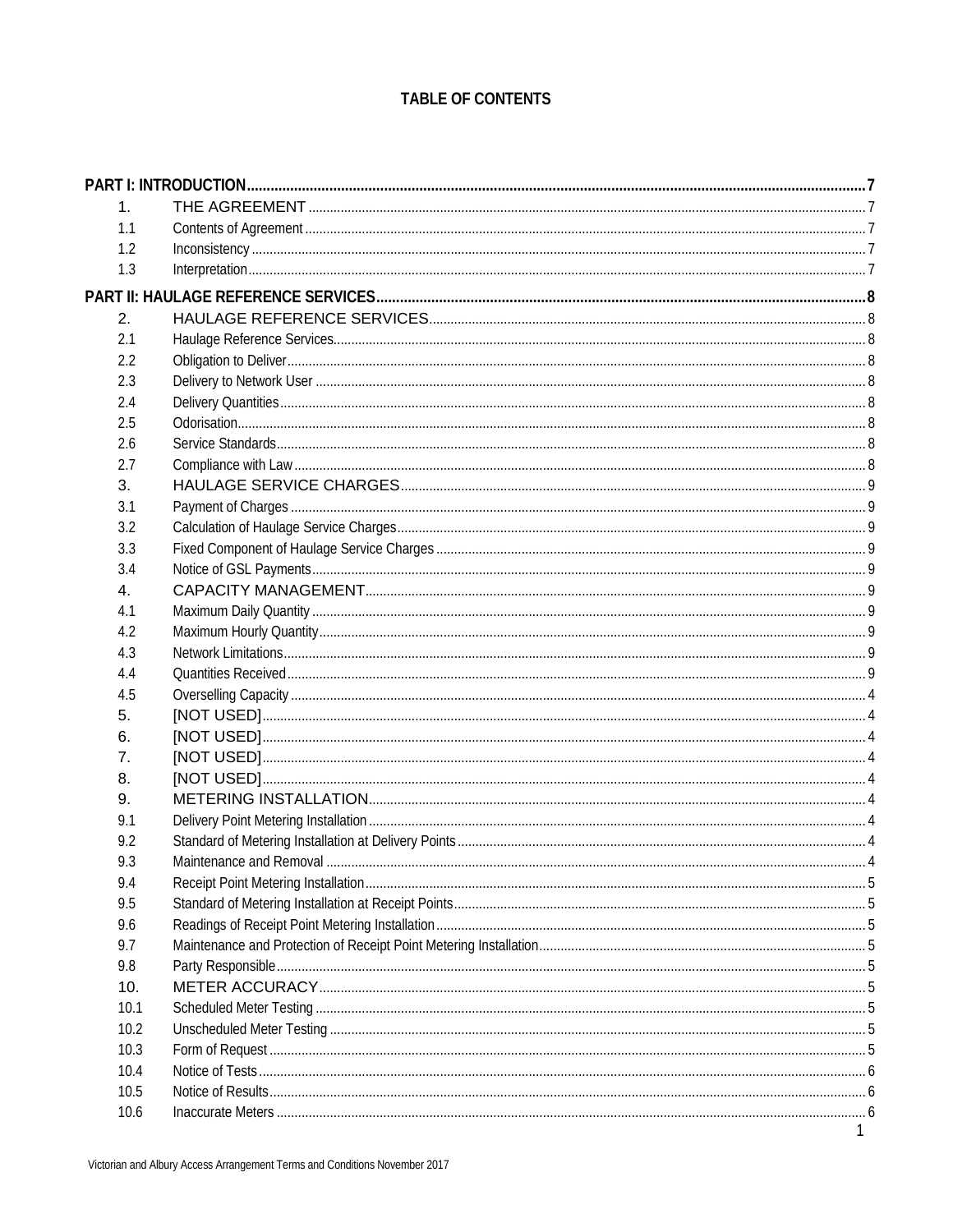| 10.7  |  |
|-------|--|
| 10.8  |  |
| 10.9  |  |
| 10.10 |  |
| 10.11 |  |
| 11.   |  |
| 11.1  |  |
| 11.2  |  |
| 11.3  |  |
| 11.4  |  |
| 11.5  |  |
| 11.6  |  |
| 11.7  |  |
| 12.   |  |
| 12.1  |  |
| 12.2  |  |
| 12.3  |  |
| 12.4  |  |
| 12.5  |  |
| 12.6  |  |
| 12.7  |  |
| 12.8  |  |
| 13.   |  |
| 13.1  |  |
| 13.2  |  |
| 13.3  |  |
| 13.4  |  |
| 13.5  |  |
| 13.6  |  |
| 14.   |  |
| 14.1  |  |
| 14.2  |  |
| 14.3  |  |
| 14.4  |  |
| 15.   |  |
| 15.1  |  |
| 15.2  |  |
| 15.3  |  |
| 16.   |  |
| 16.1  |  |
| 16.2  |  |
| 16.3  |  |
| 16.4  |  |
| 16.5  |  |
| 16.6  |  |
| 16.7  |  |
| 17.   |  |
| 17.1  |  |
| 17.2  |  |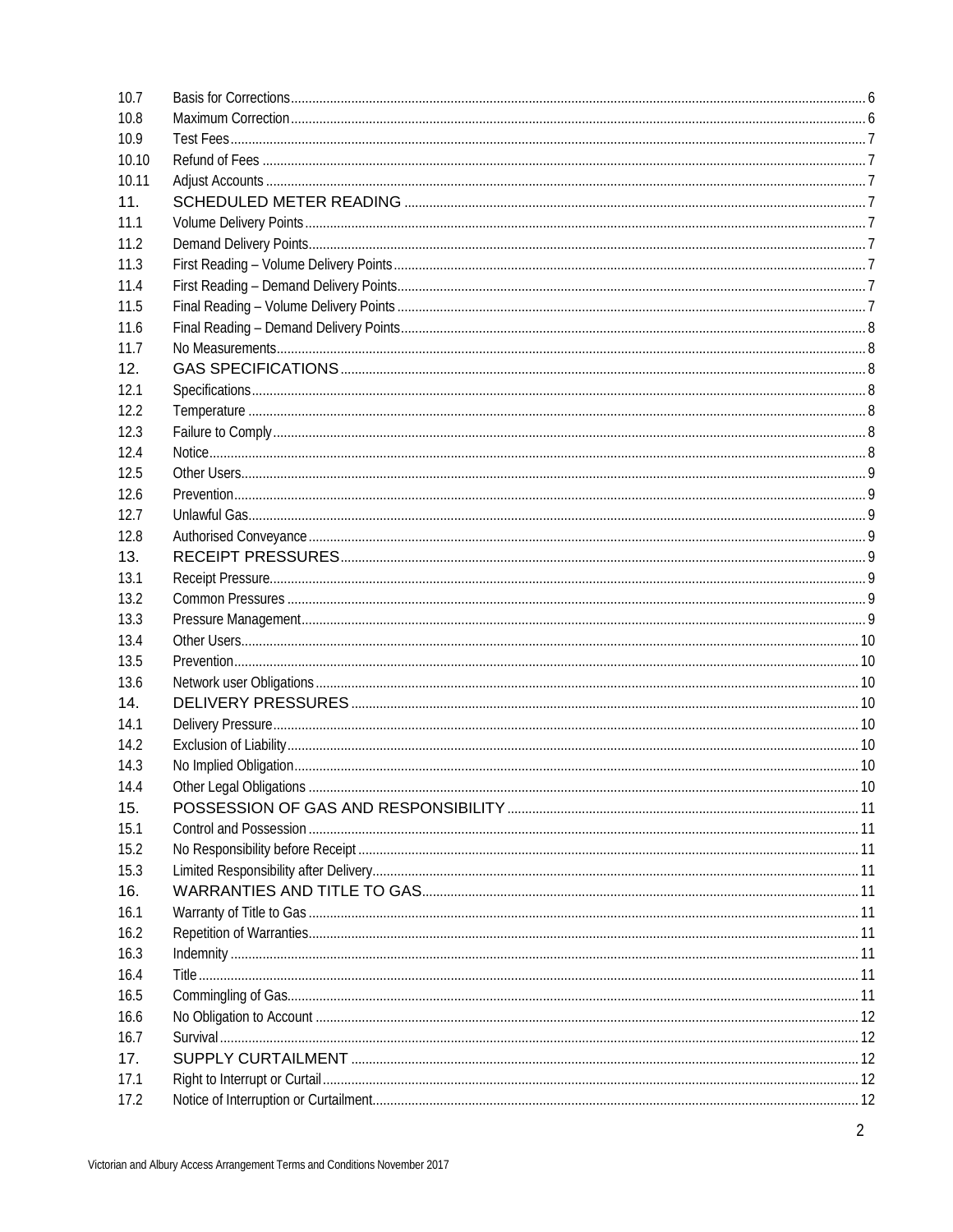| 17.3 |  |
|------|--|
| 17.4 |  |
| 17.5 |  |
| 17.6 |  |
| 17.7 |  |
|      |  |
| 18.  |  |
| 18.1 |  |
| 18.2 |  |
| 19.  |  |
| 19.1 |  |
| 19.2 |  |
|      |  |
| 20.  |  |
| 20.1 |  |
| 20.2 |  |
| 20.3 |  |
| 20.4 |  |
| 21.  |  |
| 21.1 |  |
| 21.2 |  |
| 21.3 |  |
| 21.4 |  |
| 21.5 |  |
| 21.6 |  |
| 22.  |  |
| 22.1 |  |
| 22.2 |  |
| 22.3 |  |
| 23.  |  |
| 24.  |  |
| 24.1 |  |
| 24.2 |  |
| 24.3 |  |
| 24.4 |  |
| 24.5 |  |
| 24.6 |  |
| 24.7 |  |
| 25.  |  |
| 25.1 |  |
| 25.2 |  |
| 26.  |  |
| 26.1 |  |
| 26.2 |  |
| 27.  |  |
| 27.1 |  |
| 27.2 |  |
| 27.3 |  |
|      |  |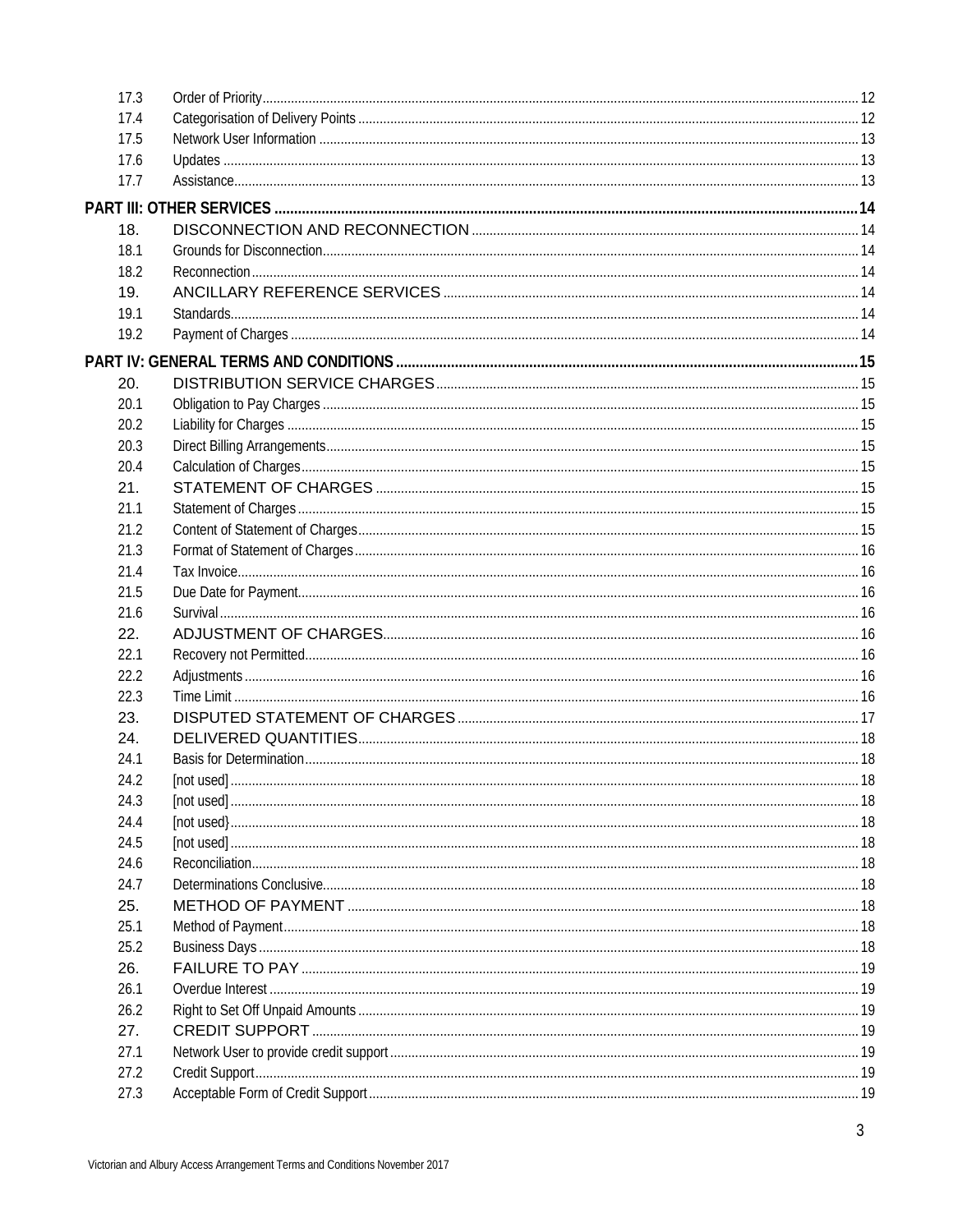| 27.4  |  |
|-------|--|
| 27.5  |  |
| 27.6  |  |
| 27.7  |  |
| 27.8  |  |
| 27.9  |  |
| 28.   |  |
| 28.1  |  |
| 28.2  |  |
| 28.3  |  |
| 28.4  |  |
| 28.5  |  |
| 28.6  |  |
| 28.7  |  |
| 28.8  |  |
| 29.   |  |
| 29.1  |  |
| 29.2  |  |
| 29.3  |  |
| 29.4  |  |
| 29.5  |  |
| 29.6  |  |
| 29.7  |  |
| 29.8  |  |
| 29.9  |  |
| 29.10 |  |
| 30.   |  |
| 30.1  |  |
| 30.2  |  |
| 30.3  |  |
| 30.4  |  |
| 31.   |  |
| 31.1  |  |
| 31.2  |  |
| 31.3  |  |
| 31.4  |  |
| 32.   |  |
| 32.1  |  |
| 32.2  |  |
| 32.3  |  |
| 32.4  |  |
| 33.   |  |
| 33.1  |  |
| 33.2  |  |
| 33.3  |  |
| 33.4  |  |
| 33.5  |  |
| 33.6  |  |
| 34.   |  |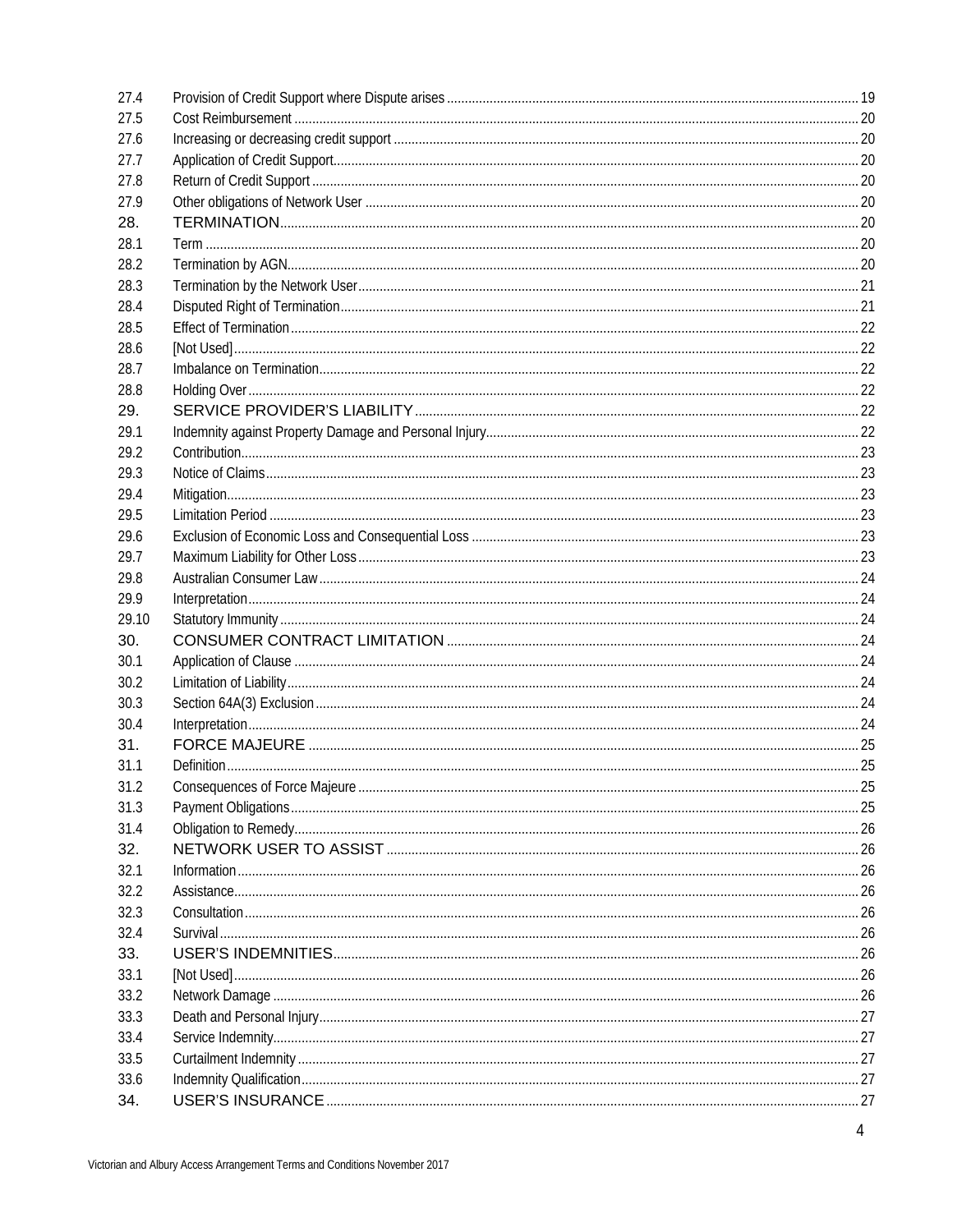| 34.1  |  |
|-------|--|
| 34.2  |  |
| 34.3  |  |
| 34.4  |  |
| 35.   |  |
| 35.1  |  |
| 35.2  |  |
| 35.3  |  |
| 35.4  |  |
| 35.5  |  |
| 35.6  |  |
| 35.7  |  |
| 35.8  |  |
| 36.   |  |
| 36.1  |  |
| 36.2  |  |
| 36.3  |  |
| 36.4  |  |
| 36.5  |  |
| 36.6  |  |
| 36.7  |  |
| 37.   |  |
| 37.1  |  |
| 37.2  |  |
| 37.3  |  |
| 37.4  |  |
| 37.5  |  |
| 37.6  |  |
| 37.7  |  |
| 37.8  |  |
| 37.9  |  |
| 37.10 |  |
| 37.11 |  |
| 37.12 |  |
| 37.13 |  |
| 37.14 |  |
| 37.15 |  |
| 38.   |  |
| 38.1  |  |
| 38.2  |  |
| 39.   |  |
| 39.1  |  |
| 39.2  |  |
| 39.3  |  |
| 39.4  |  |
| 39.5  |  |
| 39.6  |  |
| 40.   |  |
| 41.   |  |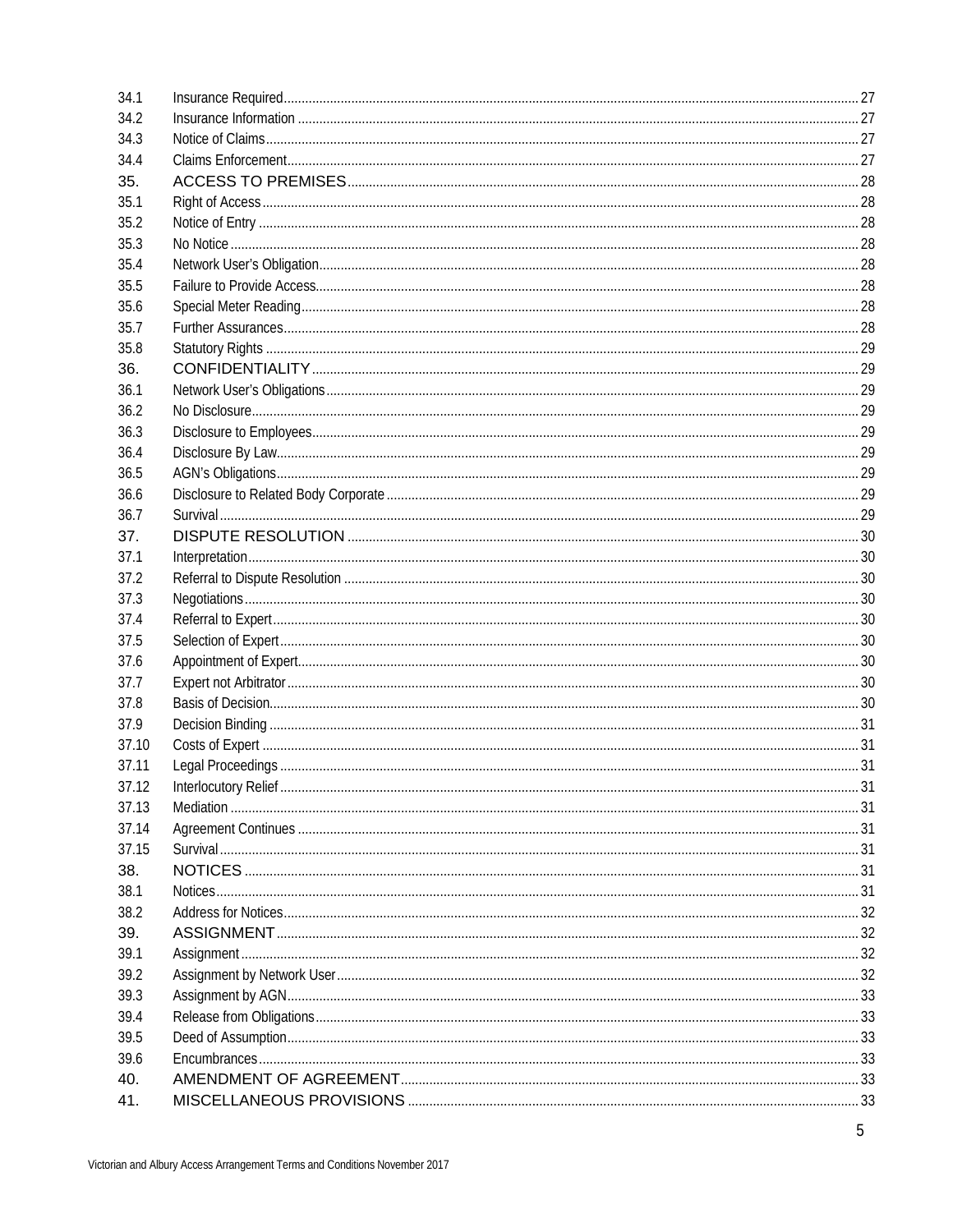| 41.1  |  |
|-------|--|
| 41.2  |  |
| 41.3  |  |
| 41.4  |  |
| 41.5  |  |
| 41.6  |  |
| 41.7  |  |
| 41.8  |  |
| 41.9  |  |
| 41.10 |  |
| 41.11 |  |
| 41.12 |  |
| 42.   |  |
| 42.1  |  |
| 42.2  |  |
| 42.3  |  |
| 42.4  |  |
| 43.   |  |
| 43.1  |  |
| 43.2  |  |
| 43.3  |  |
| 43.4  |  |
| 43.5  |  |
|       |  |
|       |  |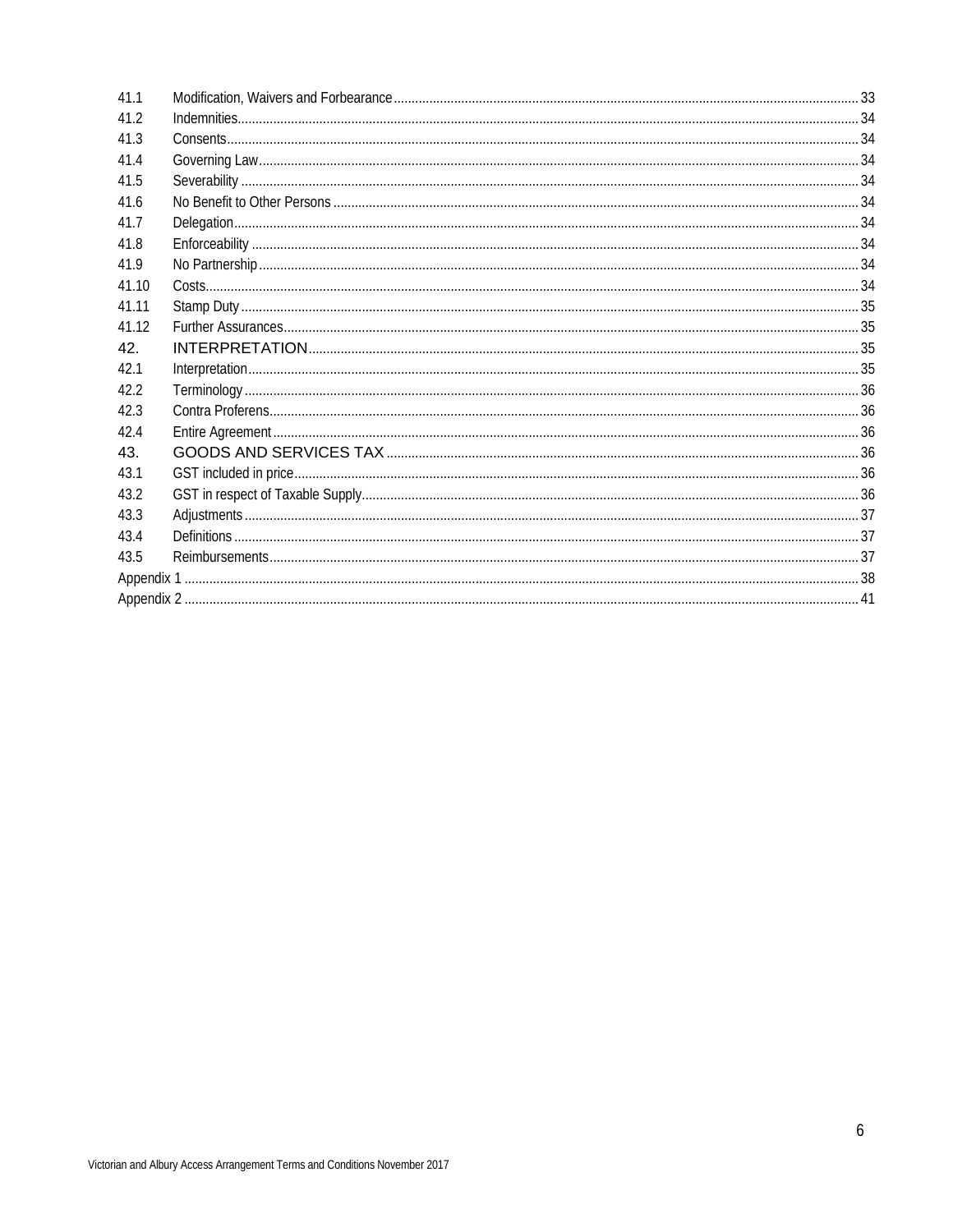## **TERMS AND CONDITIONS**

These are the terms and conditions on which the Service Provider ("**AGN**") will provide Reference Services pursuant to the Access Arrangement applicable to the Network ("**the Access Arrangement"**).

## <span id="page-9-1"></span><span id="page-9-0"></span>**PART I: INTRODUCTION**

## <span id="page-9-2"></span>**1. THE AGREEMENT**

## **1.1 Contents of Agreement**

The Agreement between AGN and the Network User comprises these terms and conditions and the Specific Terms and Conditions.

## <span id="page-9-3"></span>**1.2 Inconsistency**

If these terms and conditions and the Specific Terms and Conditions are inconsistent in any respect, the Specific Terms and Conditions will prevail to the extent of the inconsistency.

## <span id="page-9-4"></span>**1.3 Interpretation**

Unless expressly defined in these terms and conditions, definitions given to terms in the Access Arrangement apply to those terms in the Agreement.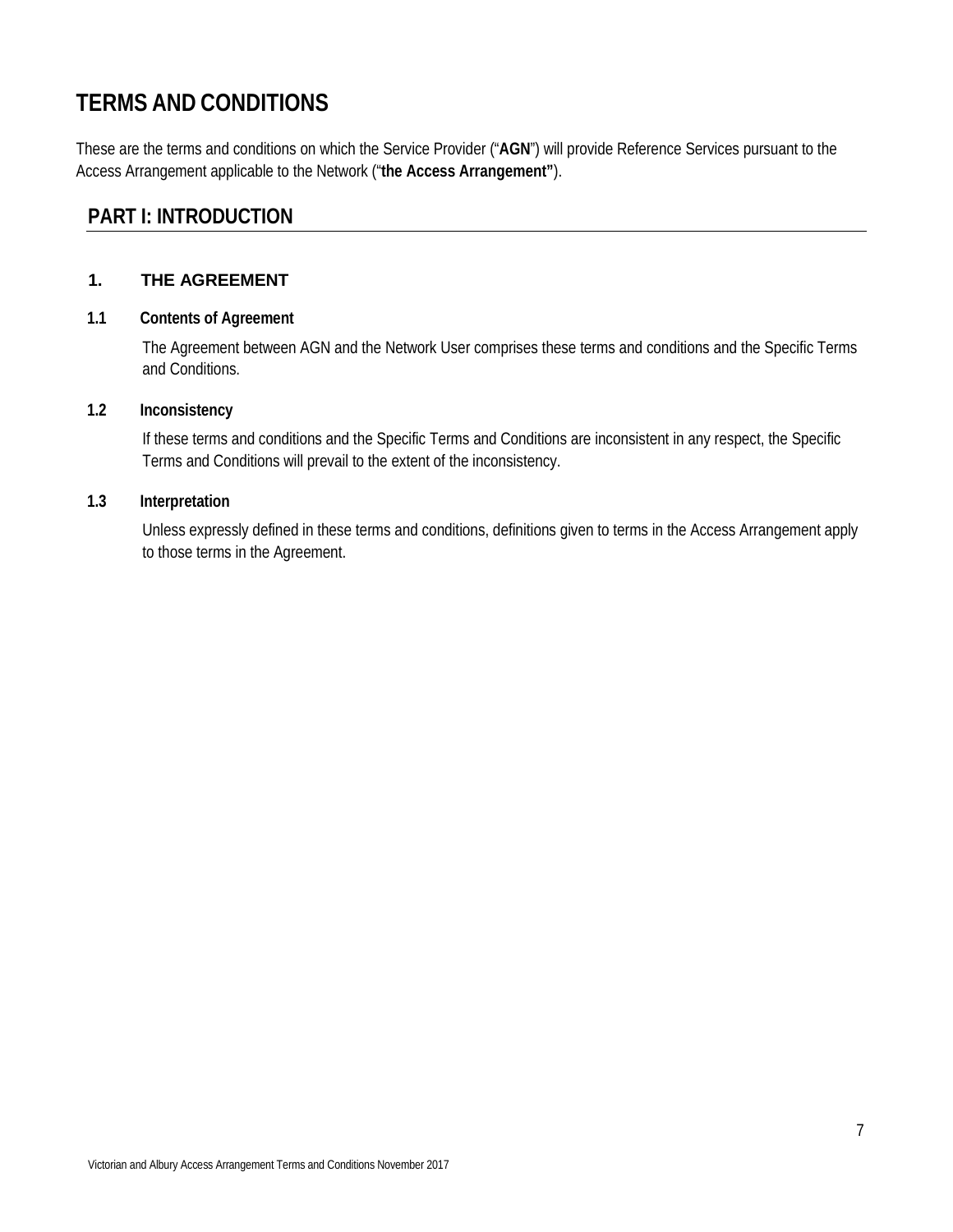## <span id="page-10-1"></span><span id="page-10-0"></span>**PART II: HAULAGE REFERENCE SERVICES**

## <span id="page-10-2"></span>**2. HAULAGE REFERENCE SERVICES**

#### **2.1 Haulage Reference Services**

During the Term, in consideration of the Haulage Service Charges payable by the Network User under the Agreement, AGN will:

- (a) receive Gas at each User Receipt Point; and
- (b) deliver Gas through each User DP that is located on a Sub-Network into which the Network User is entitled to deliver Gas (through a User Receipt Point),

in accordance with, and subject to, the terms of the Agreement.

#### <span id="page-10-3"></span>**2.2 Obligation to Deliver**

Subject to the terms of the Agreement, AGN will deliver Gas through each User DP as and when Gas is taken through that DP (whether by the Network User, a Shared Customer or someone else).

## <span id="page-10-4"></span>**2.3 Delivery to Network User**

As between AGN and the Network User, all Gas taken or delivered through any User DP will be taken to have been delivered to or for the account of the Network User.

#### <span id="page-10-5"></span>**2.4 Delivery Quantities**

Subject to the terms of the Agreement, AGN will deliver through each DP whatever Quantity of Gas is taken through that DP (whether that Gas is taken by the Network User, a Shared Customer or someone else and whether the taking of that Gas is or is not specifically authorised by the Network User or any Shared Customer).

## <span id="page-10-6"></span>**2.5 Odorisation**

During the Term, AGN will ensure that all Gas in the Network is odorised in accordance with applicable laws or, if no laws are applicable, in accordance with industry practices generally adopted within Australia.

#### <span id="page-10-7"></span>**2.6 Service Standards**

AGN will ensure that the Network is operated and managed during the Term in accordance with the Access Arrangement and in accordance with all applicable laws from time to time.

#### <span id="page-10-8"></span>**2.7 Compliance with Law**

The Network User will ensure that it holds, and uses its best endeavours to ensure that it continues to hold, whatever licences or other authorisations it requires to sell or consume Gas delivered through the Network and will comply with all applicable laws from time to time.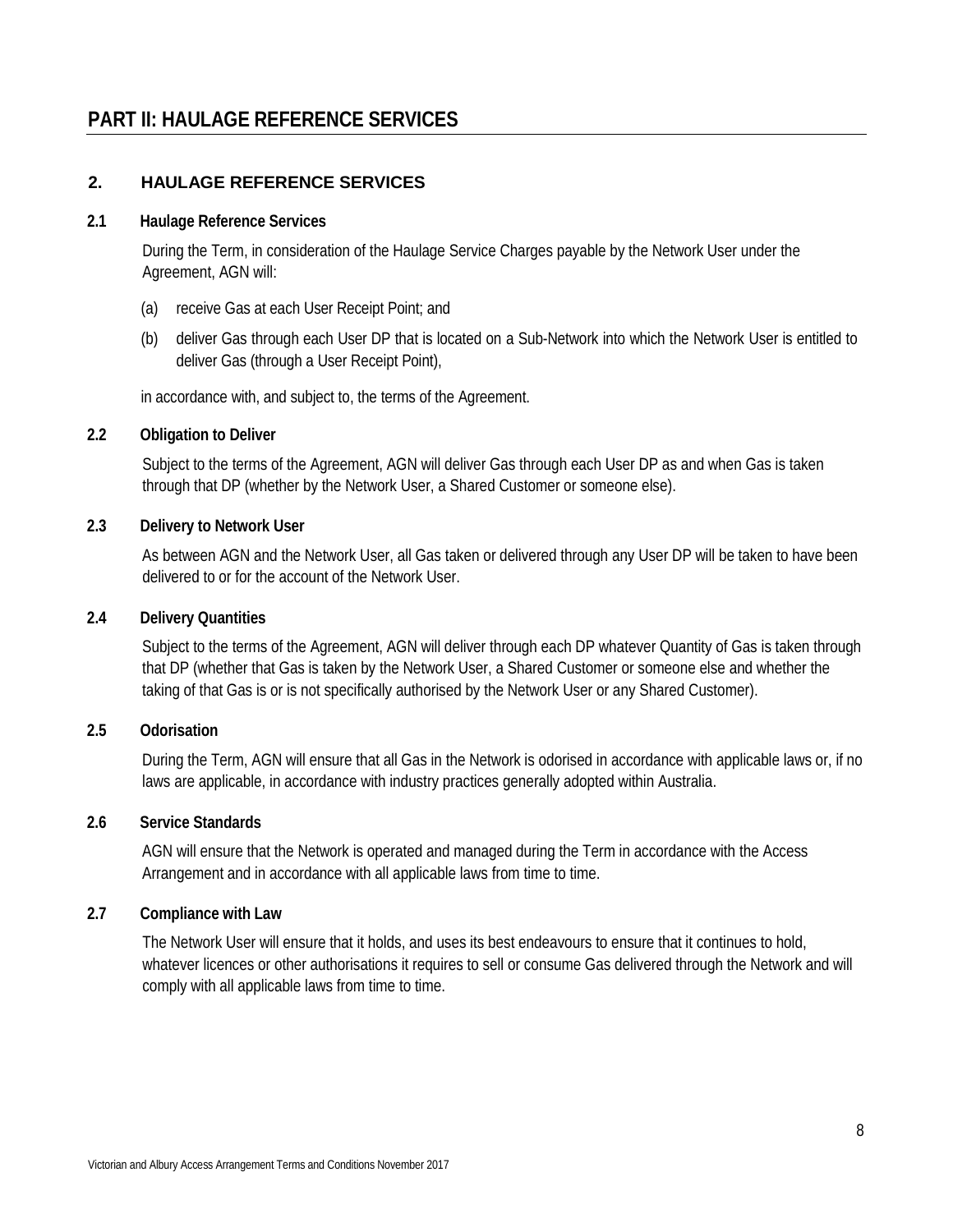## <span id="page-11-0"></span>**3. HAULAGE SERVICE CHARGES**

## <span id="page-11-1"></span>**3.1 Payment of Charges**

The Network User will pay AGN the Haulage Service Charges in accordance with the Agreement.

## <span id="page-11-2"></span>**3.2 Calculation of Haulage Service Charges**

The Haulage Service Charges will be calculated from time to time for each DP in accordance with the Agreement and the Tariff Schedule applicable at the relevant time.

## <span id="page-11-3"></span>**3.3 Fixed Component of Haulage Service Charges**

The Network User will remain responsible to pay Haulage Service Charges in respect of each User DP for so long as the Network User remains the FRO for that User DP (within the meaning of the Retail Market Procedures)(and, in particular, for so long as the Network User is the FRO for a User DP, the Network User will remain liable to pay any part of the Haulage Service Charges that is payable under the Tariff Schedule, irrespective of the Quantity of Gas delivered through that User DP).

## <span id="page-11-4"></span>**3.4 Notice of GSL Payments**

If the Network User is a Gas Retailer, AGN must notify the Network User where it makes a GSL Payment directly to a Shared Customer under the regulatory instruments. The notice may be given to the Network User with, or as part of, a statement of charges under the Agreement.

## <span id="page-11-6"></span><span id="page-11-5"></span>**4. CAPACITY MANAGEMENT**

## **4.1 Maximum Daily Quantity**

Subject to sub-clause 4.3, the Maximum Daily Quantity for a DP is the maximum Quantity of Gas that AGN is obliged to deliver through that DP to or for the account of the Network User during any Network Day.

#### <span id="page-11-7"></span>**4.2 Maximum Hourly Quantity**

Subject to sub-clause 4.3, the Maximum Hourly Quantity for a DP is the maximum Quantity of Gas which AGN is obliged to deliver through that DP to or for the account of the Network User during any period of 60 minutes.

#### <span id="page-11-8"></span>**4.3 Network Limitations**

At no time will AGN have any obligation to deliver more Gas through any User DP than is possible given the technical, physical and practical limitations of the Network, and the pressure and flow-rate of Gas within the Network, at that time.

#### <span id="page-11-9"></span>**4.4 Quantities Received**

If it is necessary to determine the Quantity of Gas delivered through any User Receipt Point by or for the account of the Network User, then AGN will do so:

(a) in accordance with the law;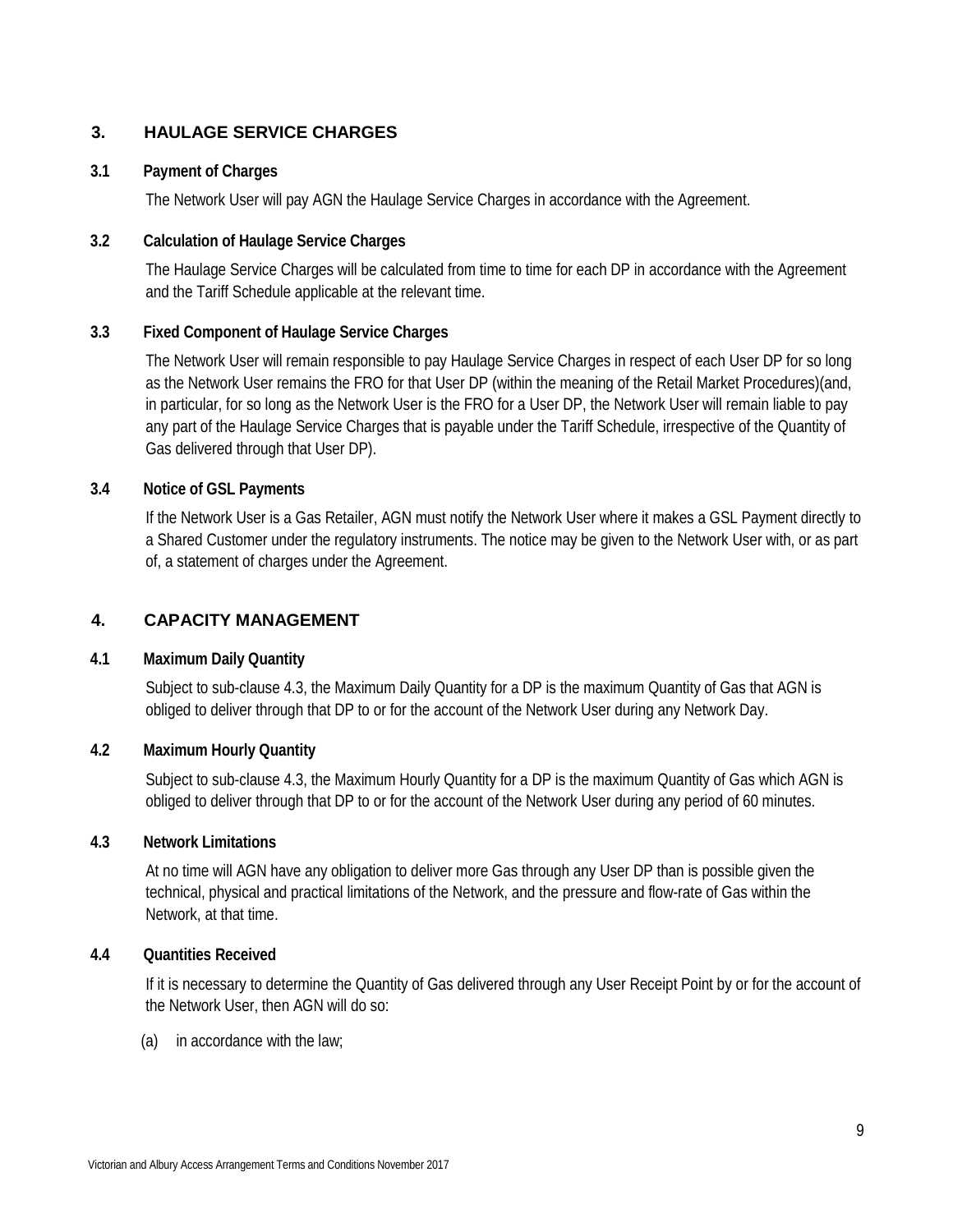- (b) (to the extent permitted by law) in accordance with any rules or agreement that bind AGN and the Network User; and
- (c) (to the extent not otherwise determined by paragraphs (a) and (b)) on a reasonable basis.

## <span id="page-12-0"></span>**4.5 Overselling Capacity**

AGN must not connect a new DP to the Network or expand the capacity of an existing DP if AGN reasonably believes that, under normal conditions and as a consequence of connecting that new DP or expanding the capacity of that existing DP, there will be insufficient capacity in the Network to meet the anticipated demand for Gas at any User DP.

For the purposes of this sub-clause, '**normal conditions**' means the conditions which normally occur in the Network when taking into account daily, weekly and seasonal influences.

## <span id="page-12-2"></span><span id="page-12-1"></span>**5. [NOT USED]**

- <span id="page-12-3"></span>**6. [NOT USED]**
- <span id="page-12-4"></span>**7. [NOT USED]**
- <span id="page-12-5"></span>**8. [NOT USED]**

## <span id="page-12-6"></span>**9. METERING INSTALLATION**

#### **9.1 Delivery Point Metering Installation**

AGN will ensure each User DP has a Metering Installation to measure the Volume of Gas delivered to that DP. Where required by AGN, the Network User must ensure that a suitable and safe source of electricity is available at the User DP to enable AGN to install and operate the Metering Installation at that User DP.

## <span id="page-12-7"></span>**9.2 Standard of Metering Installation at Delivery Points**

AGN will ensure that any Metering Installation it installs at any DP meets the requirements prescribed by law to the extent that those requirements are applicable to that Metering Installation at that DP. The type of Metering Installation installed at a DP will generally be the same as that installed at DPs that have similar characteristics.

#### <span id="page-12-8"></span>**9.3 Maintenance and Removal**

AGN will ensure that each Metering Installation is maintained in reasonable condition throughout the Term. Where:

- (a) the Metering Installation at a DP includes equipment for telemetry or interval metering; and
- (b) that equipment is no longer required by law to be used at that DP and the Network User requests that the equipment be removed,

then the Network User will bear the costs of removal of that equipment.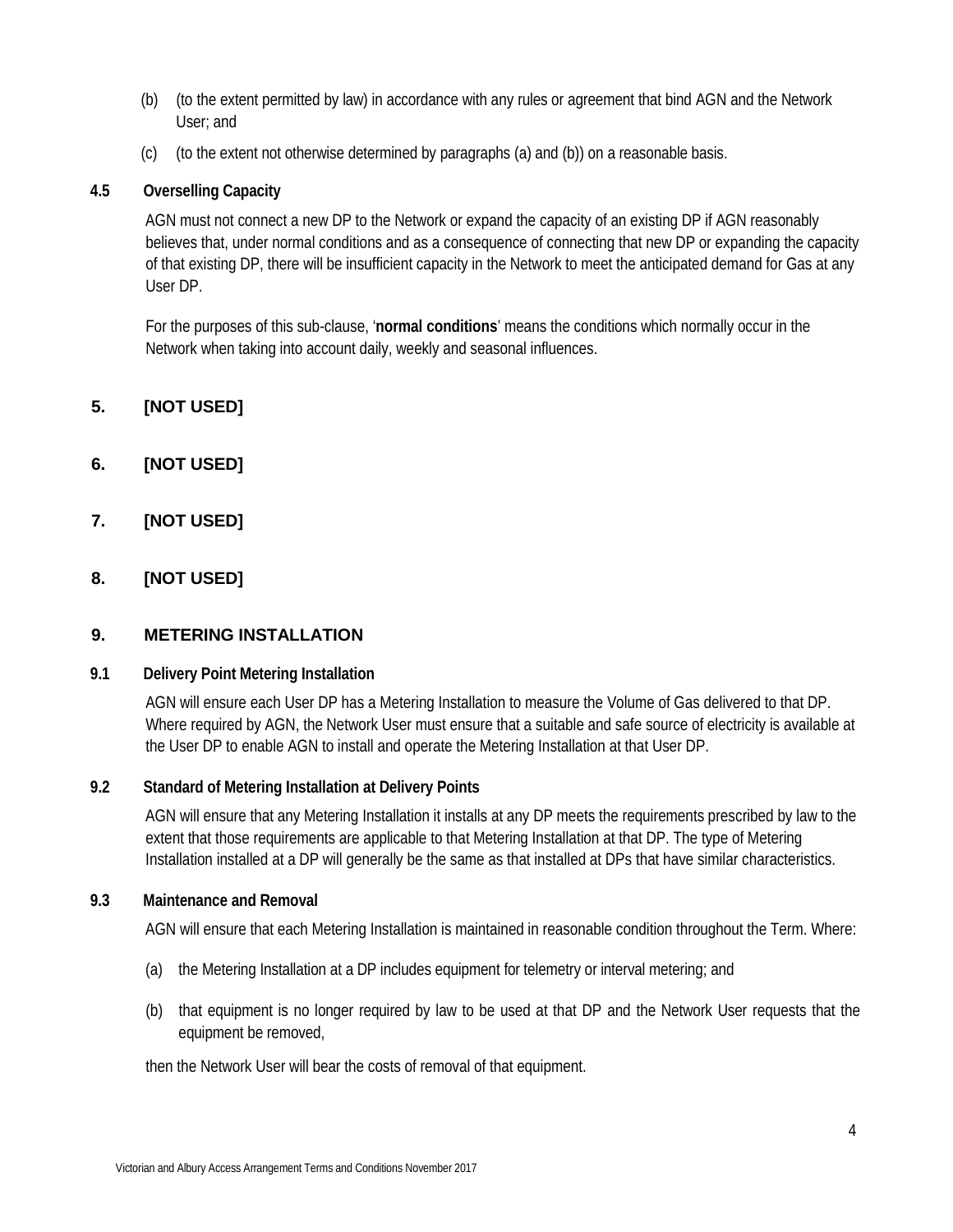## <span id="page-13-0"></span>**9.4 Receipt Point Metering Installation**

Where AGN does not own or control a Metering Installation directly upstream of a User Receipt Point, the Network User must ensure that the User Receipt Point has a Metering Installation to continuously and instantaneously measure the Quantity of Gas delivered through that User Receipt Point.

## <span id="page-13-1"></span>**9.5 Standard of Metering Installation at Receipt Points**

The Metering Installation provided by the Network User at a User Receipt Point must be of a type and standard agreed between AGN and the Network User or, in default of agreement, of a type and standard reasonably acceptable to AGN.

## <span id="page-13-2"></span>**9.6 Readings of Receipt Point Metering Installation**

The Network User must ensure that AGN has remote access at all times during the Term to the measurements and readings taken by the Metering Installation provided by the Network User at or in relation to any User Receipt Point.

## <span id="page-13-3"></span>**9.7 Maintenance and Protection of Receipt Point Metering Installation**

The Network User must ensure that any Metering Installation provided by the Network User for any User Receipt Point is maintained in reasonable condition throughout the Term.

## <span id="page-13-4"></span>**9.8 Party Responsible**

For the purposes of the Agreement, the party responsible for a Metering Installation is the Network User in the case of a Metering Installation provided by the Network User, and AGN in the case of a Metering Installation provided by AGN.

## <span id="page-13-6"></span><span id="page-13-5"></span>**10. METER ACCURACY**

#### **10.1 Scheduled Meter Testing**

The party responsible for a Metering Installation must ensure that the accuracy of that Metering Installation is tested at the times and in the manner required by law.

#### <span id="page-13-7"></span>**10.2 Unscheduled Meter Testing**

The party responsible for any Metering Installation will also test the accuracy of that Metering Installation whenever it is requested to do so by the other party in accordance with the Agreement.

#### <span id="page-13-8"></span>**10.3 Form of Request**

Whenever the party that is not responsible for a Metering Installation wishes to request the other party to test that Metering Installation, the party making the request must give the other party whatever forms, documents and information the other party reasonably requires.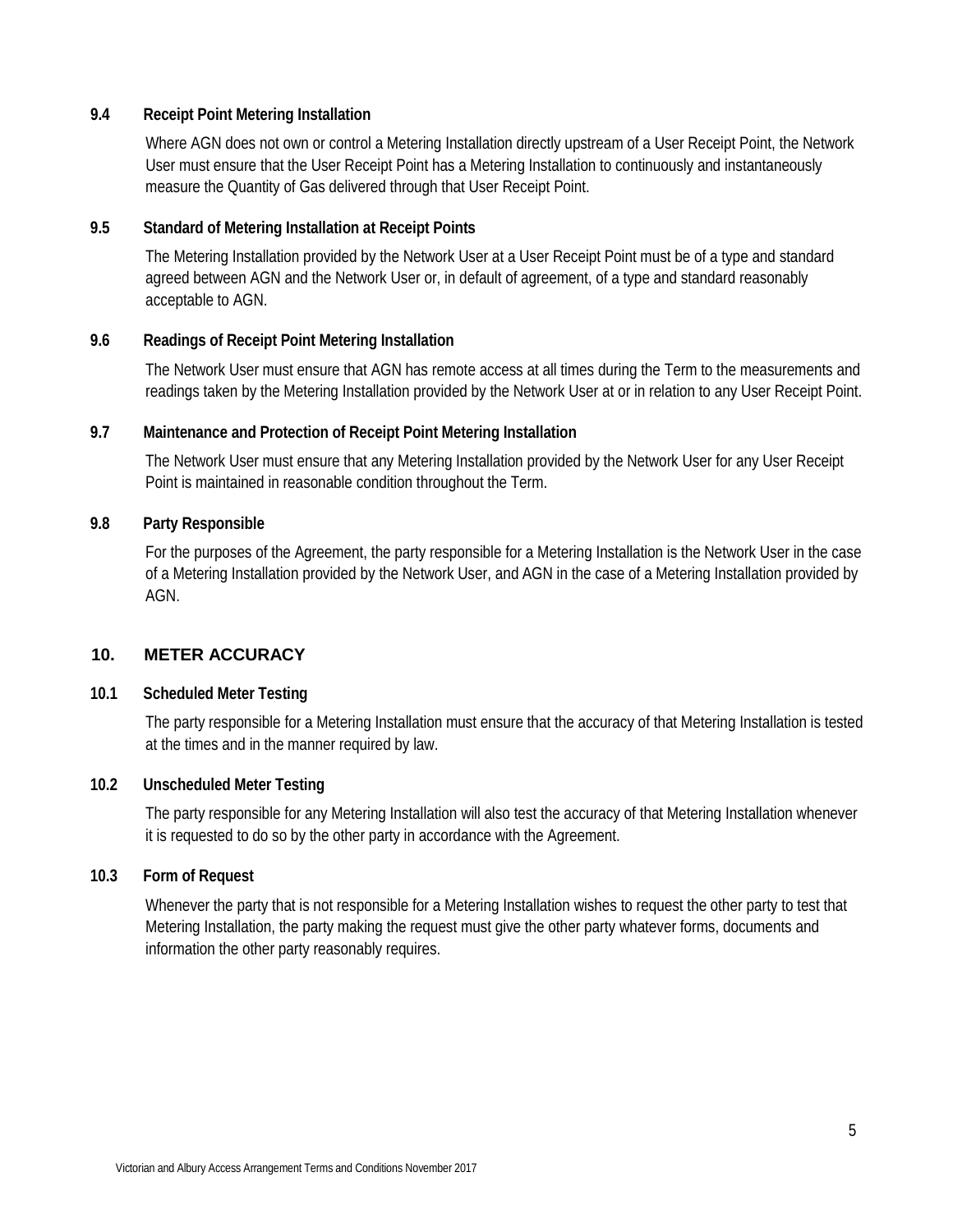## <span id="page-14-0"></span>**10.4 Notice of Tests**

Whenever the party responsible for a Metering Installation is required to conduct a test under the Agreement, that party will notify the other party of the time or times at which that party intends to conduct that test. The other party may witness the test.

## <span id="page-14-1"></span>**10.5 Notice of Results**

Whenever the party responsible for a Metering Installation conducts a test in relation to that Metering Installation at the request of the other party pursuant to the Agreement, that party will give the other party notice of the results of that test as soon as practicable after that test has been conducted.

## <span id="page-14-2"></span>**10.6 Inaccurate Meters**

Subject to the Agreement, if any test of a Metering Installation pursuant to the Agreement shows that the measurements taken by that Metering Installation are outside a margin of accuracy that is permitted by law (or, if no margin is prescribed by law, outside a margin of accuracy of plus or minus 2 per cent) (in the case of any Metering Installation at a User DP) or plus or minus 1% (in the case of any Metering Installation at a User Receipt Point) of the Volume of Gas delivered through that Metering Installation (**the allowable margin of accuracy**):

- (a) the party responsible for that Metering Installation must adjust or repair that Metering Installation as soon as is practicable so that the measurements it takes are within the allowable margin of accuracy or replace that Metering Installation (or the relevant parts of that Metering Installation) so that the Metering Installation takes measurements within the allowable margin of accuracy; and
- (b) in the case of a DP, AGN must correct previous readings taken from that Metering Installation to reflect the actual Gas delivered (or a reasonable estimate of the Gas delivered) since the date of the last reading taken from that Metering Installation or, if later, the last date on which that Metering Installation was tested and the measurements found to be within the allowable margin of accuracy.

## <span id="page-14-3"></span>**10.7 Basis for Corrections**

If AGN is required by the Agreement to correct previous readings taken from any Metering Installation, AGN will make those corrections:

- (a) in the manner required by law;
- (b) (to the extent permitted by law) in the manner required by any relevant rules or agreements that bind AGN and the Network User; and
- (c) (to the extent not otherwise required by paragraph (a) or (b)) on a reasonable basis.

The corrections will bind the Network User in the absence of manifest error.

#### <span id="page-14-4"></span>**10.8 Maximum Correction**

The party responsible for a Metering Installation will not have to correct the readings taken from that Metering Installation more than one year prior to the date of the relevant test unless it is required to do so by law.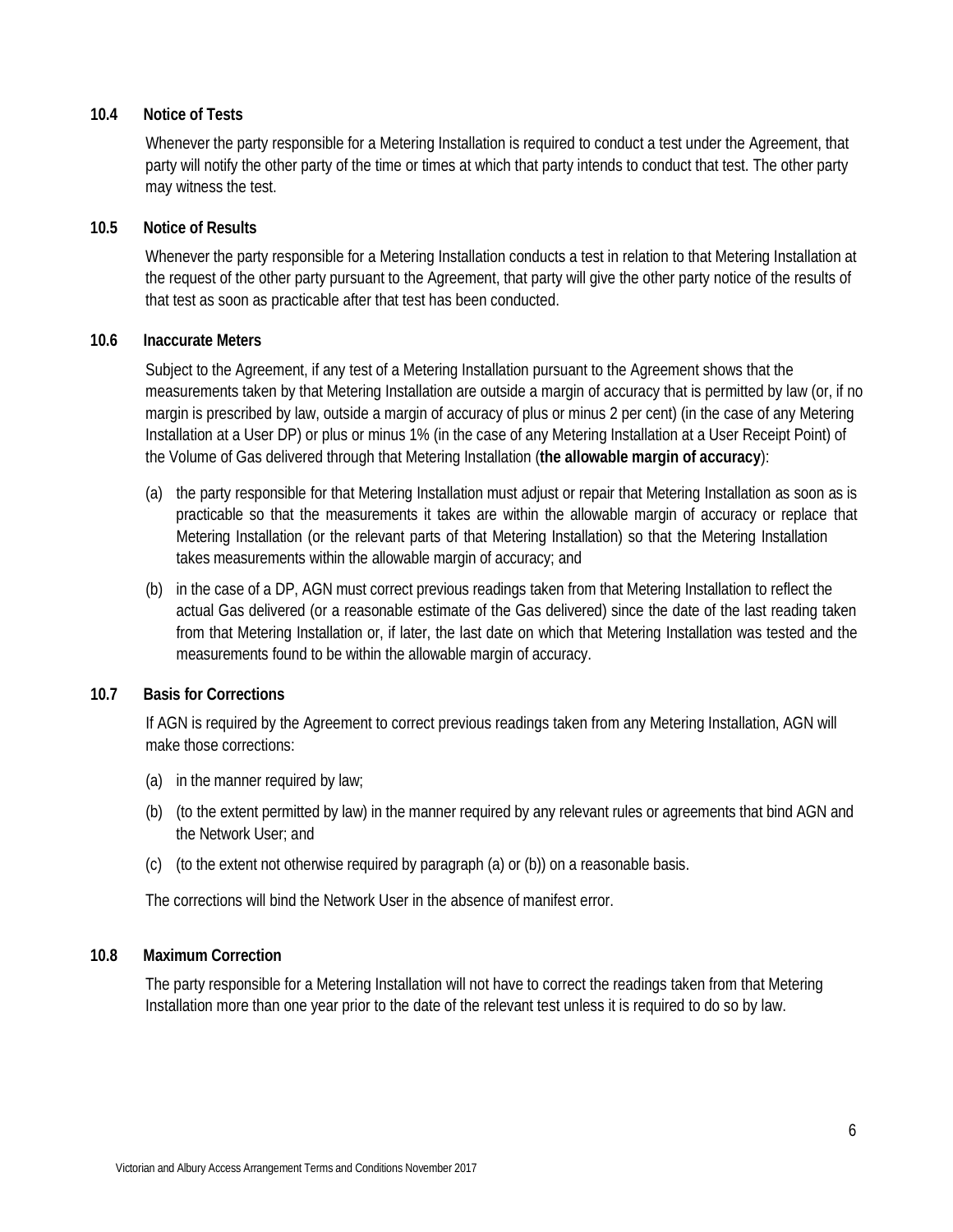## <span id="page-15-0"></span>**10.9 Test Fees**

If the party that is not responsible for a Metering Installation (**the Requesting Party**) requests a test of that Metering Installation pursuant to the Agreement, the party that is responsible for that Metering Installation (**the Responsible Party**) will not have to conduct that test if the Requesting Party has not paid (or, where permitted by the Responsible Party, agreed to pay) the Responsible Party a test fee of an amount equal to the cost of the test or the maximum amount which the Responsible Party is permitted by law to charge for that test, whichever amount is lesser.

## <span id="page-15-1"></span>**10.10 Refund of Fees**

If the Requesting Party has paid the Responsible Party a test fee for testing any Metering Installation and the test shows that the measurements taken by that Metering Installation are outside the allowable margin of accuracy, the Responsible Party will refund that test fee to the Requesting Party (or, if the Responsible Party is AGN, either refund that test fee to the Network User or credit the Network User with that test fee in the next statement of charges issued pursuant to the Agreement).

## <span id="page-15-2"></span>**10.11 Adjust Accounts**

If AGN is required by the Agreement to correct readings taken from any Metering Installation at any User DP, it will recalculate the charges payable under this Agreement for the relevant DP and debit the Network User with any underpayment, or credit the Network User with any overpayment, in the next statement of charges issued pursuant to the Agreement.

## <span id="page-15-3"></span>**11. SCHEDULED METER READING**

## <span id="page-15-4"></span>**11.1 Volume Delivery Points**

Subject to the Agreement, AGN will ensure that the meter at a Volume DP (to which Gas is delivered to or for the account of the Network User) is read during the Term at intervals of 60 days or approximately 60 days.

## <span id="page-15-5"></span>**11.2 Demand Delivery Points**

Subject to the Agreement, AGN will ensure that the meter at a Demand DP (to which Gas is delivered to or for the account of the Network User) is read during the Term at intervals of 30 days or approximately 30 days (or, if the meter at a Demand DP is an interval meter, then AGN will obtain the meter reading data as and when required in accordance with the Retail Market Procedures).

## <span id="page-15-6"></span>**11.3 First Reading – Volume Delivery Points**

AGN will undertake the first reading of the meter at a Volume DP at whatever time is convenient to AGN so long as that reading is taken no more than 60 days, or approximately 60 days, after AGN first delivers Gas through that DP to or for the account of the Network User pursuant to the Agreement.

## <span id="page-15-7"></span>**11.4 First Reading – Demand Delivery Points**

AGN will undertake the first reading of the meter at a Demand DP at whatever time is convenient to AGN so long as that reading is taken no more than 30 days, or approximately 30 days, after AGN first delivers Gas through that DP to or for the account of the Network User pursuant to the Agreement.

## <span id="page-15-8"></span>**11.5 Final Reading – Volume Delivery Points**

After the Term ends, AGN will undertake a final reading of the meter at a Volume DP at whatever time is required by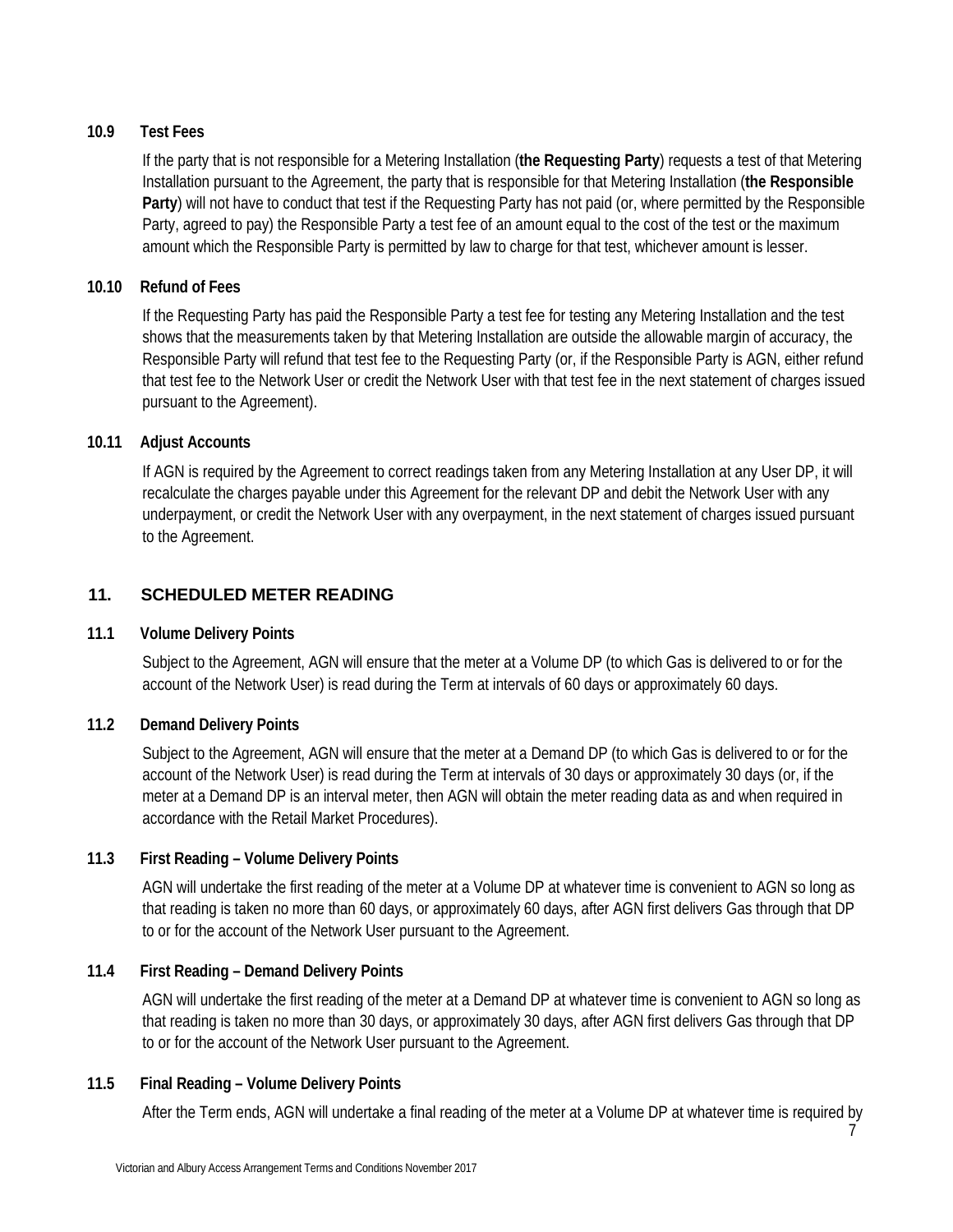law and, to the extent permitted by law, at whatever time is convenient to AGN so long as that reading is taken no more than 60 days, or approximately 60 days, after the previous reading.

## <span id="page-16-0"></span>**11.6 Final Reading – Demand Delivery Points**

After the Term ends, AGN will undertake a final reading of the meter at a Demand DP at whatever time is required by law and, to the extent permitted by law, at whatever time is convenient to AGN so long as that reading is taken no more than 30 days, or approximately 30 days, after the previous reading.

#### <span id="page-16-1"></span>**11.7 No Measurements**

If the Volume of Gas delivered at any DP during any period is not measured by the meter at that DP for any reason whatsoever, then the Volume of Gas delivered at that DP during that period will be estimated by AGN:

- (a) in the manner required by law;
- (b) (to the extent permitted by law) in the manner required by any relevant rules or agreements that bind AGN and the Network User; and
- (c) (to the extent not otherwise required by paragraph (a) or (b)), on a basis that is reasonable in the circumstances.

## <span id="page-16-2"></span>**12. GAS SPECIFICATIONS**

## <span id="page-16-3"></span>**12.1 Specifications**

The Network User will ensure that Gas delivered into the Network by or for the account of the Network User meets any specifications imposed by law and, to the extent consistent with the law, the specifications reasonably specified from time to time by AGN by notice given to the Network User. AGN may specify different specifications for distinct parts of the Network. The specification specified at the start of the Agreement is that contained in AS 4564-2011, Specification for General Purpose Natural Gas.

## <span id="page-16-4"></span>**12.2 Temperature**

For the purposes of sub-clause 12.1, AGN notifies the Network User that (until otherwise required pursuant to subclause 12.1) Gas delivered into the Network must have a temperature of at least 2 degrees Celsius.

#### <span id="page-16-5"></span>**12.3 Failure to Comply**

If Gas delivered or to be delivered into the Network (or any part of it) does not meet the specifications then applicable to the Network (or the relevant part of it), AGN may curtail or interrupt deliveries through any Receipt Point or DP, flare or release Gas from the Network or take whatever other reasonable steps AGN considers necessary or desirable to ensure that Gas within the Network meets the specifications and does not present a threat to any person or property.

#### <span id="page-16-6"></span>**12.4 Notice**

- (a) The Network User must notify AGN as soon as is practicable if there is a possibility that Gas, which does not meet the specifications set pursuant to sub-clauses 12.1 and 12.2, may be delivered into the Network by or for the account of the Network User or if it becomes aware that such Gas is being or has been delivered into the Network by or for the account of the Network User.
- (b) If AGN becomes aware that Gas which does not meet the specifications set pursuant to sub-clauses 12.1 and 12.2 is being or may be delivered into the Network and the Network User has not given notice to AGN under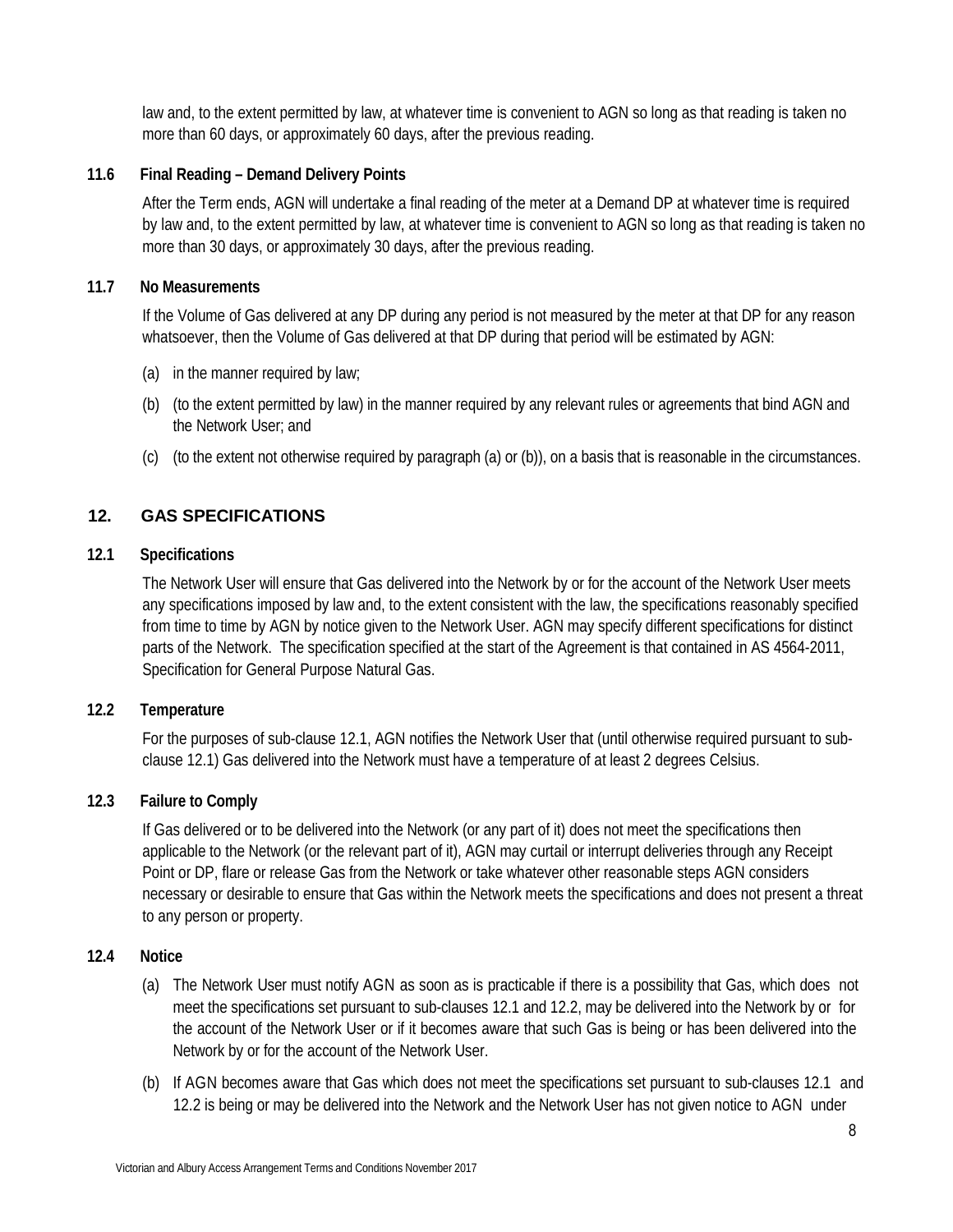paragraph (a) and the delivery of that Gas may have an adverse impact on the Network User or any Shared Customer, then AGN will notify the Network User as soon as is practicable.

#### <span id="page-17-0"></span>**12.5 Other Users**

Subject to sub-clause 12.6, AGN will have no liability to the Network User for any loss, cost, damage or expense the Network User might suffer or incur because someone (other than AGN) delivers Gas into the Network that does not comply with the specifications required by the Agreement.

#### <span id="page-17-1"></span>**12.6 Prevention**

If AGN becomes aware that Gas is being delivered into the Network that does not comply with the specifications required by the Agreement then AGN will take whatever reasonable steps it is able to take in the circumstances to prevent that Gas being delivered into the Network.

#### <span id="page-17-2"></span>**12.7 Unlawful Gas**

For the purposes of the Agreement, Gas will not meet the specifications imposed by law if it would be unlawful to sell or supply that Gas, for any reason whatsoever.

## <span id="page-17-3"></span>**12.8 Authorised Conveyance**

Nothing in this clause 12 prevents AGN from conveying Gas through the Network that does not comply with the specifications required by this Agreement where AGN is required or permitted to do so by law. In New South Wales, AGN is permitted to do so where AGN reasonably believes that the conveyance is necessary for the safety of the public or the security of the Network. AGN will have no liability to the Network User for any loss, cost, expense or damage the Network User might suffer or incur because of such conveyance.

## <span id="page-17-5"></span><span id="page-17-4"></span>**13. RECEIPT PRESSURES**

#### **13.1 Receipt Pressure**

The Network User will ensure that Gas delivered at any User Receipt Point by or for the account of the Network User is delivered at a pressure which is within the limits specified for that Receipt Point in Appendix 1, or as specified from time to time by AGN by notice given to the Network User.

#### <span id="page-17-6"></span>**13.2 Common Pressures**

AGN may not specify different pressures for Receipt Points pursuant to sub-clause 13.1 other than:

- (a) on grounds that relate to the technical, physical or practical limitations of that Receipt Point or any other Receipt Point or the Network (or any part of it); or
- (b) on grounds that relate to the safe and efficient operation of the Network (or any part of it); or
- (c) on grounds that relate to the operational integrity of the Network (including, but without limitation, the need for AGN to maintain pressures at any DP in order to comply with its obligations under any law or contract or in order to maintain deliveries of Gas at any DP).

## <span id="page-17-7"></span>**13.3 Pressure Management**

If the pressure of Gas delivered at any Receipt Point (whether a User Receipt Point or not) is not within the limits specified for that Receipt Point, AGN may curtail or interrupt deliveries through any Receipt Point or any DP, or flare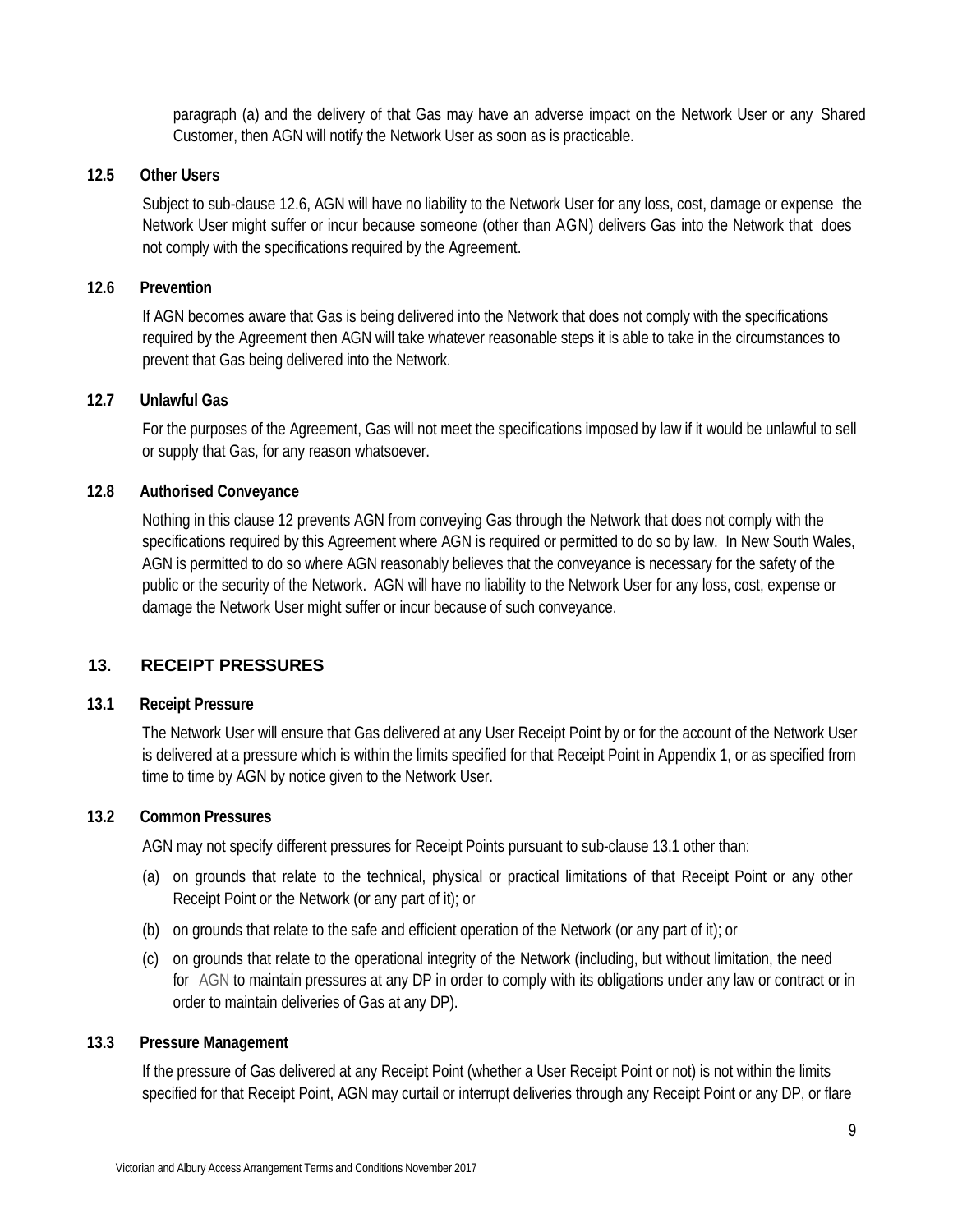or release Gas in the Network or take whatever other steps AGN considers necessary or desirable to increase or reduce the pressure of Gas at any Receipt Point or any DP or at any other point within the Network or to avoid any threat to any person or property.

#### <span id="page-18-0"></span>**13.4 Other Users**

Subject to sub-clause 13.5, AGN will have no liability to the Network User for any loss, cost, expense or damage the Network User might suffer or incur because Gas is delivered at any Receipt Point (by someone other than AGN) at a pressure which is outside the limits required by the Agreement.

## <span id="page-18-1"></span>**13.5 Prevention**

If AGN becomes aware that Gas is being delivered into the Network at a pressure which is outside the limits required by the Agreement then AGN will take whatever reasonable steps it is able to take in the circumstances to prevent Gas being delivered into the Network at pressures outside those limits.

## <span id="page-18-2"></span>**13.6 Network user Obligations**

Nothing in sub-clauses 13.3 or 13.5 will relieve the Network User of its obligations under sub-clause 13.1.

## <span id="page-18-4"></span><span id="page-18-3"></span>**14. DELIVERY PRESSURES**

## **14.1 Delivery Pressure**

Subject to the Agreement, AGN will ensure that Gas delivered at each User DP during the Term is at a pressure that is within the range of pressures prescribed by law and, to the extent permitted by law, at a pressure (or within a range of pressures) agreed between AGN and the Network User in relation to that DP.

#### <span id="page-18-5"></span>**14.2 Exclusion of Liability**

AGN will not breach its obligations under sub-clause 14.1 where its failure to comply with that sub-clause is due to:

- (a) the technical, practical and physical limitations of the Network;
- (b) the fact that insufficient Gas is delivered into the Network; or
- (c) the fact that Gas is delivered into the Network (whether by or for the account of the Network User or by or for the account of any other person) at pressures outside the limits required by the Agreement,

whether or not AGN knew, or ought to have known, of those facts or matters at any time before, on or after the Start Date and the failure is not due to the negligent act or omission on the part of AGN (or any officer, servant, agent, contractor or other person for whom AGN is liable).

## <span id="page-18-6"></span>**14.3 No Implied Obligation**

Nothing in sub-clauses 14.1 or 14.2 imposes any obligation on AGN to take any steps to modify the technical, practical or physical limitations of the Network or to cause or procure the delivery of Gas into the Network or to ensure that Gas is delivered into the Network at pressures within the limits specified from time to time by AGN.

#### <span id="page-18-7"></span>**14.4 Other Legal Obligations**

Nothing in sub-clauses 14.2 or 14.3 relieves AGN of any obligations it might have under any applicable law.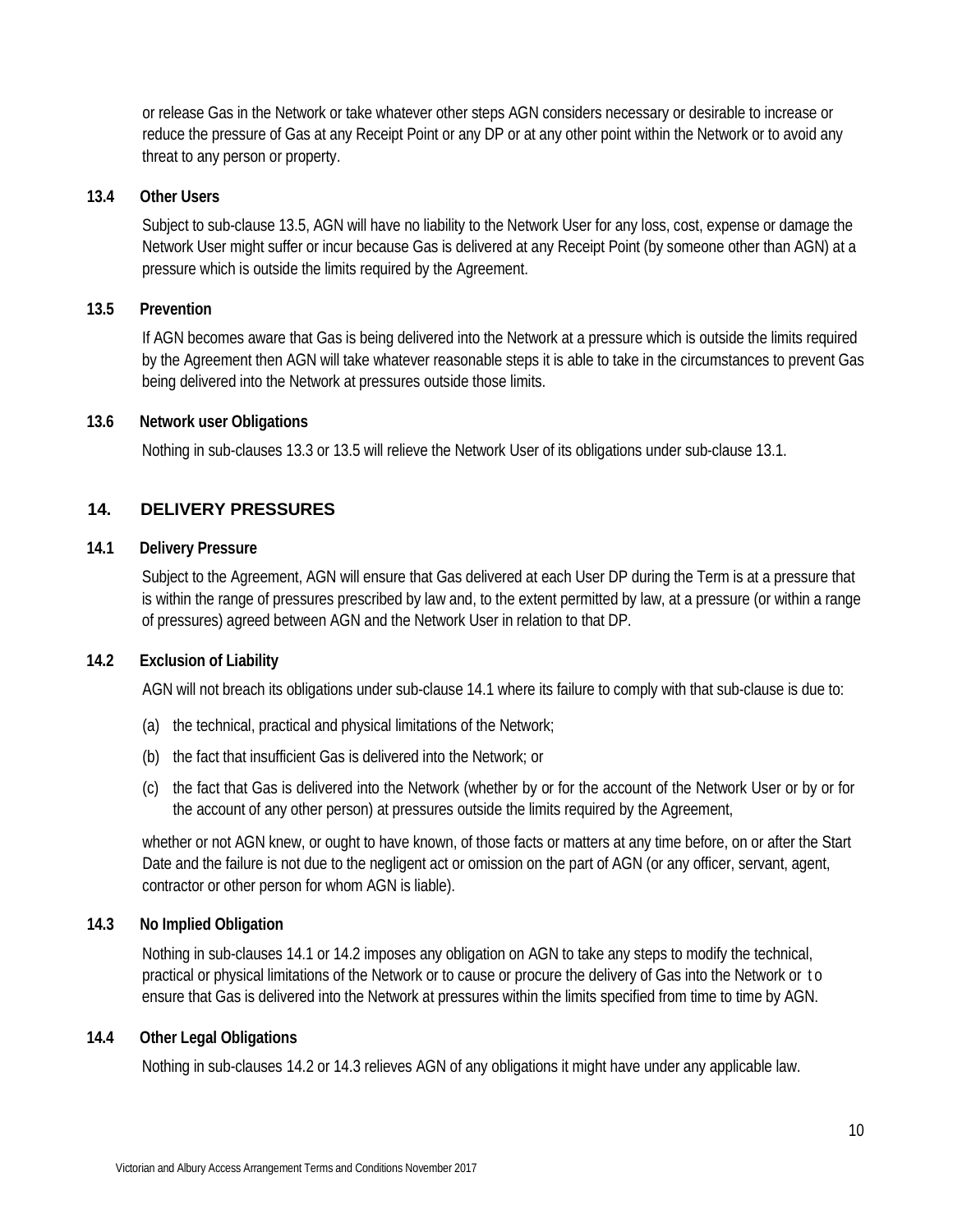## <span id="page-19-0"></span>**15. POSSESSION OF GAS AND RESPONSIBILITY**

#### <span id="page-19-1"></span>**15.1 Control and Possession**

As between AGN and the Network User:

- (a) the Network User will be in control and possession of Gas prior to its delivery into the Network by or for the account of the Network User;
- (b) the Network User will be in control and possession of Gas after its delivery out of the Network at any User DP; and
- (c) AGN will be in control and possession of Gas following its delivery into the Network and prior to its delivery out of the Network.

#### <span id="page-19-2"></span>**15.2 No Responsibility before Receipt**

AGN will have no responsibility or liability whatsoever with respect to any Gas before it is delivered into the Network. This sub-clause will survive the termination of the Agreement.

#### <span id="page-19-3"></span>**15.3 Limited Responsibility after Delivery**

To the extent permitted by law, AGN will have no responsibility or liability whatsoever with respect to any Gas, after it is delivered out of the Network, on account of anything which may be done, happen or arise with respect to that Gas prior to receipt at any Receipt Point or after delivery at any DP, provided that AGN has complied with its obligations pursuant to clause 14. This sub-clause will survive the termination of the Agreement.

## <span id="page-19-5"></span><span id="page-19-4"></span>**16. WARRANTIES AND TITLE TO GAS**

#### **16.1 Warranty of Title to Gas**

The Network User warrants that the Network User has good title to all Gas supplied to AGN at each Receipt Point by or for the account of the Network User. The Network User also warrants that the Network User has the right to supply Gas at each Receipt Point for transportation by AGN under the Agreement.

#### <span id="page-19-6"></span>**16.2 Repetition of Warranties**

The warranties made by the Network User under sub-clause 16.1 will be deemed to be repeated and made on each day on which Gas is delivered to or for the account of the Network User at any Receipt Point or any DP, by reference to the circumstances applicable on that day.

#### <span id="page-19-7"></span>**16.3 Indemnity**

he Network User will indemnify AGN against any loss, cost, expense or damage arising from or out of any breach by the Network User of any warranty made or deemed to be made by the Network User under the Agreement.

#### <span id="page-19-8"></span>**16.4 Title**

Title to the Gas received by AGN at any Receipt Point will not pass to AGN but, subject to the Agreement, will remain with the owner of that Gas.

## <span id="page-19-9"></span>**16.5 Commingling of Gas**

The Gas delivered to AGN at any Receipt Point by or for the account of the Network User may be commingled with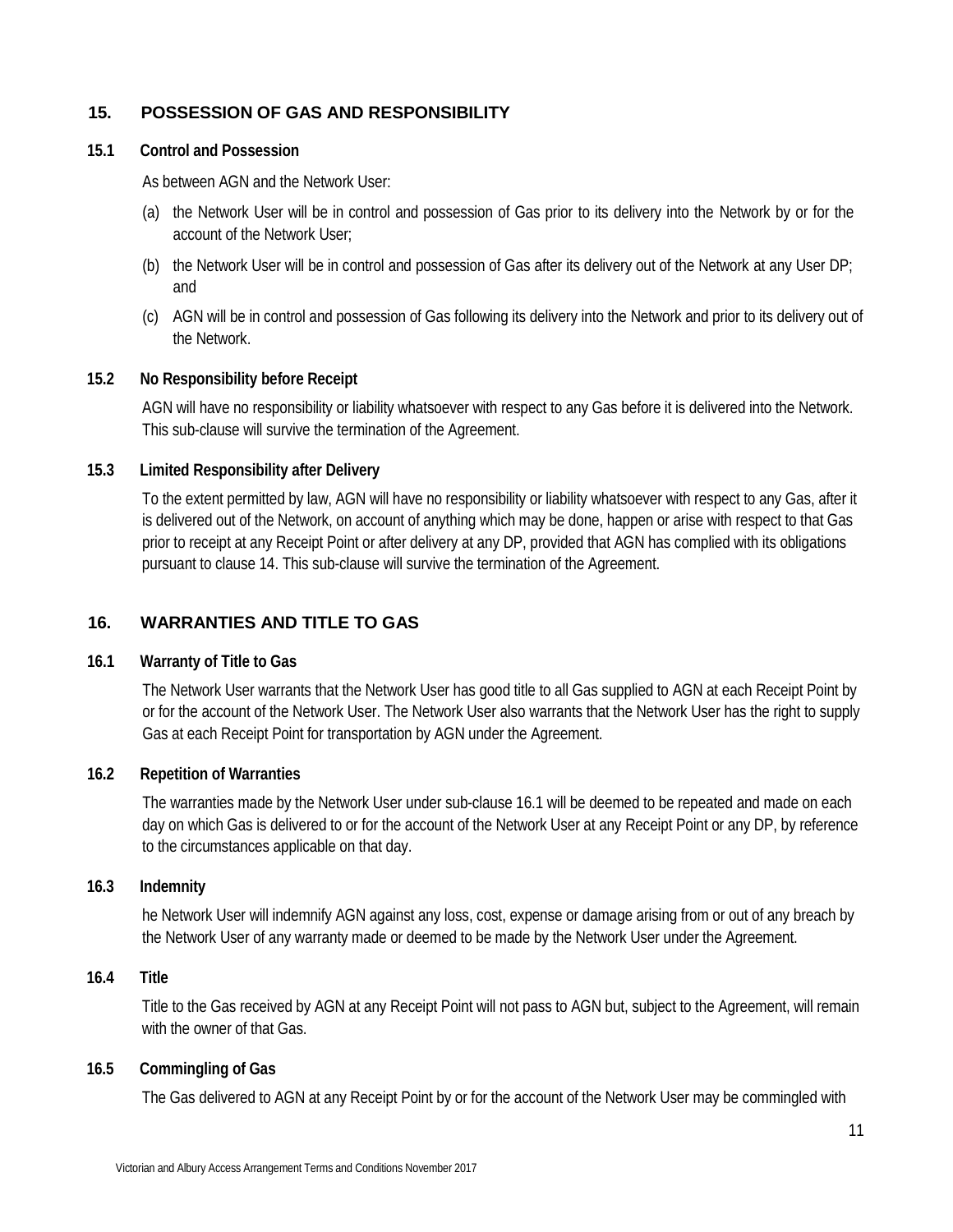other Gas in the Network (including Gas owned by AGN or by any other person). AGN will be entitled to deliver Gas in a commingled state to each User DP.

## <span id="page-20-0"></span>**16.6 No Obligation to Account**

AGN will have no responsibility to deliver any Gas to or for the account of the Network User (or to otherwise account to the Network User for any Gas delivered into the Network by or for the account of the Network User) other than by delivering Gas in accordance with AGN's obligations under the Agreement.

#### <span id="page-20-1"></span>**16.7 Survival**

This clause will survive the termination of the Agreement.

## <span id="page-20-3"></span><span id="page-20-2"></span>**17. SUPPLY CURTAILMENT**

## **17.1 Right to Interrupt or Curtail**

Subject to sub-clauses 17.2 and 17.3 and to the extent permitted by law, AGN may interrupt or curtail deliveries of Gas through the Network at any time, including for a Planned Interruption or an Unplanned Interruption.

## <span id="page-20-4"></span>**17.2 Notice of Interruption or Curtailment**

AGN will give the Network User and/or the relevant Shared Customers such notice as is required by law whenever AGN proposes to interrupt or curtail deliveries of Gas at any User DP.

## <span id="page-20-5"></span>**17.3 Order of Priority**

If AGN proposes to interrupt or curtail deliveries of Gas pursuant to sub-clause 17.1 then, to the extent that it is practicable to do so (having regard to the reasons for the interruption or curtailment, the intended objective of the interruption or curtailment and any other relevant circumstances), AGN will endeavour to interrupt or curtail deliveries in the following descending order of priority:

- (a) Interruptible DPs, being those DPs where AGN has an arrangement that permits AGN to interrupt or curtail the delivery of Gas at that DP, in the relevant circumstances, in priority to other DPs;
- (b) Demand DPs with alternative fuel sources;
- (c) Demand DPs with the ability to shut down their plant or operations with minimal disruption;
- (d) Demand DPs which are capable of releasing the greatest capacity to that part or parts of the Network in respect of which load shedding is required;
- (e) other Demand DPs;
- (f) Non-Residential DPs;
- (g) Residential DPs;
- (h) emergency or essential services (such as hospitals).

Where two or more DPs fall within a particular category specified in this sub-clause, AGN may interrupt or curtail deliveries to those DPs in such order as AGN determines having regard to the relevant circumstances. AGN will not select which of those DPs to curtail or interrupt based on the identity of the Network User.

## <span id="page-20-6"></span>**17.4 Categorisation of Delivery Points**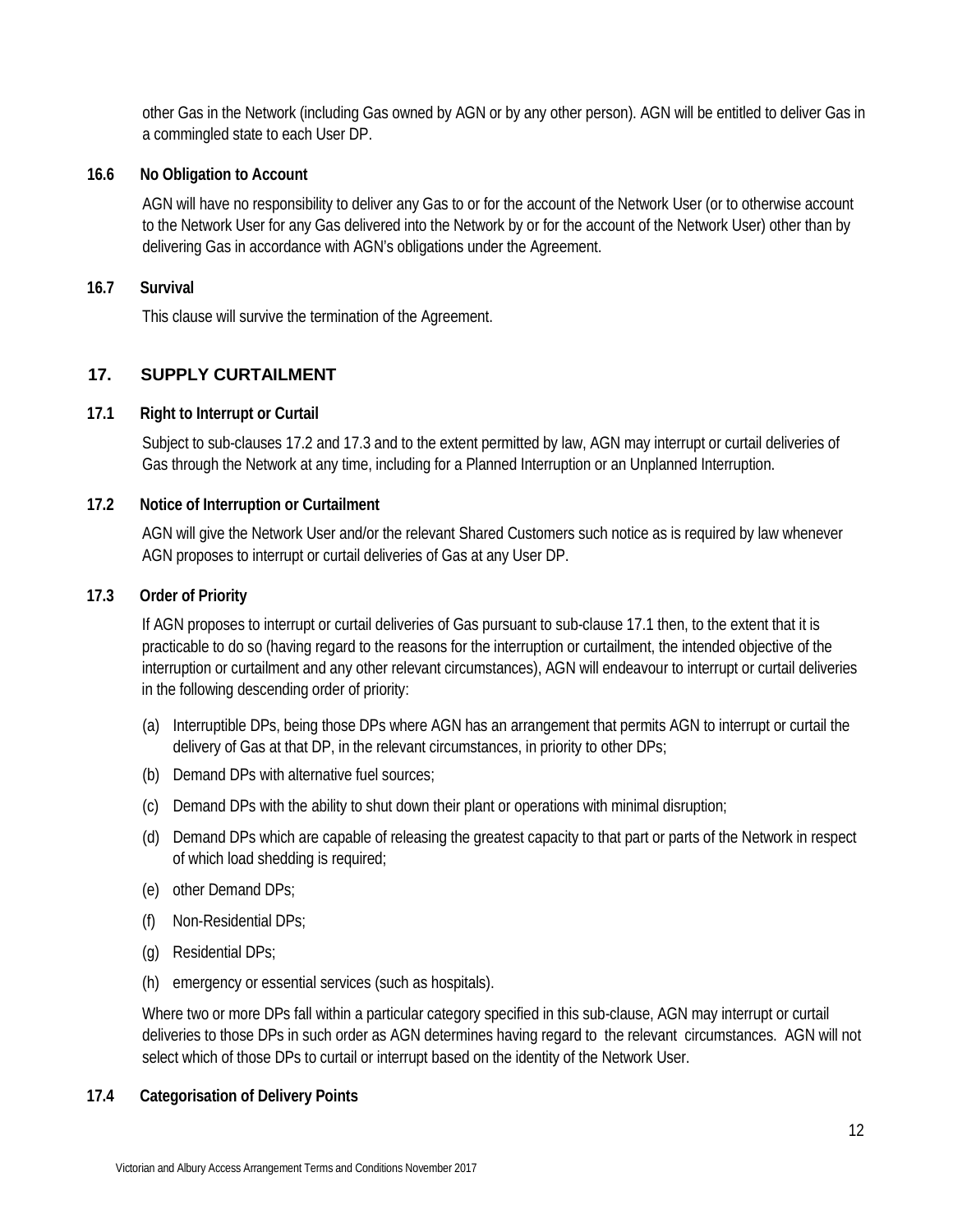For the purposes of sub-clause 17.3, AGN will determine, in good faith, into which category any particular DP falls, based on its actual knowledge of the DP. AGN's determination will bind the Network User. If reasonably requested by the Network User, AGN will provide the Network User with an explanation for AGN's determination under this subclause.

## <span id="page-21-0"></span>**17.5 Network User Information**

The Network User must give AGN whatever information AGN reasonably requests from time to time to enable AGN to interrupt or curtail deliveries of Gas pursuant to the Agreement. That information may include (but is not limited to) emergency contact details for the Network User (or, if the Network User is a Gas Retailer, the Network User or any Shared Customer).

## <span id="page-21-1"></span>**17.6 Updates**

The Network User must give AGN whatever additional information is necessary from time to time to ensure that all information given to AGN pursuant to sub-clause 17.5 remains true, correct and up to date throughout the Term.

## <span id="page-21-2"></span>**17.7 Assistance**

The Network User must give AGN whatever assistance AGN reasonably requests from time to time to interrupt or curtail deliveries of Gas at any User DP.

If the Network User is a Gas Retailer, the Network User must use best endeavours to cause or procure each Shared Customer to give AGN whatever assistance AGN reasonably requests from time to time to interrupt or curtail deliveries of Gas at any User DP.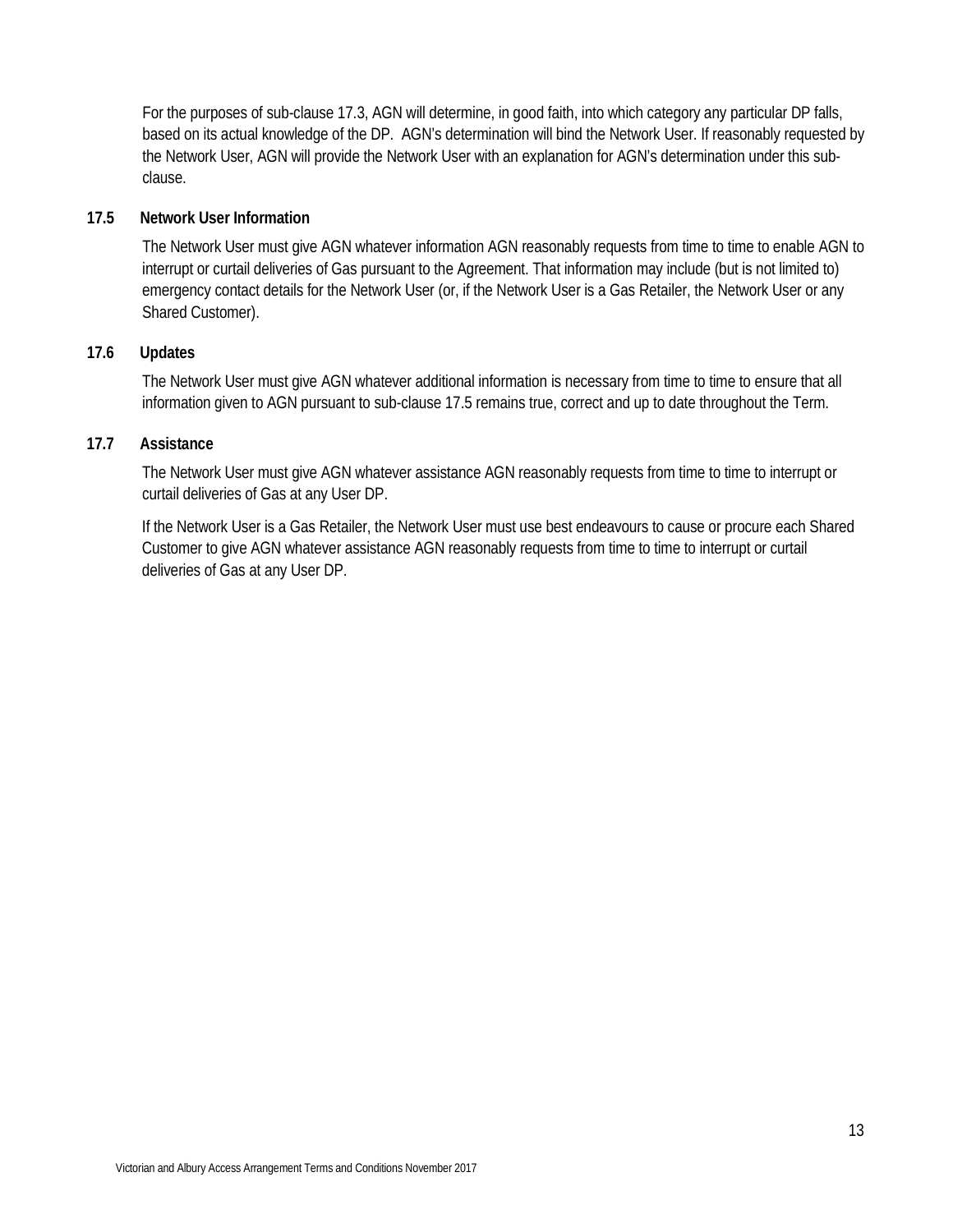## <span id="page-22-1"></span><span id="page-22-0"></span>**PART III: OTHER SERVICES**

## <span id="page-22-2"></span>**18. DISCONNECTION AND RECONNECTION**

#### **18.1 Grounds for Disconnection**

AGN may disconnect any User DP (or, if the Network User is a Gas Retailer, any Shared Customer's premises) from the Network where disconnection is permitted by law.

#### <span id="page-22-3"></span>**18.2 Reconnection**

If any User DP (or, if the Network User is a Gas Retailer, any User DP or any Shared Customer's premises) is disconnected from the Network, AGN will re-connect that User DP (or those premises) to the Network as and when required by law.

## <span id="page-22-4"></span>**19. ANCILLARY REFERENCE SERVICES**

## <span id="page-22-5"></span>**19.1 Standards**

AGN will undertake Ancillary Reference Services in accordance with the Retail Market Procedures and all other applicable laws.

#### <span id="page-22-6"></span>**19.2 Payment of Charges**

AGN is entitled to charge the Network User for Ancillary Reference Services requested by the Network User. The Ancillary Reference Charges will be calculated from time to time in accordance with the Agreement and the Tariff Schedule applicable at the relevant time.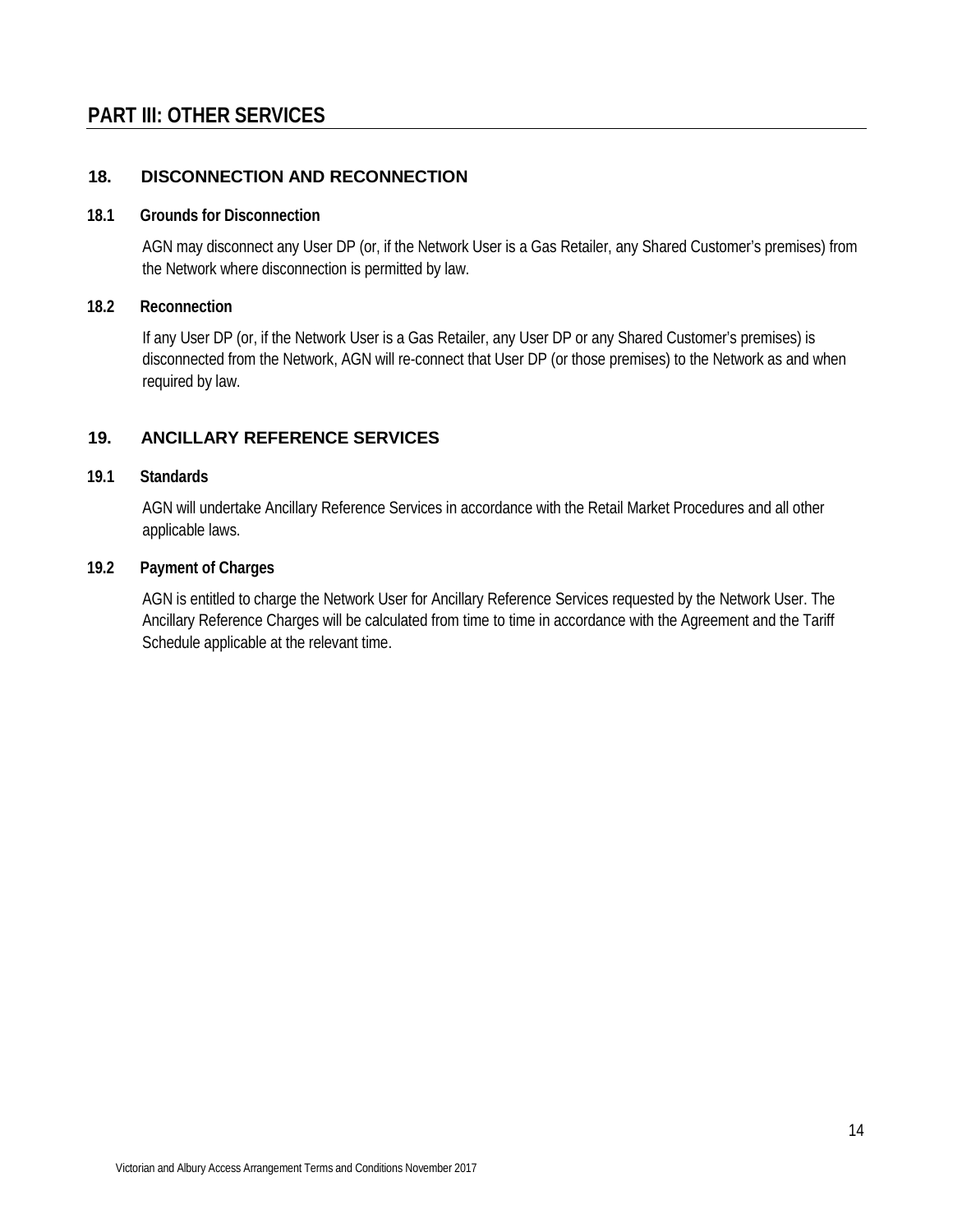## <span id="page-23-2"></span><span id="page-23-1"></span><span id="page-23-0"></span>**20. DISTRIBUTION SERVICE CHARGES**

## **20.1 Obligation to Pay Charges**

Subject to sub-clause 20.3, in consideration for the Distribution Services, the Network User must pay AGN the Distribution Service Charges payable in respect of each User DP (or, if the Network User is a Gas Retailer, each User DP and each Shared Customer).

## <span id="page-23-3"></span>**20.2 Liability for Charges**

Subject to sub-clause 20.3, the Distribution Services Charges for which the Network User is liable in respect of a User DP or Shared Customer include the Distribution Service Charges which accrue, in respect of any User DP, whilst the Network User is registered under the Retail Market Procedures as the FRO in relation to that User DP. If the Network User is a Gas Retailer:

- (a) the Network User is liable for any component of the Distribution Service Charges which accrues in relation to a User DP whilst there is no Shared Customer in respect of that User DP;
- (b) if there is a Shared Customer in respect of a User DP and the Network User is not permitted to recover Distribution Service Charge from that Shared Customer under the NERL or NERR, clause 22.1 applies and AGN is not permitted to recover those Distribution Service Charges from the Network User; and
- (c) unless clause 22.1 applies, if there is a Shared Customer in respect of a User DP, the Network User is liable for Distribution Service Charges which accrue in respect of that User DP, even if the Shared Customer has not paid, or does not pay, those Distribution Service Charges to the Network User.

#### <span id="page-23-4"></span>**20.3 Direct Billing Arrangements**

If the Network User is a Gas Retailer, the Network User has no liability to pay any Distribution Service Charges that have been, or are to be, billed to any Shared Customer under a direct billing arrangement between AGN and that Shared Customer. A direct billing arrangement is an agreement between AGN and a Shared Customer under which it is agreed that the Shared Customer will be responsible for paying the Distribution Services Charges directly to AGN.

#### <span id="page-23-5"></span>**20.4 Calculation of Charges**

The Distribution Services Charges must be calculated from time to time in accordance with the Agreement and the Tariff Schedule applicable at the relevant time.

## <span id="page-23-7"></span><span id="page-23-6"></span>**21. STATEMENT OF CHARGES**

#### **21.1 Statement of Charges**

AGN will provide a statement of Distribution Services Charges (**a statement of charges**) to the Network User at the time or times required by law and, if not required by law, by no later than the 10<sup>th</sup> Business Day after the end of each Billing Period.

#### <span id="page-23-8"></span>**21.2 Content of Statement of Charges**

Each statement of charges must include the information required by law together with any other information required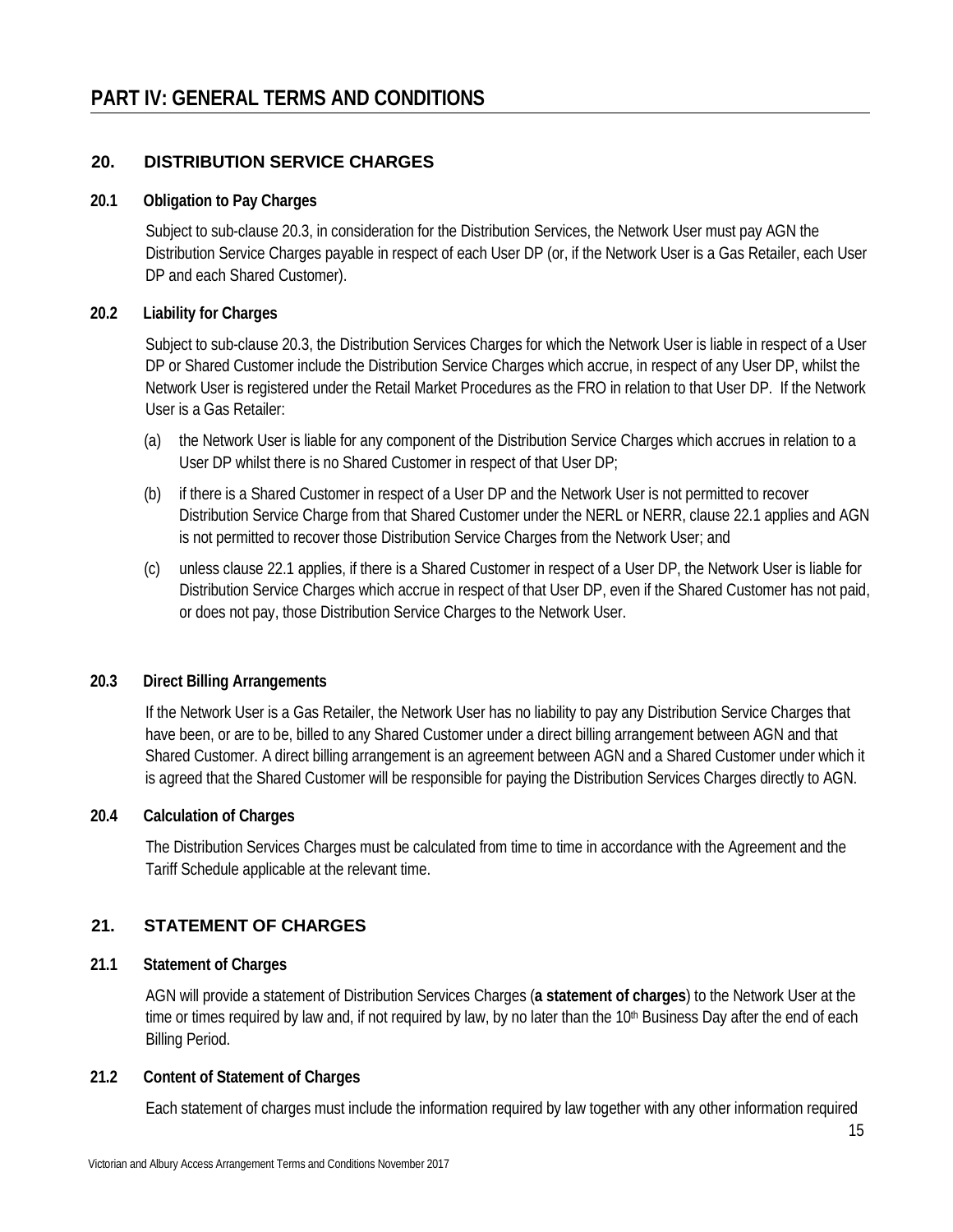by the Agreement. A statement of charges may also include any other information which AGN decides or agrees to include.

## <span id="page-24-0"></span>**21.3 Format of Statement of Charges**

Each statement of charges will be in such format as is required by law and, to the extent permitted by law, in such format as is reasonably determined by AGN.

#### <span id="page-24-1"></span>**21.4 Tax Invoice**

To the extent permitted by law, a statement of charges will comply with the requirements that are necessary in order for that statement of charges to constitute, or to be treated as or taken to be, a tax invoice for the purposes of the GST Act. Otherwise, when AGN gives the Network User a statement of charges, AGN will provide the Network User with a tax invoice for the amount specified in that statement of charges.

## <span id="page-24-2"></span>**21.5 Due Date for Payment**

Subject to clause 23, the Network User must pay the full amount specified in each statement of charges, without setoff, by the due date for payment. The due date for payment is 10 Business Days after the date that the statement of charges is first sent to the Network User. Payment must be made into AGN's nominated bank account.

## <span id="page-24-3"></span>**21.6 Survival**

This clause will survive the termination of the Agreement.

## <span id="page-24-5"></span><span id="page-24-4"></span>**22. ADJUSTMENT OF CHARGES**

#### **22.1 Recovery not Permitted**

If the Network User is a Gas Retailer and the Network User is not permitted to recover Distribution Service Charges from a Shared Customer under the NERL or the NERR (once they are adopted in the relevant jurisdiction), then neither is AGN permitted to recover those Distribution Services Charges from the Network User.

## <span id="page-24-6"></span>**22.2 Adjustments**

Subject to sub-clause 22.1, the Distribution Service Charges contained in a statement of charges may be adjusted to account for:

- (a) differences between estimated meter readings used for the purposes of a statement and metering data obtained after the issue of a statement; and
- (b) any error in, or correction or substitution of:
	- (i) metering data; or
	- (ii) any other amount or factor that affects the calculation of the Distribution Service Charges.

An adjustment may be made by AGN by including, in a subsequent statement of charges, the amount required to be paid by, or credited to, the Network User together with an explanation of the adjustment.

#### <span id="page-24-7"></span>**22.3 Time Limit**

(a) Subject to sub-clause 22.3(b), the Network User may not make any claim for an adjustment of the Distribution Service Charges in a statement of charges: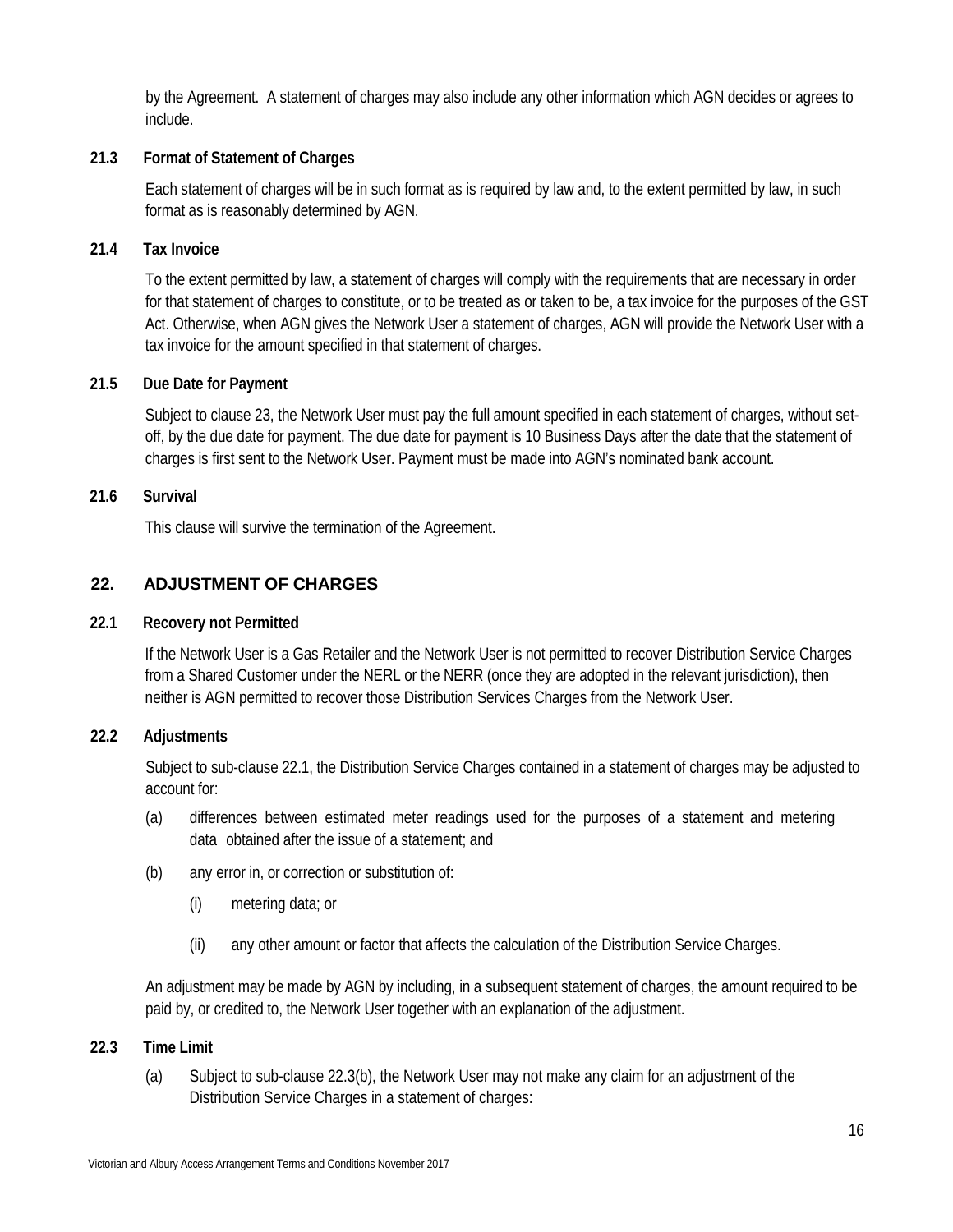- (i) unless full particulars of that claim are given by the Network User to AGN within three months after the claim becomes known (or should have become known) to the Network User (or its officers, servants, agents or contractors); or
- (ii) in any event, more than eleven months after the date of the relevant statement of charges.
- (b) If the Network User is a Gas Retailer, clause 22.3(a) will not limit any claim, or the time for any claim, which the Network User is required by law to make or pursue on behalf of a Shared Customer.
- (c) For the purposes of this clause, "should have become known" means would have become known to the Network User if the Network User had exercised reasonable care and acted in a diligent and prudent manner.

## <span id="page-25-0"></span>**23. DISPUTED STATEMENT OF CHARGES**

If the Network User disputes an amount (the disputed amount) set out in a statement of charges, then the Network User and AGN will comply with Rule 510 of the National Gas Rules in relation to that dispute.

If rule 510 of the National Gas Rules is not in force or does not apply to that dispute then the following provisions will apply:

- (a) The Network User must give written notice to AGN of the disputed amount, and the reasons for disputing payment.
- (b) Payment by the Network User of all or part of an amount set out in a statement of charges does not affect the right of the Network User to dispute the amount;
- (c) If the Network User has given notice under paragraph (a) and payment of the charges to which the statement relates has not yet been made, the Network User must pay AGN by the due date for payment (unless AGN agrees otherwise) the greater of:
	- (i) the undisputed component of the statement of charges; or
	- (ii) 80% of the total amount due under the disputed statement of charges;
- (d) The Network User must, if the dispute is not resolved by agreement of the parties within 10 Business Days after the date the Network User gave notice under paragraph (a), immediately submit the dispute for resolution or determination in accordance with Part 15C of the National Gas Rules (or, if Part 15C of the National Gas Rules does not apply, in accordance with clause 37);
- (e) If the Network User fails to submit the dispute for resolution or determination in accordance with paragraph (d), AGN may submit the dispute for resolution or determination in accordance with Part 15C of the National Gas Rules (or, if Part 15C of the National Gas Rules does not apply, in accordance with clause 37);
- (f) Subject to any determination of the dispute resolution panel under Part 15C of the National Gas Rules or the Independent Expert under clause 37 (as the case may be), if, following the resolution or determination of the dispute, the amount due to AGN is:
	- (i) more than the amount already paid by the Network User, the Network User must pay the difference to AGN within 3 Business Days of the resolution or determination of the dispute, together with interest on the amount of the difference at the Default Interest Rate for each day from the original due date for payment to the actual date of payment; or
	- (ii) less than the amount already paid by the Network User, AGN must pay the difference to the Network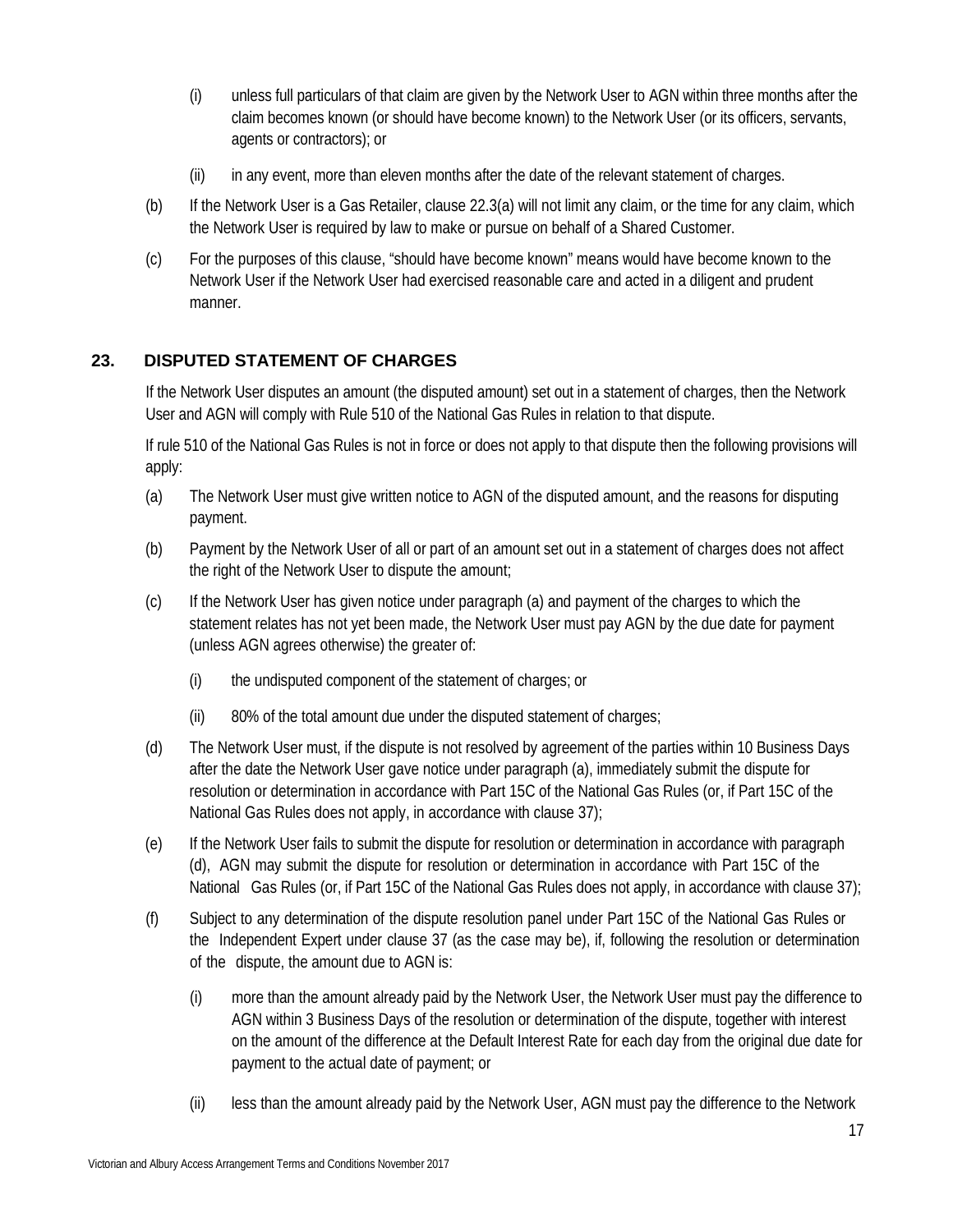User within 3 Business Days of the resolution or determination of the dispute, together with interest on the amount of the difference at the Default Interest Rate for each day from the date the Network User made the overpayment to AGN to the actual date of repayment of the amount of the excess by AGN.

## <span id="page-26-1"></span><span id="page-26-0"></span>**24. DELIVERED QUANTITIES**

#### **24.1 Basis for Determination**

Whenever AGN prepares a statement of charges for a given Billing Period, the Quantity of Gas shown in that statement of charges to have been delivered (or estimated to have been delivered or expected to be delivered) will be determined by AGN:

- (a) in the manner required by law;
- (b) (to the extent permitted by law) in the manner required by any relevant rules or agreement that bind AGN and the Network User; and
- (c) (to the extent not otherwise required by paragraphs (a) and (b)), on a reasonable basis.
- <span id="page-26-2"></span>**24.2 [not used]**
- <span id="page-26-3"></span>**24.3 [not used]**
- <span id="page-26-4"></span>**24.4 [not used}**
- <span id="page-26-5"></span>**24.5 [not used]**

#### <span id="page-26-6"></span>**24.6 Reconciliation**

If the Charges payable by the Network User in respect of any Billing Period were calculated on the basis of estimated deliveries of Gas during that Billing Period and subsequently a reading taken from Metering Equipment enables AGN to determine the actual Quantity of Gas delivered (assuming, if necessary, that Gas was delivered at a constant rate), AGN will determine the actual Quantity of Gas delivered (if necessary, based on that assumption) and will determine whether the Network User has overpaid or underpaid the tariffs and other charges. AGN will credit the Network User with any overpayment, or debit the Network User with any underpayment, in the next statement of charges issued pursuant to the Agreement.

#### <span id="page-26-7"></span>**24.7 Determinations Conclusive**

AGN will determine on a reasonable basis the Quantities of Gas delivered (or expected to be delivered) to any DP during any period. Such determination will be conclusive and binding on the Network User, unless proven incorrect.

## <span id="page-26-9"></span><span id="page-26-8"></span>**25. METHOD OF PAYMENT**

## **25.1 Method of Payment**

Payment by the Network User will be made in the manner specified by law, or where no manner is specified, in immediately available funds on or before the due date by electronic funds transfer to a bank account designated by AGN by notice in writing to the Network User, or by other agreed method of payment.

#### <span id="page-26-10"></span>**25.2 Business Days**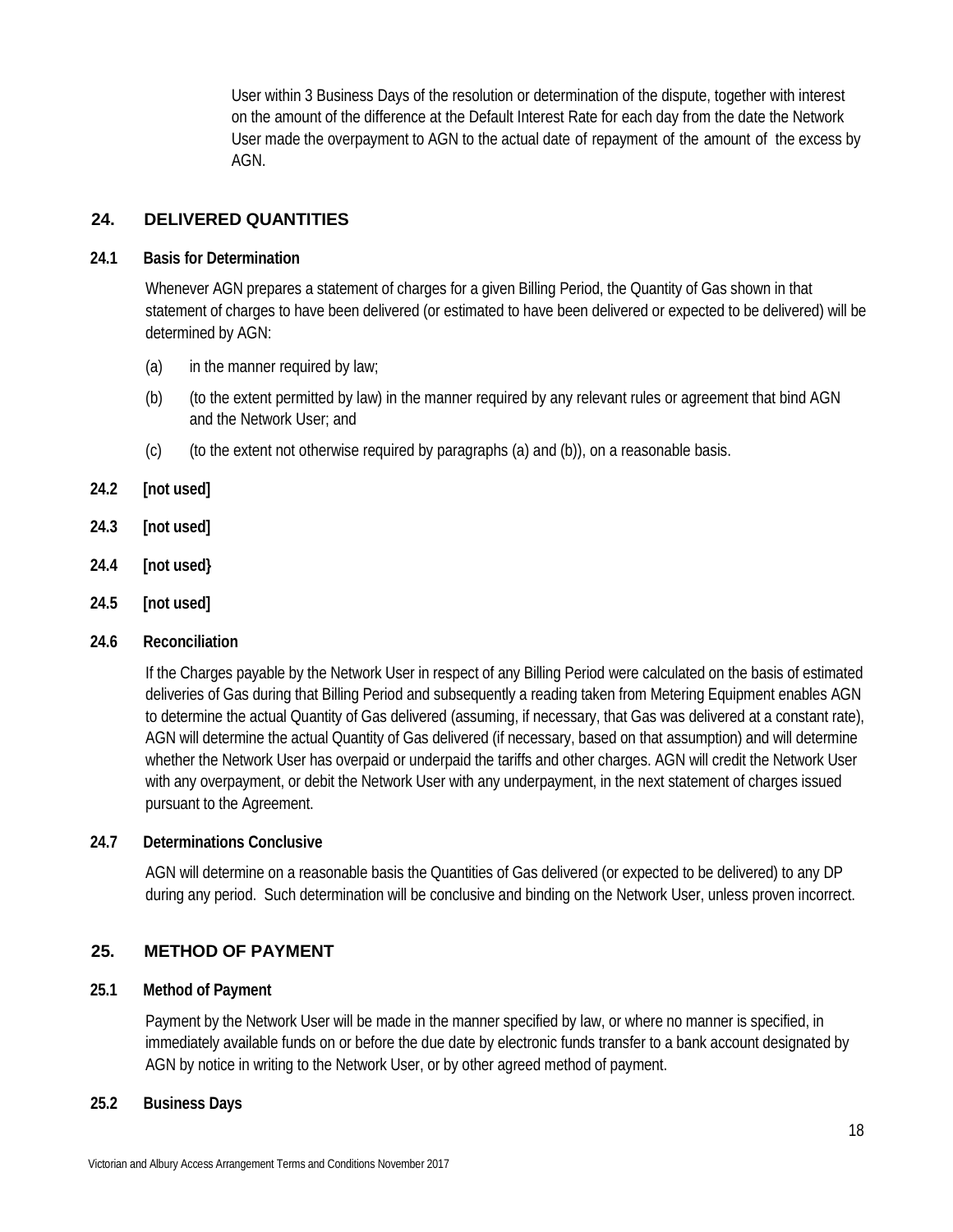If any payment by the Network User falls due on a day that is not a Business Day, then the payment will be made on the Business Day immediately prior to the due date for payment.

## <span id="page-27-0"></span>**26. FAILURE TO PAY**

## <span id="page-27-1"></span>**26.1 Overdue Interest**

If a party fails to pay any amount due to the other party under the Agreement by the date on which that amount is due (other than where permitted by law), then that party will pay the other party interest on the unpaid amount to the extent that it remains unpaid from time to time. Interest will be calculated in the manner specified by law or, where no manner is specified, on a daily basis and will accrue at the Default Interest Rate. Accrued interest is payable on demand. Interest not paid in the month in which it accrues will be capitalised and will itself bear interest in accordance with this sub-clause. This sub-clause will survive the termination of the Agreement.

## <span id="page-27-2"></span>**26.2 Right to Set Off Unpaid Amounts**

Subject to sub-clause 21.5 and clause 23, if any Party (**Party A**) does not pay any amount due to the other Party (**Party B**) under the Agreement, then Party B may withhold and set off payment of any amounts due or owing by Party B to Party A against any and all amounts due or owing by Party A to Party B. This sub-clause will survive the termination of the Agreement.

## <span id="page-27-3"></span>**27. CREDIT SUPPORT**

## <span id="page-27-4"></span>**27.1 Network User to provide credit support**

The Network User must, on request by AGN, provide credit support to AGN in accordance with the law or, if not required by law, in accordance with this clause.

## <span id="page-27-5"></span>**27.2 Credit Support**

The credit support provided by the Network User must be:

- (a) for an amount reasonably requested by  $AGN$ ;
- (b) provided within 5 Business Days of AGN's request; and
- (c) an acceptable form of support in favour of AGN.

## <span id="page-27-6"></span>**27.3 Acceptable Form of Credit Support**

If the Network User is requested to provide credit support, the Network User must provide credit support in an acceptable form. An acceptable form of credit support is:

- (a) a form of credit support that the Network User agrees to provide, and AGN agrees to accept; or
- (b) an undertaking:
	- (i) substantially in the form set out in Appendix 2; and
	- (ii) issued by a financial institution acceptable to AGN.

## <span id="page-27-7"></span>**27.4 Provision of Credit Support where Dispute arises**

The Network User must provide credit support requested by AGN even though: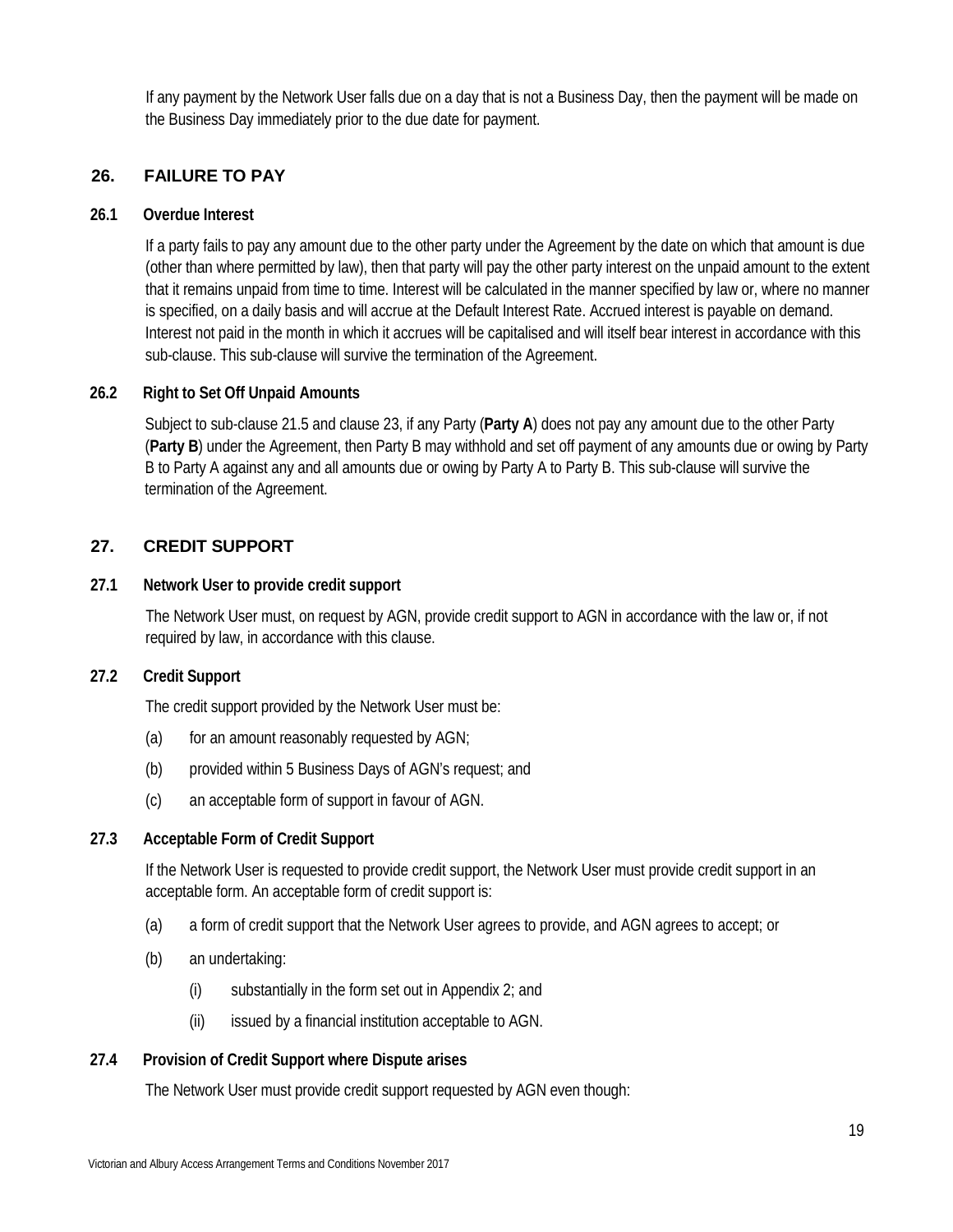- (a) the Network User disputes AGN's entitlement to the credit support (in whole or in part); and
- (b) the dispute remains unresolved.

## <span id="page-28-0"></span>**27.5 Cost Reimbursement**

Where it is determined that AGN was not entitled to the credit support provided by the Network User in whole or in part, then (to the extent that AGN is not otherwise required to do so by law), AGN must:

- (a) reimburse the Network User for any costs incurred to procure the credit support (including the costs of funding any cash collateral provided to the issuer of the credit support), in excess of the costs that the Network User would have incurred if the correct amount had been requested; and
- (b) pay the Network User interest at the default rate on the amount of those excess costs.

## <span id="page-28-1"></span>**27.6 Increasing or decreasing credit support**

The amount of credit support provided by the Network User will be increased or decreased in accordance with the law, or as determined by AGN (acting reasonably).

## <span id="page-28-2"></span>**27.7 Application of Credit Support**

AGN may only apply or draw on the credit support if:

- (a) AGN has given not less than 3 business days' notice to the Network User that it intends to apply or draw on the credit support in respect of an amount due and payable by the Network User to AGN, and that amount remains outstanding; and
- (b) there is no unresolved dispute under clause 23 about the Network User's liability to pay that amount.

## <span id="page-28-3"></span>**27.8 Return of Credit Support**

AGN must pay, cancel or return to the Network User as appropriate, any balance of credit support outstanding as and when required by law.

## <span id="page-28-4"></span>**27.9 Other obligations of Network User**

The Network User must not take any steps to restrain (by injunction or otherwise):

- (a) an issuer of credit support from paying out, or otherwise satisfying, a claim properly made by AGN under the terms of the credit support; or
- (b) AGN from making a claim on the credit support in accordance with the law or the Agreement; or
- (c) AGN from using the money obtained by calling on the credit support.

The Network User acknowledges that AGN may disclose to its financiers, the AER or AEMO that it has required or called on credit support provided by the Network User.

## <span id="page-28-5"></span>**28. TERMINATION**

## <span id="page-28-6"></span>**28.1 Term**

The Agreement will commence on the Start Date and will continue until it is terminated in accordance with sub-clause 28.2, sub-clause 28.3 or by agreement between AGN and the Network User.

## <span id="page-28-7"></span>**28.2 Termination by AGN**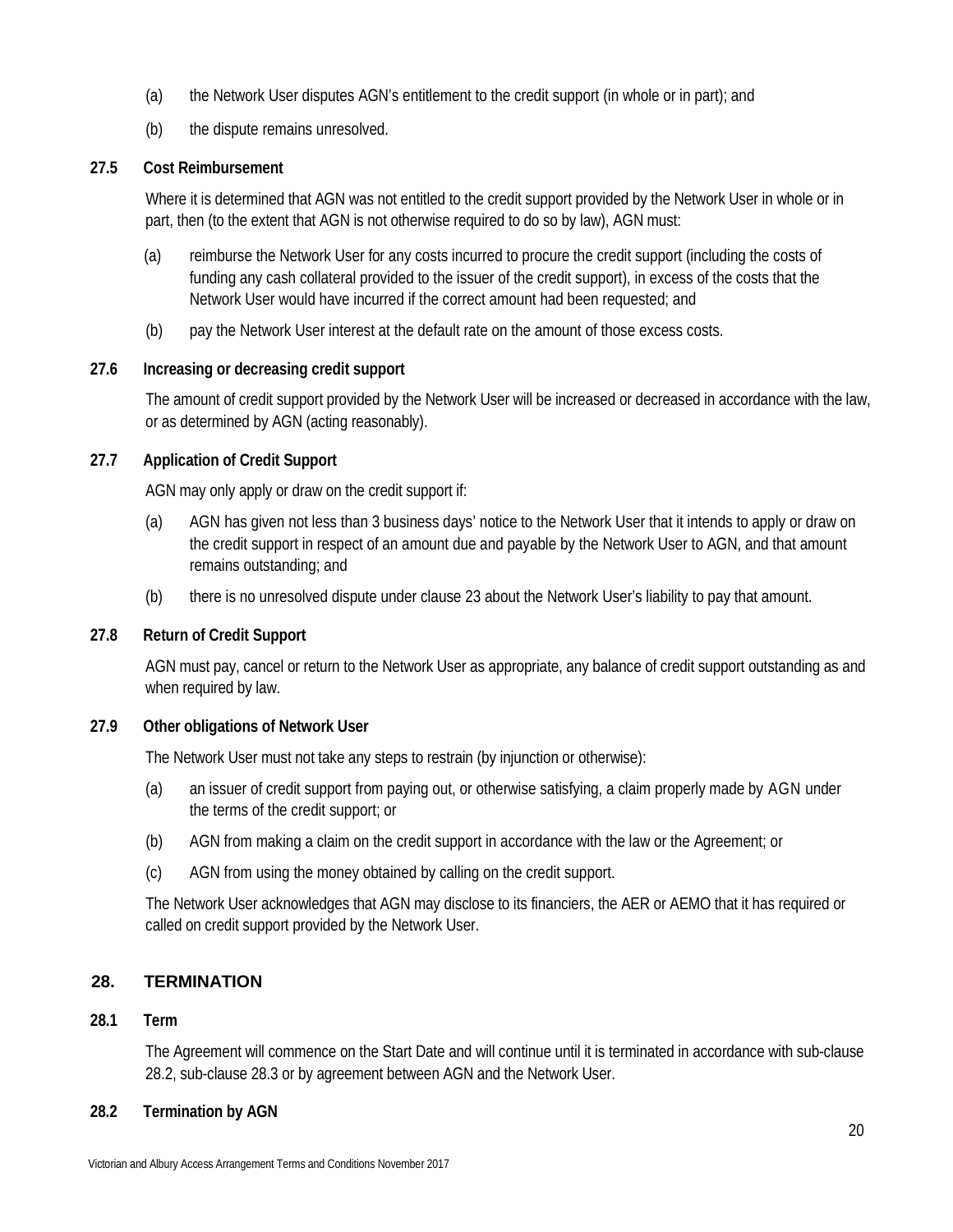AGN may terminate the Agreement by seven days' notice given to the Network User at any time, in the event that:

- (a) subject to clause 28.4, the Network User fails to pay any amount due to AGN on time in the manner required by the Agreement or any Related Haulage Agreement (other than where permitted by law (including clause 23)) and the Network User fails to pay the amount due within 14 days after it receives a written notice specifying the amount that is due;
- (b) subject to clause 28.4, the Network User breaches any other obligation under or in relation to the Agreement or any Related Haulage Agreement and, where that breach can be remedied, fails to remedy that breach to the satisfaction of AGN within 14 days after it receives notice of that breach;
- (c) the Network User becomes an externally-administered body corporate or insolvent under administration (as defined in the Corporations Act 2001) or an Insolvency Event occurs in relation to the Network User;
- (d) an official (including, but not limited to, an administrator, manager or receiver) is appointed in respect of the business of the Network User or the whole, or any significant part of, the assets of the Network User;
- (e) the Network User ceases to be registered under the National Gas Rules as a registered participant in any relevant registrable capacity (or the Network User's registration is suspended);
- (f) the Network User ceases to meet the requirements of the Network User Policy;
- (g) there is any material adverse change, in the reasonable opinion of AGN, in the ability of the Network User to comply with the terms of, or its obligations under, the Agreement or any Related Haulage Agreement;
- (h) the Network ceases to be a Covered Pipeline under or for the purposes of the National Gas Law (including, but without limitation, if the National Gas Law is repealed); or
- (i) AGN ceases to hold the Distribution Licence.

## <span id="page-29-0"></span>**28.3 Termination by the Network User**

The Network User may terminate the Agreement by seven days' notice given to AGN at any time in the event that:

- (a) subject to clause 28.4, AGN breaches any obligation under or in relation to the Agreement and, where that breach can be remedied, fails to remedy that breach to the satisfaction of the Network User within 14 days after it receives notice of that breach from the Network User;
- (b) AGN becomes an externally-administered body corporate or insolvent under administration (as defined in the Corporations Act 2001) or an Insolvency Event occurs in relation to AGN; or
- (c) the Network ceases to be a Covered Pipeline under or for the purposes of the National Gas Law (including, but without limitation, if the National Gas Law is repealed).

## <span id="page-29-1"></span>**28.4 Disputed Right of Termination**

AGN may not give notice of termination under clause 28.2(a) or 28.2(b) for an alleged breach of an obligation by the Network User if the Network User, in good faith, disputes the alleged breach and gives AGN notice of that dispute in accordance with clause 37 within 14 days after the Network User receives notice of the alleged breach. This clause will not apply in any case where it has been determined that the Network User is in breach of an obligation (either by the Independent Expert appointed to resolve the dispute or by a court of law).

The Network User may not give notice of termination under clause 28.3(a) for an alleged breach of an obligation by AGN if AGN, in good faith, disputes the alleged breach and gives the Network User notice of that dispute in accordance with clause 37 within 14 days after AGN receives notice of the alleged breach. This clause will not apply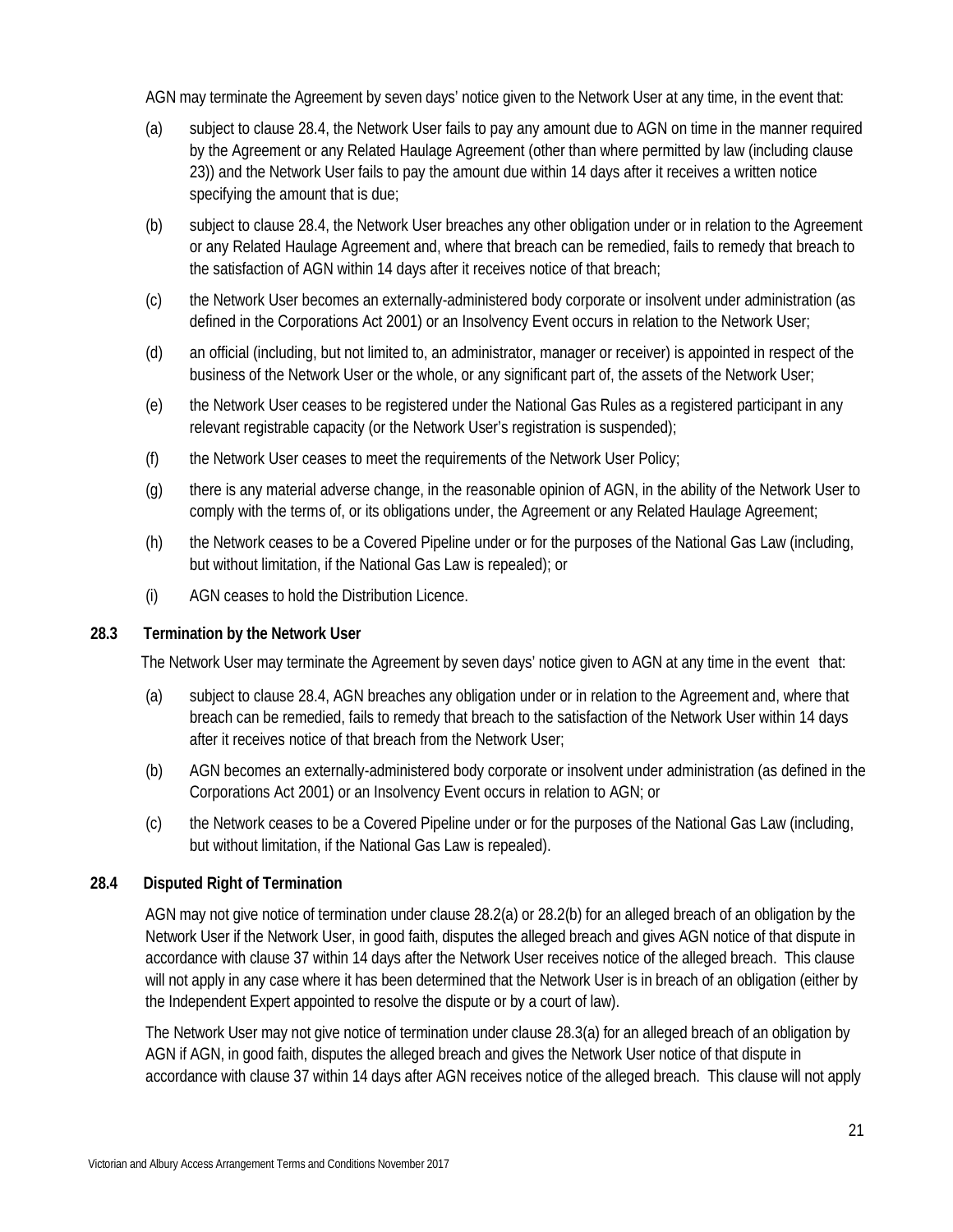in any case where it has been determined that AGN is in breach of an obligation (either by the Independent Expert appointed to resolve the dispute or by a court of law).

## <span id="page-30-0"></span>**28.5 Effect of Termination**

The termination of the Agreement will terminate the rights and obligations of the Network User and AGN under the Agreement (to the extent that those rights and obligations have not then accrued), other than rights and obligations which are expressed to survive termination.

## <span id="page-30-1"></span>**28.6 [Not Used]**

## <span id="page-30-2"></span>**28.7 Imbalance on Termination**

If there is an Imbalance on termination of the Agreement, title to any Gas in the Network which is owned by the Network User (but which has not been delivered out of the Network to or for the account of the Network User) will pass to the person to whom, or for whose account, that Gas is delivered, for no consideration other than the terms of this Agreement. The Network User will have no claim against AGN for or in relation to that Gas.

For the purposes of this sub-clause, there will be an Imbalance (on termination of the Agreement) in the event that the Quantity of Gas delivered into the Network by or for the account of the Network User is not exactly equal to the Quantity of Gas delivered out of the Network to or for the account of the Network User.

## <span id="page-30-3"></span>**28.8 Holding Over**

If Gas continues to be delivered after the end of the Term (except if the Term ends as a result of the termination of the Agreement by AGN pursuant to sub-clause 28.2 or the Network User pursuant to sub-clause 28.3) through any DP in respect of which the Network User is the FRO (as that term is defined in the Retail Market Procedures) except to the extent that the delivery of Gas is due to the negligent act or omission on the part of AGN (or any officer, servant, agent, contractor or other person for whom AGN is liable), AGN and the Network User will be taken to have entered into a new agreement for the delivery of Gas through that DP on the same terms as the Agreement, except that the expiry date of that agreement will be:

- (a) the date on which AGN and the Network User enter into a new agreement in respect of the DP which terminates or supersedes that agreement;
- (b) the date on which that DP is disconnected so that it is not possible to deliver Gas through that DP; or
- (c) the date on which the Network User ceases to be the FRO in relation to that DP,

#### whichever is earlier.

This sub-clause will survive the termination or expiration of the Agreement.

## <span id="page-30-5"></span><span id="page-30-4"></span>**29. SERVICE PROVIDER'S LIABILITY**

## **29.1 Indemnity against Property Damage and Personal Injury**

Subject to the other terms of the Agreement, AGN will indemnify the Network User against:

- (a) any damage that is caused to property of the Network User (or, if the Network User is a Gas Retailer, a Shared Customer); or
- (b) injury caused to an officer, servant, agent or contractor of the Network User (or, if the Network User is a Gas Retailer, a Shared Customer),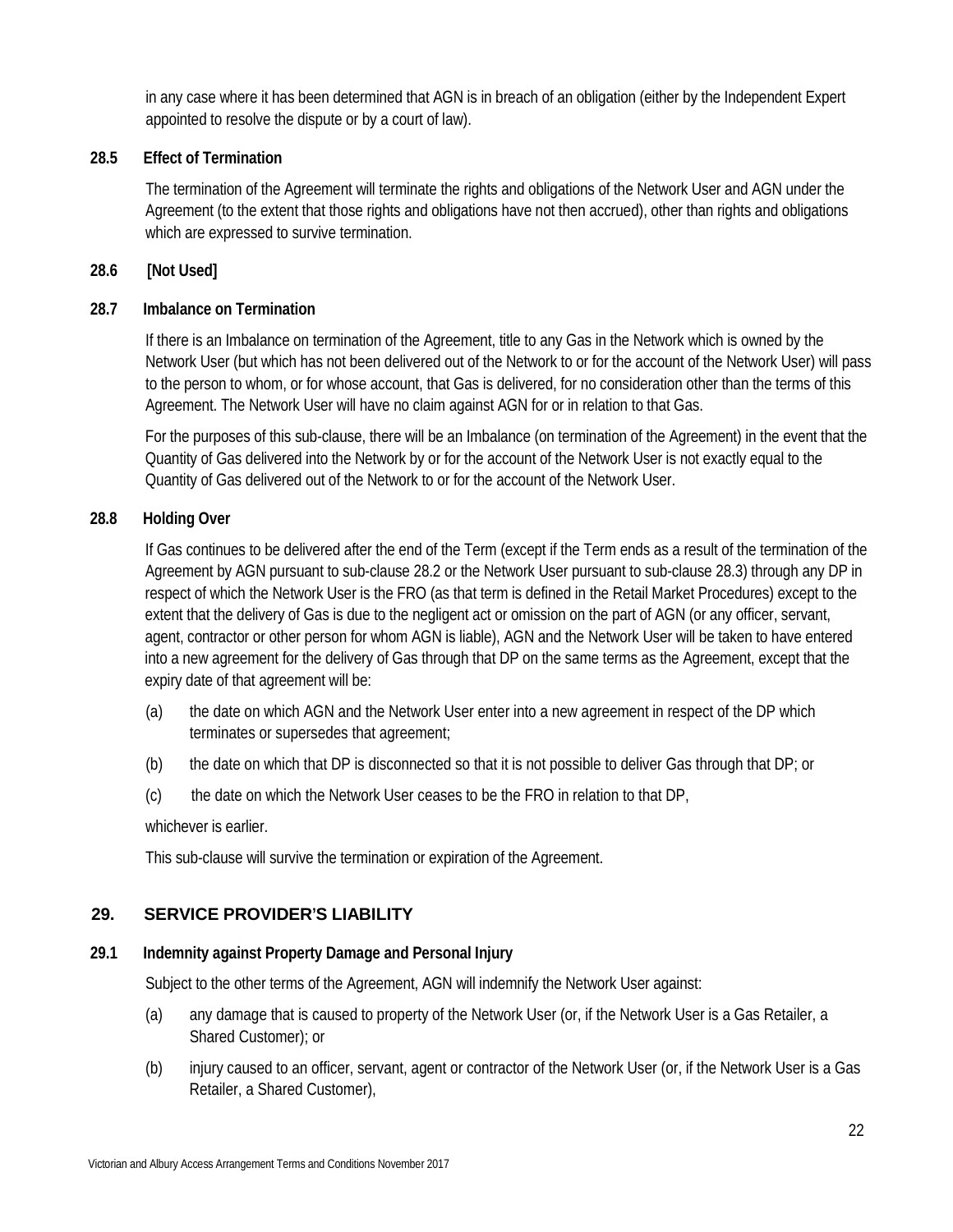as a result of any negligent act or omission on the part of AGN or its officers, servants or agents in connection with the provision to the Network User of Distribution Services pursuant to the Agreement or the operation, maintenance, repair, administration or management of the Network or any part of it.

## <span id="page-31-0"></span>**29.2 Contribution**

AGN's obligation to indemnify the Network User under this clause will be reduced in proportion to the extent that the damage or injury has been caused by an act or omission on the part of any of the following:

- (a) the Network User or any of its officers, servants, agents or contractors(including, but without limitation, any breach by the Network User of its obligations under the Agreement); or
- (b) if the Network User is a Gas Retailer, a Shared Customer (or any officer, servant, agent or contractor of a Shared Customer).

## <span id="page-31-1"></span>**29.3 Notice of Claims**

The Network User will promptly notify AGN of any Claim which the Network User has, or believes it has, against AGN as a result of any act or omission on the part of AGN (or any officer, servant, agent or other person for whom AGN is liable) in or in connection with:

- (a) the provision of Distribution Services; or
- (b) the operation, maintenance, repair, administration or management of the Network or any part of it.

The Network User's obligations under this sub-clause will survive the termination of the Agreement.

## <span id="page-31-2"></span>**29.4 Mitigation**

Each party must use reasonable endeavours to mitigate every Claim it might have against the other party.

## <span id="page-31-3"></span>**29.5 Limitation Period**

To the extent permitted by law, AGN will have no liability to the Network User, for or in respect of any Claim, unless full particulars of that Claim are given by the Network User to AGN within three months after that Claim becomes known to the Network User (or its officers, servants, agents or contractors) or should have become known to the Network User (or its officers, servants, agents or contractors)(whichever is earlier). This sub-clause will survive the termination of the Agreement.

## <span id="page-31-4"></span>**29.6 Exclusion of Economic Loss and Consequential Loss**

To the extent permitted by law, neither party will have any liability to the other party, for or in respect of any claim (whether in tort, in contract or otherwise) for any loss of business or business interruption, loss of profit, loss of revenue or loss of opportunity, or for any other purely economic or monetary loss, or for any indirect, special or consequential loss, cost, expense or damage, which the other party may suffer or incur.

## <span id="page-31-5"></span>**29.7 Maximum Liability for Other Loss**

To the extent permitted by law, the maximum amount that either party will be legally liable to pay to the other party (and to any other person or persons) as damages for compensation in respect of the death or any person or any injury to any person or any damage to any property will be limited to \$100 million in aggregate in relation to any one event or occurrence (aggregating all damages and compensation due to the other party and each person in respect of that event or occurrence). Neither party will have any right to recover damages or compensation from the other party in relation to any claim to the extent that the other party's liability will then exceed the limit set out in this sub- clause.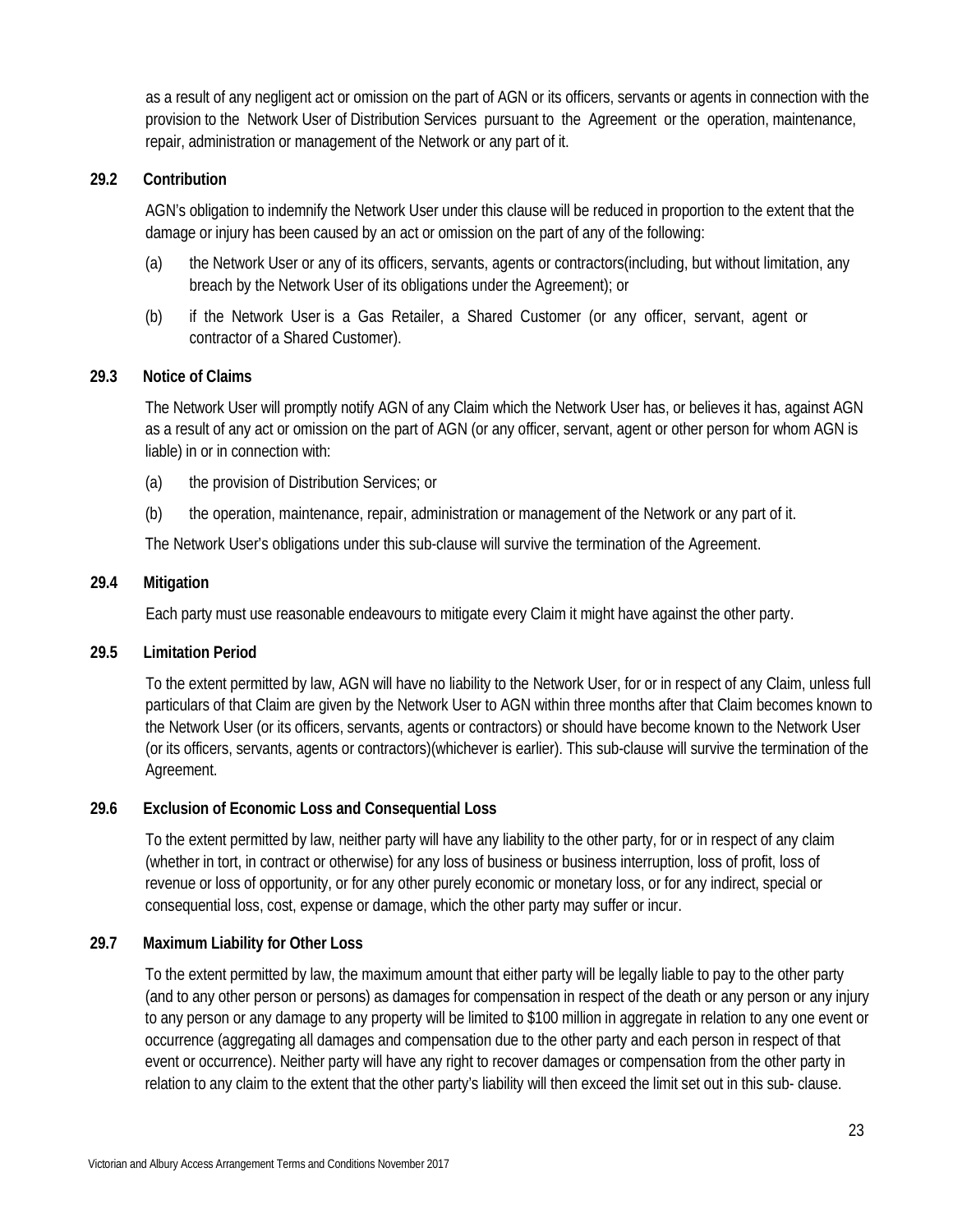## <span id="page-32-0"></span>**29.8 Australian Consumer Law**

No clause of the Agreement will apply to the extent that it purports to exclude, restrict or modify, or has the effect of excluding, restricting or modifying:

- (a) the application of all or any of the provisions of Division 1 of Part 3-2 of the Australian Consumer Law (as defined in the *Competition and Consumer Act 2010* (Cwlth));
- (b) the exercise of a right conferred by such a provision;
- (c) any liability of a corporation for breach of a guarantee implied by such a provision.

#### <span id="page-32-1"></span>**29.9 Interpretation**

For the purposes of sub-clause 29.8, a clause of the Agreement will not be taken to exclude, restrict or modify the application of a provision or section unless the clause does so expressly or is inconsistent with that provision or section.

## <span id="page-32-2"></span>**29.10 Statutory Immunity**

Nothing in the Agreement is intended to vary or exclude any immunity conferred on AGN by any law.

## <span id="page-32-3"></span>**30. CONSUMER CONTRACT LIMITATION**

#### <span id="page-32-4"></span>**30.1 Application of Clause**

Sub-clause 30.2 only applies if the Agreement is a contract for the supply by a corporation of goods or services to a consumer (other than goods or services of a kind ordinarily acquired for personal, domestic or household use or consumption).

#### <span id="page-32-5"></span>**30.2 Limitation of Liability**

Subject to sub-clause 30.3, if this sub-clause applies, the liability of AGN for failure to comply with a guarantee under the Australian Consumer Law (as defined in the *Competition and Consumer Act 2010* (Cwlth)) (other than a guarantee under section 51, 52 or 53 of the Australian Consumer Law) is limited:

- (a) in the case of goods, to any one or more of the following (at the option of AGN):
	- the replacement of the goods or the supply of equivalent goods;
	- the repair of the goods;
	- the payment of the cost of replacing the goods or of acquiring equivalent goods;
	- the payment of the cost of having the goods repaired; and
- (b) in the case of services, to one of the following (at the option of AGN):
	- the supplying of the services again; or
	- the payment of the cost of having the services supplied again.

#### <span id="page-32-6"></span>**30.3 Section 64A(3) Exclusion**

Sub-clause 30.2 will not apply in the circumstances specified in section 64A(3) of the Australian Consumer Law.

#### <span id="page-32-7"></span>**30.4 Interpretation**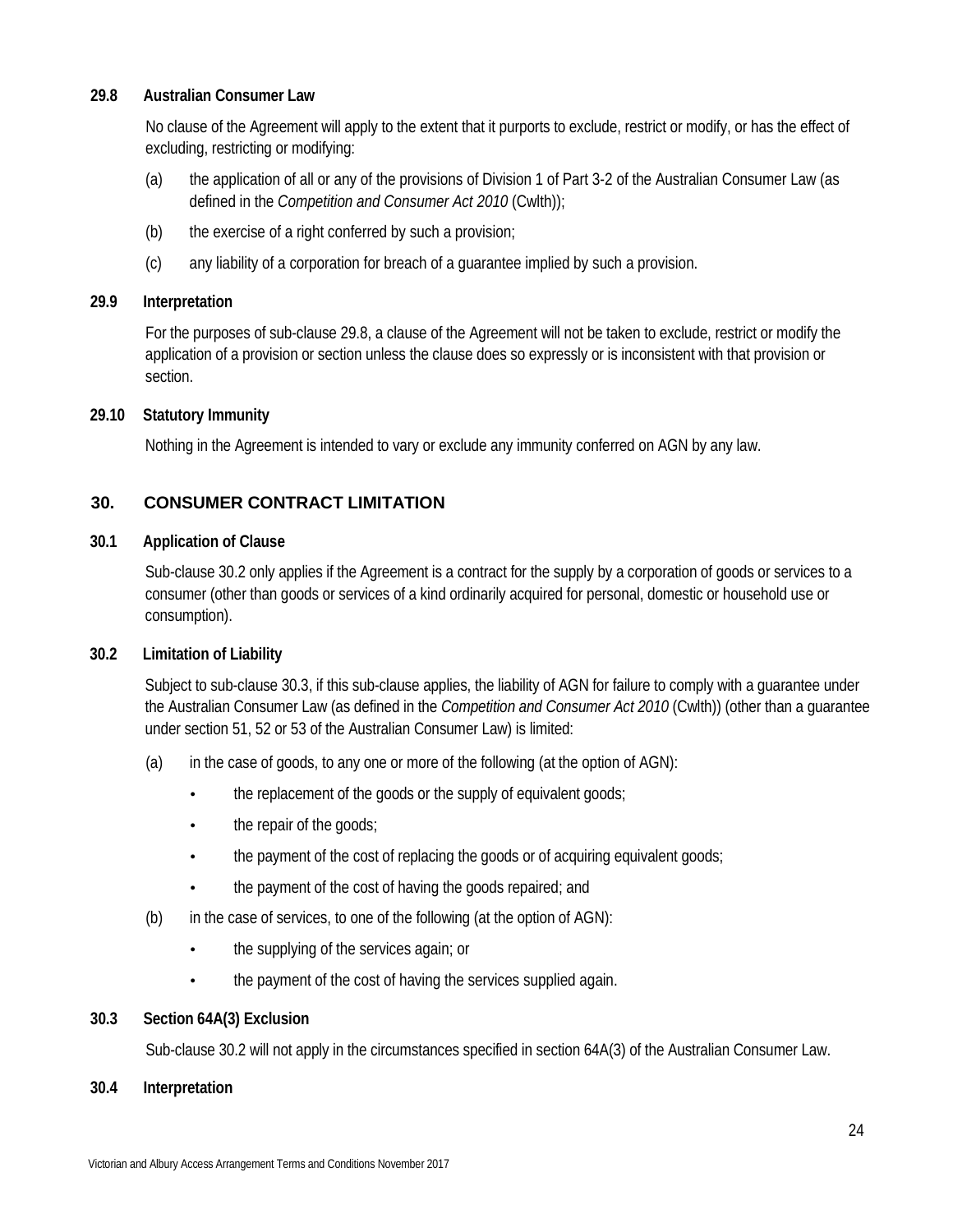Terms used in sub-clauses 30.1 and 30.2 have the same meanings for the purposes of those sub-clauses as they have for the purposes of the Australian Consumer Law.

## <span id="page-33-0"></span>**31. FORCE MAJEURE**

## <span id="page-33-1"></span>**31.1 Definition**

For purposes of the Agreement, Force Majeure, in relation to a Party, means any event or circumstance not within the control of that Party or that Party's officers, servants, agents or contractors. It includes (but is not limited to) each of the following, to the extent that they are not within the control of that Party or its officers, servants, agents or contractors:

- (a) acts of God, including, without limitation, earthquakes, floods, washouts, landslides, lightning, storms and the elements;
- (b) strikes, lockouts, bans, slowdowns or other industrial disturbances;
- (c) acts of enemy, terrorism, wars, blockades or insurrections, riots and civil disturbances, arrest and restraint of rulers and peoples;
- (d) fire or explosion;
- (e) epidemic or quarantine;
- (f) any act or omission of any government or regulatory authority including, but without limitation
	- (i) the making of any direction, or notice with which a Party reasonably believes it is required by law to comply; and
	- (ii) any omission to grant any consent or approval which a Party requires in order to perform its obligations under this Agreement (and which the Party has made a reasonable attempt to obtain),

but in each case, only to the extent that the act or omission of the government or regulatory authority is not the result of any negligence or wrongful act or omission of the relevant Party; or

(g) equipment breakdown, accident, breakages or accident to machinery or pipelines, the necessity for making repairs and/or alterations in machinery or pipelines (other than routine maintenance or where the cause of such breakdown or breakage is a lack of proper maintenance).

## <span id="page-33-2"></span>**31.2 Consequences of Force Majeure**

Non-performance as a result of Force Majeure by either Party of any obligation or condition required by the Agreement to be performed by it:

- (a) will be excused during the time and to the extent that such performance is prevented, wholly or in part, by Force Majeure (provided that the Party and its officers, servants, agents and contractors took whatever precautions ought reasonably to have been taken to ensure that the Force Majeure would not prevent performance); and
- (b) will not to that extent give rise to any liability to the other Party for any direct, indirect, consequential or special losses or damages of any kind arising out of, or in any way connected with, that non-performance.

## <span id="page-33-3"></span>**31.3 Payment Obligations**

Nothing in this clause will relieve AGN or the Network User from non-performance of an obligation to pay money (including, without limitation, an obligation to pay the Distribution Service Charges or an obligation to pay money under an indemnity in the Agreement).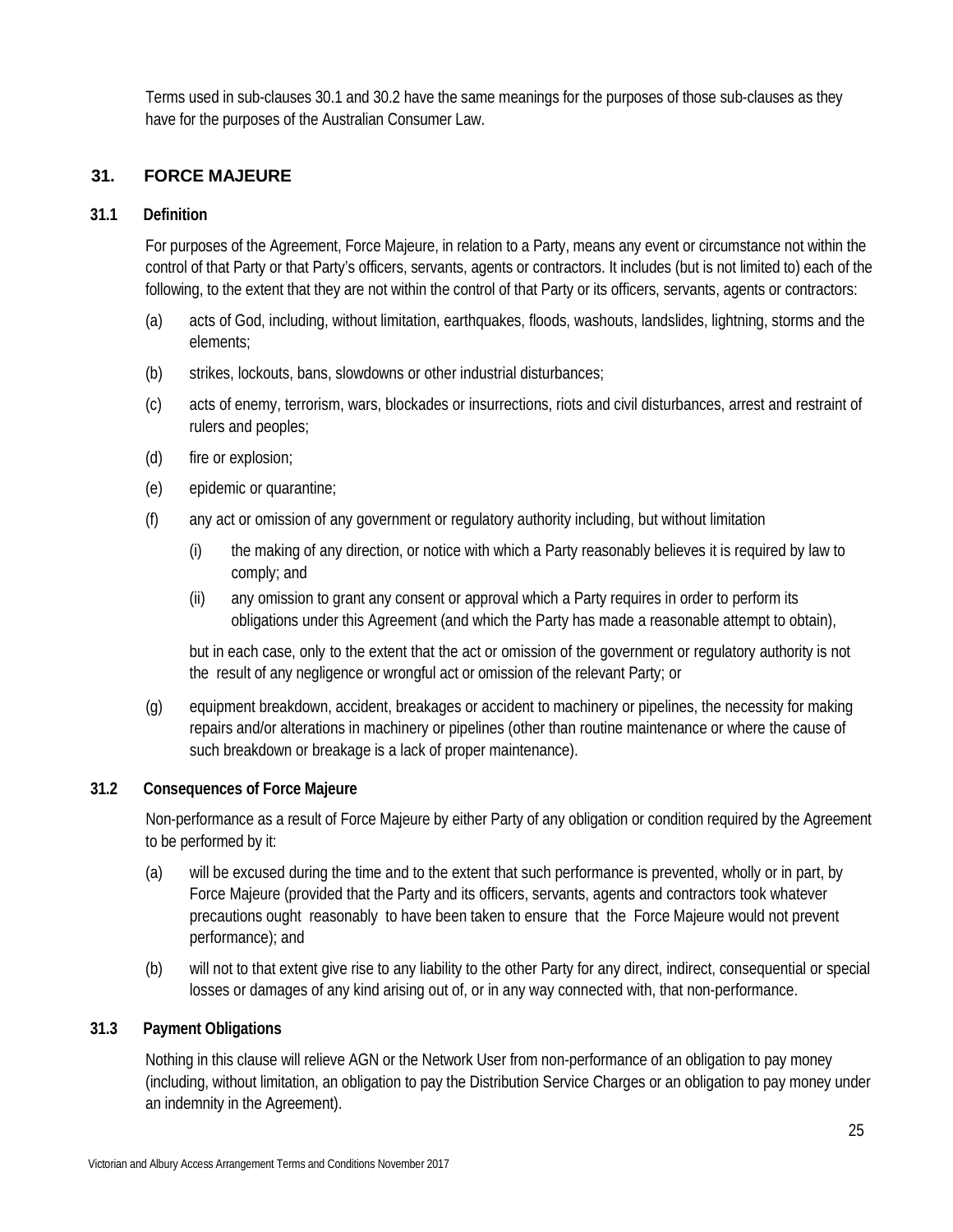## <span id="page-34-0"></span>**31.4 Obligation to Remedy**

A party must use all reasonable endeavours to overcome or remedy any Force Majeure which prevents its performance of any obligation under the Agreement as soon as is reasonably practicable.

## <span id="page-34-2"></span><span id="page-34-1"></span>**32. NETWORK USER TO ASSIST**

#### **32.1 Information**

Each Party will provide the other Party, at no cost and in a timely manner, with whatever information, assistance or cooperation the other Party might reasonably require from time to time in connection with the Agreement or the Distribution Services, including information, assistance or co-operation the other Party requires to comply with its obligations under any law from time to time.

## <span id="page-34-3"></span>**32.2 Assistance**

The Network User will use its best endeavours to cause or procure each Upstream Operator (and, if the Network User is a Gas Retailer, each Shared Customer) to provide AGN, at no cost and in a timely manner, with whatever information, assistance or co-operation AGN might reasonably require from time to time in connection with the Agreement or the Distribution Services, including any information, assistance or co-operation AGN reasonably requires to comply with its obligations under any law from time to time.

#### <span id="page-34-4"></span>**32.3 Consultation**

AGN will provide each Upstream Operator with whatever information that Upstream Operator may require to operate transmission pipelines or other pipelines through which Gas is delivered into the Network to or for the account of the Network User. This information may include (but is not limited to) information to enable that Upstream Operator to balance the Quantity of Gas delivered through each Receipt Point with the Quantity of Gas delivered through each DP to or for the account of the Network User.

#### <span id="page-34-5"></span>**32.4 Survival**

This clause will survive the termination of the Agreement.

## <span id="page-34-7"></span><span id="page-34-6"></span>**33. USER'S INDEMNITIES**

#### **33.1 [Not Used]**

#### <span id="page-34-8"></span>**33.2 Network Damage**

The Network User will indemnify AGN against all loss, cost, expense or damage which AGN might suffer or incur in relation to any Receipt Point, Metering Installation or the operation, administration, maintenance, repair or management of the Network (other than those associated with any curtailment or interruption of the delivery of Gas referred to in sub-clause 33.5) that is caused by any of the following:

- (a) the Network User or any of its officers, servants, agents, contractors or invitees; or
- (b) if the Network User is a Gas Retailer, any Shared Customer or any officer, servant, agent, contractor or invitee of any Shared Customer,

#### arising out of:

(c) any negligence or wrongful act or omission by the Network User or, if the Network User is a Gas Retailer, any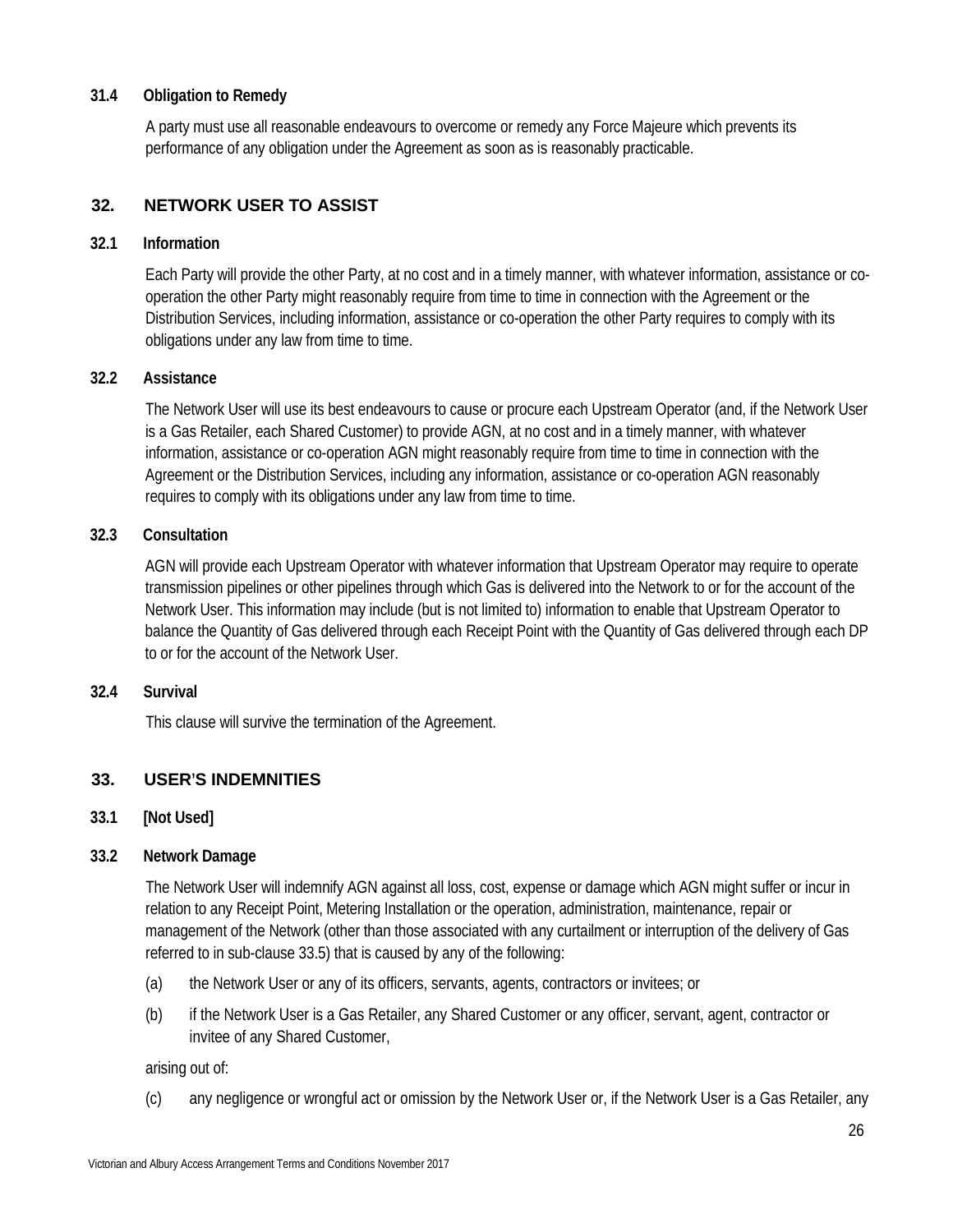Shared Customer, or any of their respective officers, servants, agents, contractors or invitees; or

(d) any breach of this Agreement by the Network User.

## <span id="page-35-0"></span>**33.3 Death and Personal Injury**

The Network User will indemnify AGN against the death or injury of any servant, agent or contractor or invitee of AGN that is caused by any negligent act or omission on the part of the Network User or any of its officers, servants or agents in connection with the provision to the Network User of Distribution Services or the operation, maintenance, repair, administration or management of the Network or any part of it.

#### <span id="page-35-1"></span>**33.4 Service Indemnity**

Subject to sub-clause 33.6, the Network User will indemnify AGN against all loss, cost, expense or damage which AGN might suffer as a result of any negligent or wrongful act or omission on the part of the Network User (or, if the Network User is a Gas Retailer, on the part of any Shared Customer) in connection with, or in relation to, any Service provided by AGN to the Network User pursuant to the Agreement (including, in particular (but without limitation), in connection with or in relation to the Disconnection or Reconnection of any User DP pursuant to the Agreement).

#### <span id="page-35-2"></span>**33.5 Curtailment Indemnity**

Subject to sub-clause 33.6, the Network User will indemnify AGN against all loss, cost, expense or damage which AGN might suffer or incur in connection with, or in relation to any curtailment or interruption of the delivery of Gas as a result of any negligent or wrongful act or omission on the part of a Network User or, if the Network User is a Gas Retailer, a Shared Customer, or any of their respective officers, servants, agents, contractors or invitees.

#### <span id="page-35-3"></span>**33.6 Indemnity Qualification**

The Network User's obligation to indemnify AGN under this clause will be reduced in proportion to the extent that any negligent or wrongful act or omission of AGN contributes to the loss or liability.

## <span id="page-35-5"></span><span id="page-35-4"></span>**34. USER'S INSURANCE**

#### **34.1 Insurance Required**

The Network User must obtain and maintain insurance throughout the Term against whatever risks a person carrying on a business of retailing gas would prudently insure, with reputable.

## <span id="page-35-6"></span>**34.2 Insurance Information**

Whenever reasonably requested by AGN, the Network User must give AGN a certificate of currency for the insurance.

#### <span id="page-35-7"></span>**34.3 Notice of Claims**

The Network User must promptly notify AGN whenever an event occurs in relation to the Network which gives rise to, or might give rise to, a claim under any insurance which the Network User maintains under the Agreement.

## <span id="page-35-8"></span>**34.4 Claims Enforcement**

Whenever a claim arises in relation to the Network under any insurance which the Network User maintains under the Agreement, the Network User must take whatever steps AGN reasonably requires to make and enforce or settle that claim.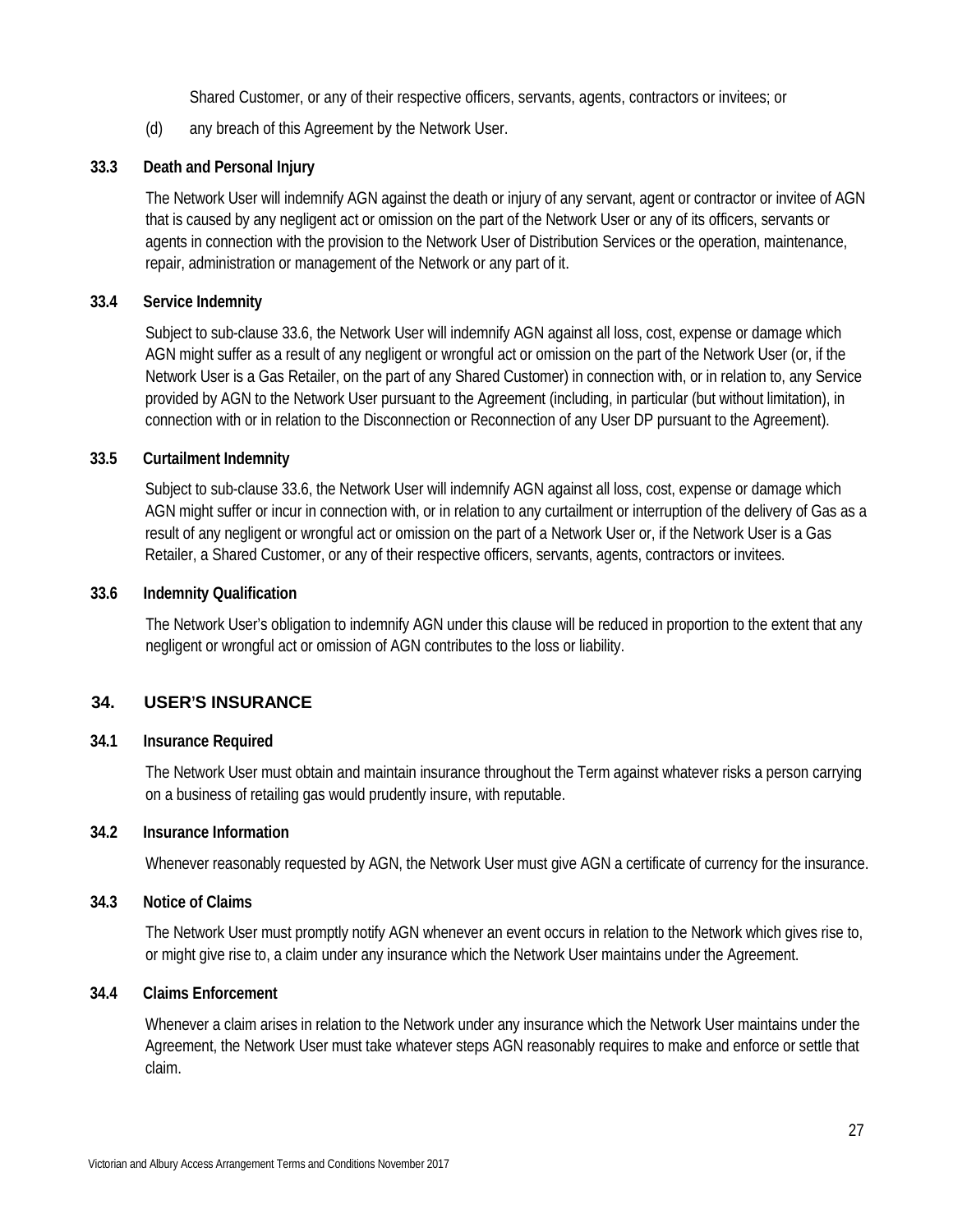## <span id="page-36-0"></span>**35. ACCESS TO PREMISES**

#### <span id="page-36-1"></span>**35.1 Right of Access**

Subject to the Agreement, AGN may from time to time enter any premises or place owned or occupied by the Network User or any Network User's Customer at any reasonable time to operate, inspect, test, read, maintain, repair, remove, replace, alter or improve any Metering Installation, any DP, any Receipt Point or any other part of the Network.

## <span id="page-36-2"></span>**35.2 Notice of Entry**

Subject to the Agreement, if AGN intends to enter any premises or place owned or occupied by the Network User (or, if the Network User is a Gas Retailer, any Shared Customer), it must give notice of its intention to the owner or occupier of that premises or place as required by law or, if no notice is required by law, it must give reasonable notice or such notice as is agreed with the owner or occupier.

## <span id="page-36-3"></span>**35.3 No Notice**

Unless required by law, AGN will have no obligation to give notice pursuant to the previous sub-clause in the event of an emergency or if it wishes to enter the premises or place to undertake a routine meter replacement or reading or to investigate suspected illegal use or interference.

## <span id="page-36-4"></span>**35.4 Network User's Obligation**

The Network User must give reasonable assistance to ensure that AGN (and its officers, servants, agents or contractors) are given safe, reasonable and unhindered access whenever they require to any premises owned or occupied by the Network User (or, if the Network User is a Gas Retailer, any Shared Customer) for the purposes of:

- (a) performing the Agreement; or
- (b) exercising any right given to AGN under the Agreement.

#### <span id="page-36-5"></span>**35.5 Failure to Provide Access**

AGN will have no liability to the Network User for any failure to perform the Agreement to the extent that AGN is unable to perform the Agreement because it could not obtain safe, reasonable and unhindered access to any premises or place, at the time or times it required, after exercising its reasonable endeavours to do so (provided that reasonable endeavours will not require AGN or any of its officers, employees, agents or contractors:

- (a) to enter, or attempt to enter, any premises by force or to take any steps that might involve damage, or the risk of damage, to any property; or
- (b) to take any steps that might involve a reasonable risk of physical injury or harm or a risk to the safety of any person.

This clause 35.5 will not apply after the National Energy Retail Law applies to the Network (but without prejudice to its operation in relation to the period prior to that time).

#### <span id="page-36-6"></span>**35.6 Special Meter Reading**

If the Network User requests AGN to read any meter pursuant to the Agreement and AGN is unable to obtain safe, reasonable and unhindered access to that meter at the time or times AGN requires, the Network User will remain responsible to pay AGN for reading that meter even though no reading is actually taken.

#### <span id="page-36-7"></span>**35.7 Further Assurances**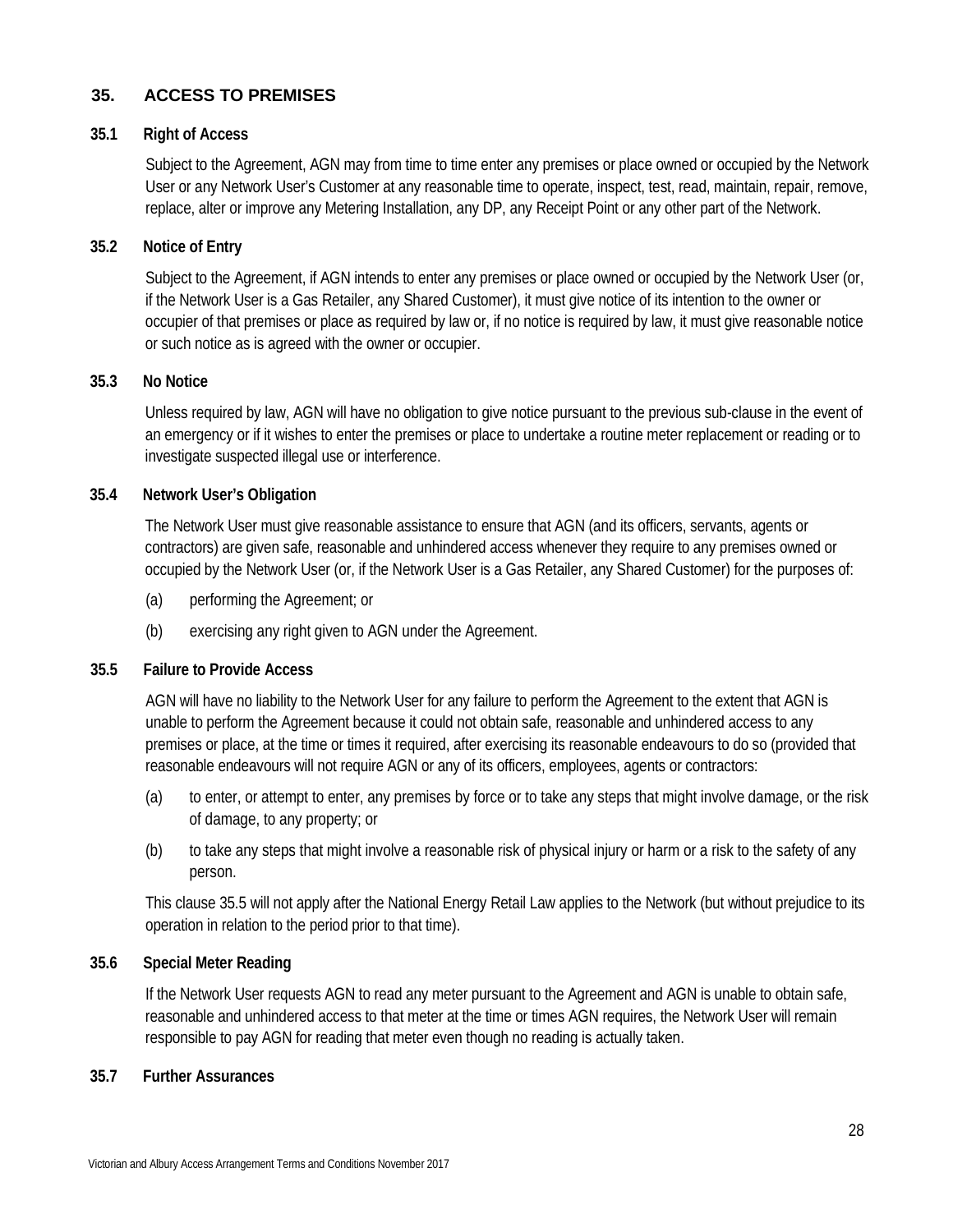Whenever reasonably requested by AGN, the Network User will grant AGN (or, if the Network User is a Gas Retailer, exercise reasonable endeavours to cause or procure a Shared Customer to grant AGN) an easement, licence or other document which AGN requires to further assure to AGN its rights of access under the Agreement in respect of premises and places owned or occupied by the Network User or, if the Network User is a Gas Retailer, by any Shared Customer.

## <span id="page-37-0"></span>**35.8 Statutory Rights**

Nothing in this clause restricts or limits any right or obligation which AGN might have under any law to enter any premises or place.

## <span id="page-37-2"></span><span id="page-37-1"></span>**36. CONFIDENTIALITY**

## **36.1 Network User's Obligations**

The Network User must keep confidential any information related to or received from AGN pursuant to the Agreement which AGN requires the Network User to keep confidential or which the Network User is required by law to keep confidential.

## <span id="page-37-3"></span>**36.2 No Disclosure**

The Network User must not disclose to any third person any of the information it is required to keep confidential ('**Confidential Information**') except where disclosure is permitted pursuant to the Agreement.

## <span id="page-37-4"></span>**36.3 Disclosure to Employees**

The Network User may disclose Confidential Information to those of its officers, servants and agents to whom it is necessary to make disclosure. However, the Network User must ensure that any officer, servant or agent to whom Confidential Information is disclosed does not disclose that Confidential Information to any third person to whom the Network User could not make disclosure pursuant to the Agreement.

#### <span id="page-37-5"></span>**36.4 Disclosure By Law**

The Network User may disclose Confidential Information to the extent that disclosure is required by law.

## <span id="page-37-6"></span>**36.5 AGN's Obligations**

AGN must comply with any confidentiality obligations imposed on it pursuant to the National Gas Law or the National Gas Rules. AGN may disclose Confidential Information to the extent that disclosure is required by law.

#### <span id="page-37-7"></span>**36.6 Disclosure to Related Body Corporate**

Each party may disclose Confidential Information to any body corporate that is its related body corporate (within the meaning of the Corporations Act 2001). However, the party must ensure that its related body corporate does not disclose the Confidential Information to any person to whom the party could not make disclosure pursuant to the Agreement.

#### <span id="page-37-8"></span>**36.7 Survival**

This clause [36](#page-37-1) will survive the termination or expiration of the Agreement.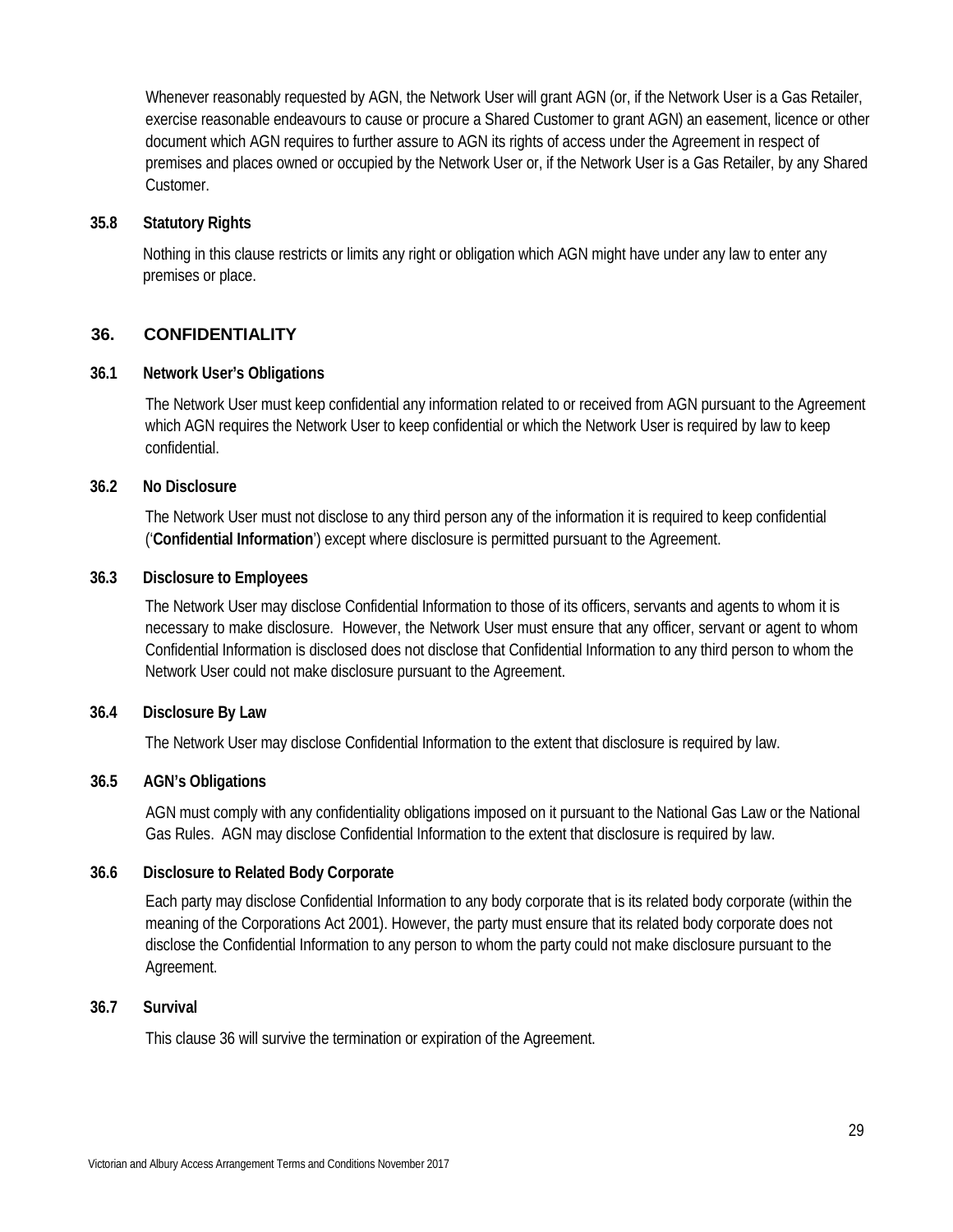## <span id="page-38-0"></span>**37. DISPUTE RESOLUTION**

#### <span id="page-38-1"></span>**37.1 Interpretation**

In the Agreement, unless the context otherwise requires, the following words will have the following meanings:

'**Dispute**' means a dispute between AGN and the Network User in relation to the Agreement (other than an access dispute to which the National Gas Law applies or a dispute that is subject to a dispute resolution process which AGN or the Network User are required by law to follow).

'**Independent Expert**', in relation to a Dispute, means the person appointed or to be appointed pursuant to the Agreement to resolve that Dispute.

## <span id="page-38-2"></span>**37.2 Referral to Dispute Resolution**

If any Dispute arises, either Party may notify the other Party that it wishes to refer that Dispute for resolution in accordance with the Agreement. The notice must specify the issues in dispute.

## <span id="page-38-3"></span>**37.3 Negotiations**

If any Party gives notice that it wishes to refer a Dispute for resolution, then the Parties must meet as soon as is reasonably practicable and endeavour to resolve that Dispute through negotiation.

## <span id="page-38-4"></span>**37.4 Referral to Expert**

If a Dispute is not resolved through negotiation within 10 Business Days after notice was given referring that Dispute for resolution (or within whatever longer period the Parties may agree) then either Party may notify the other that it wishes to refer that Dispute to an Independent Expert.

#### <span id="page-38-5"></span>**37.5 Selection of Expert**

Within five Business Days after a notice is given under the previous sub-clause, the Parties will endeavour to agree on a person to be appointed as Independent Expert to resolve the Dispute. If they are unable to agree within that period, either Party may request the Institute of Arbitrators and Mediators Australia to nominate a person who has appropriate commercial, technical and practical expertise in relevant areas.

## <span id="page-38-6"></span>**37.6 Appointment of Expert**

The Parties will jointly appoint the person selected as the Independent Expert on terms agreed between the Parties and that person (or, to the extent not agreed, the terms specified by the Independent Expert).

## <span id="page-38-7"></span>**37.7 Expert not Arbitrator**

The Independent Expert will act as an expert and not as an arbitrator. The Independent Expert will not be bound by the rules of evidence and will have power to inform himself or herself independently as to the facts to which that Dispute relates and to take such measures as he or she thinks fit to expedite the determination of the Dispute. The Parties must provide the Independent Expert with whatever information or other assistance he or she reasonably requires.

## <span id="page-38-8"></span>**37.8 Basis of Decision**

The Independent Expert may resolve the Dispute in whatever manner the Independent Expert thinks fit except that the Independent Expert has no power to make a decision that is inconsistent with, or does not give full effect to, the terms of the Agreement.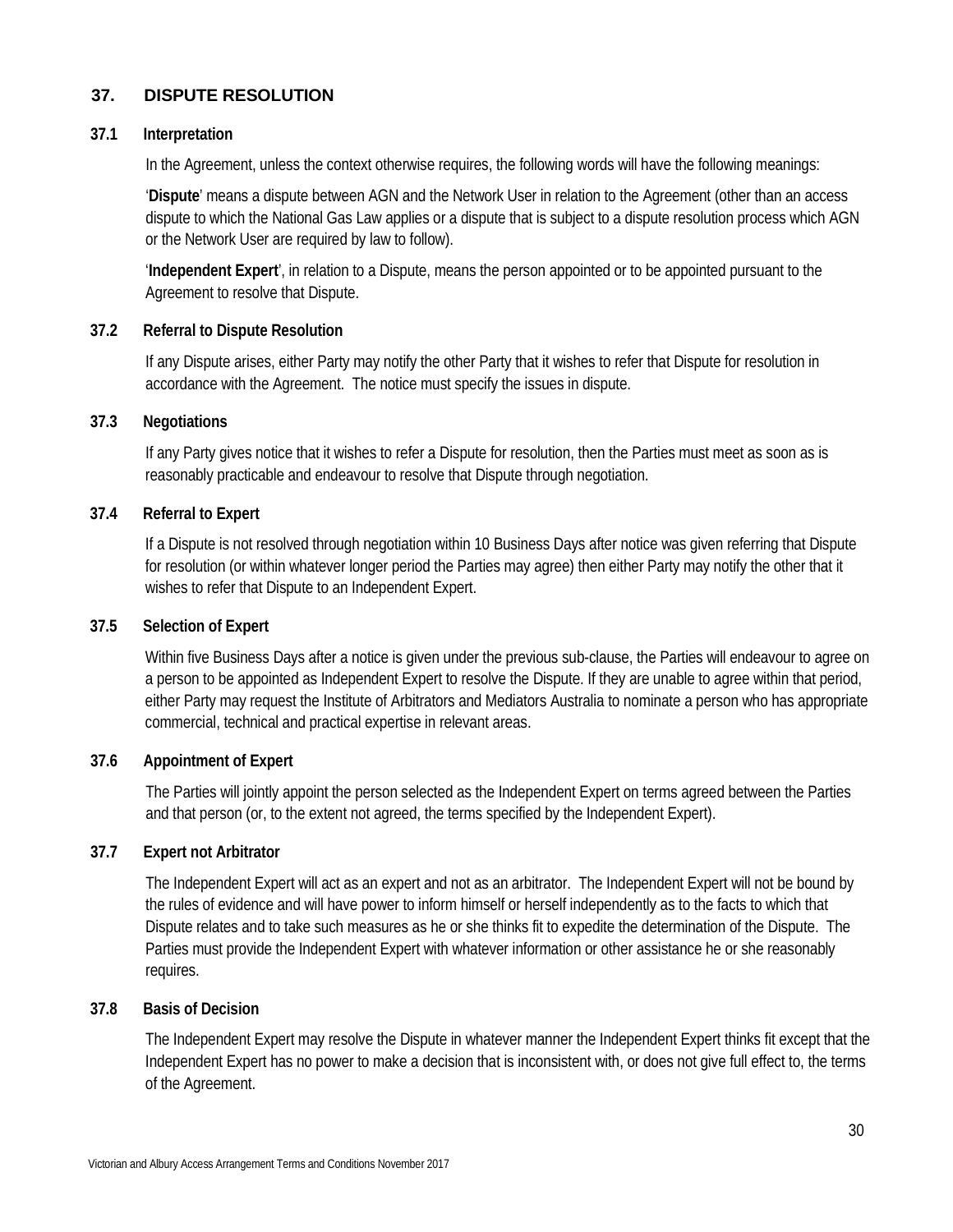## <span id="page-39-0"></span>**37.9 Decision Binding**

The Independent Expert must give the Parties a decision in writing as soon as is reasonably practicable and, in any event, within 20 Business Days after the Independent Expert was appointed (or within whatever longer period the Parties may agree). The decision must record the facts as determined by the Independent Expert and the reasons for that decision. The decision will be final and binding on the Parties unless the decision is beyond the power of the Independent Expert.

#### <span id="page-39-1"></span>**37.10 Costs of Expert**

AGN and the Network User will each pay one half of the costs of the Independent Expert unless the Independent Expert finds that either or both of them has acted unreasonably in relation to the Dispute, in which case AGN and the Network User will pay those costs in such proportions as the Independent Expert thinks fit having regard to the degree to which the Independent Expert considers they acted unreasonably.

## <span id="page-39-2"></span>**37.11 Legal Proceedings**

Neither Party may commence legal proceedings in any court in any jurisdiction in respect of any Dispute unless the Independent Expert has made a determination in relation to that Dispute or the Independent Expert has failed to make a determination, in relation to that Dispute, within the time required under the Agreement.

## <span id="page-39-3"></span>**37.12 Interlocutory Relief**

Sub-clause [37.11](#page-39-2) does not prevent a Party seeking or obtaining an interlocutory injunction from a court of competent jurisdiction.

#### <span id="page-39-4"></span>**37.13 Mediation**

The Parties may agree to refer a Dispute to mediation, in which case the Parties will select and appoint a person to act as a mediator and, with the assistance of that mediator, the Parties will endeavour to resolve the Dispute through mediation. The mediator's role is to assist the Parties negotiate a resolution of the Dispute. The mediator has no power to make any decision binding on any Party (unless that Party agrees to be bound by that decision).

#### <span id="page-39-5"></span>**37.14 Agreement Continues**

Each Party is entitled to exercise all of its rights, powers and remedies under the Agreement, and is obliged to perform and discharge all of its obligations and liabilities under the Agreement, notwithstanding the existence of a Dispute or the fact that a Dispute remains unresolved.

#### <span id="page-39-6"></span>**37.15 Survival**

This clause will survive the termination of the Agreement.

## <span id="page-39-8"></span><span id="page-39-7"></span>**38. NOTICES**

#### **38.1 Notices**

Unless otherwise specified or agreed or permitted or required by law, notice given by any Party under the Agreement will be given in writing and will be considered as having been given if delivered:

- (a) personally by being left at the address of the Party to whom the notice is given between the hours of 9:00am and 5:00pm on any Business Day;
- (b) by facsimile;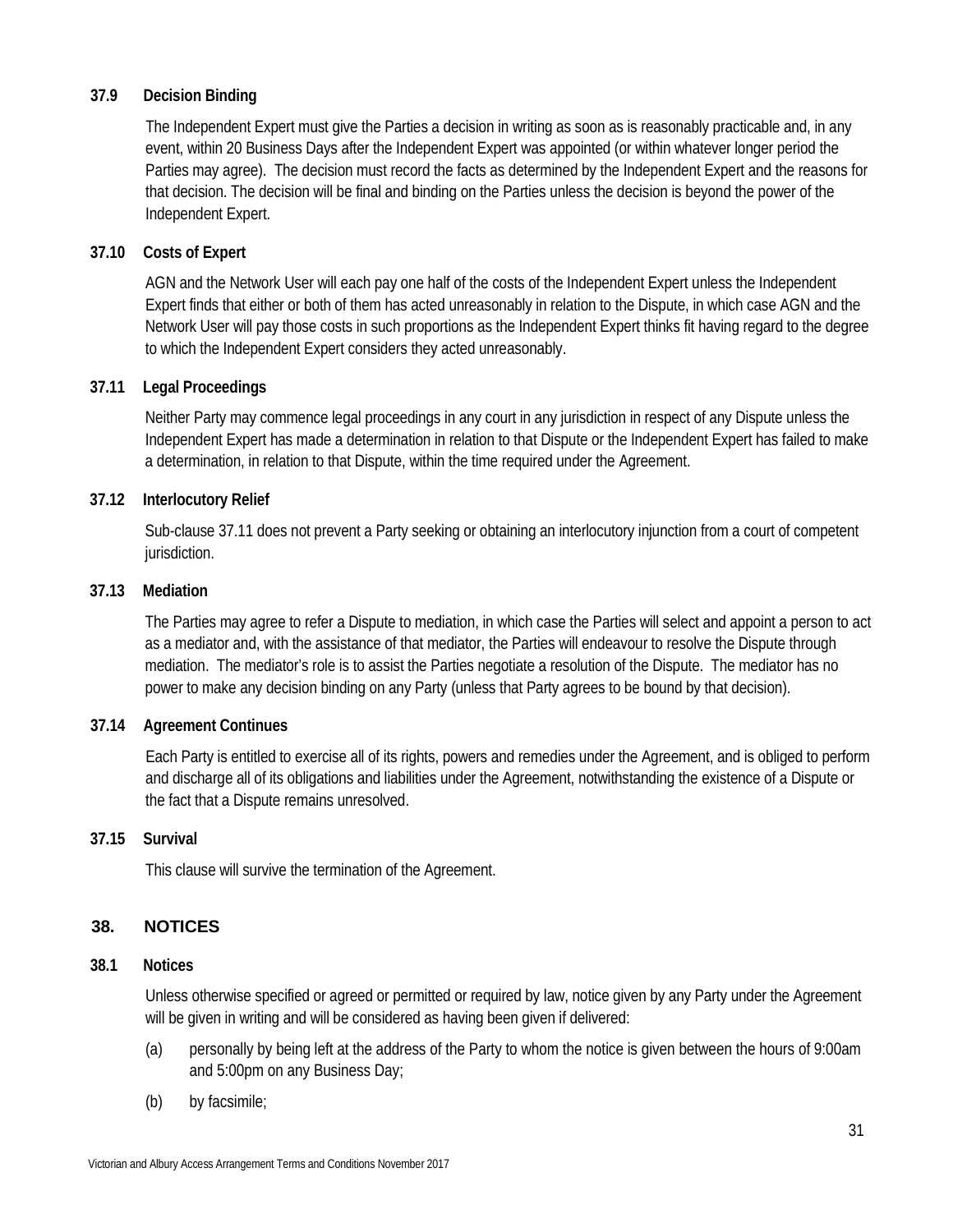- (c) by mail with all postage and charges prepaid to either the Network User or AGN (as the case may be) at the address for notices specified in the Agreement; or
- (d) by e-mail.

Any communications sent by facsimile will be deemed to have been received on the date of dispatch if a transmission report from the sending facsimile machine indicates that the facsimile was sent in its entirety to the facsimile number of the addressee. If a notice is sent by facsimile after 5pm in the place to which the notice is sent, then the notice will be deemed to be received on the next Business Day.

Any communications by mail will be deemed to have been received on the third Business Day following the date of mailing. Normal operating instructions may be made by telephone, e-mail or facsimile.

## <span id="page-40-0"></span>**38.2 Address for Notices**

Unless notified otherwise, the address for notices under the Agreement for the Network User is as specified in the Specific Terms and Conditions and for AGN is:

Australian Gas Networks Limited P.O. Box 6468 Halifax Street ADELAIDE SA 5000

Attention: Chief Operating Officer Telephone: (08) 8418 1111 Fax: (08) 8227 1511

## <span id="page-40-2"></span><span id="page-40-1"></span>**39. ASSIGNMENT**

## **39.1 Assignment**

Neither Party may transfer, assign or otherwise deal with any of its rights or obligations under the Agreement except in accordance with the Agreement or the Access Arrangement.

## <span id="page-40-3"></span>**39.2 Assignment by Network User**

The Network User must not assign any of its rights or obligations under this Agreement unless:

- (a) the Network User or the assignee has received the explicit informed consent to the registration of the assignee in AEMO's metering register as the FRO for each supply point that is the subject of the assignment;
- (b) a transfer request has been delivered to AEMO in relation to each supply point for which explicit informed consent has been obtained, specifying a prospective date for registration of the transfer;
- (c) AGN has received a transfer request notification in respect of the transfer request and AGN has not notified AEMO of any potential problem in respect of that transfer request;
- (d) the assignment takes effect at the same time as the assignee becomes registered under the Retail Market Procedures as the FRO for each supply point that is the subject of the assignment;
- (e) the prospective assignee has entered into an agreement with AGN under which the assignee agrees to be bound, from the time of the assignment, by the agreement between AGN and the assignor as if the assignee stood in the shoes of the assignor;
- (f) the prospective assignee meets the requirements of AGN's Network User Policy;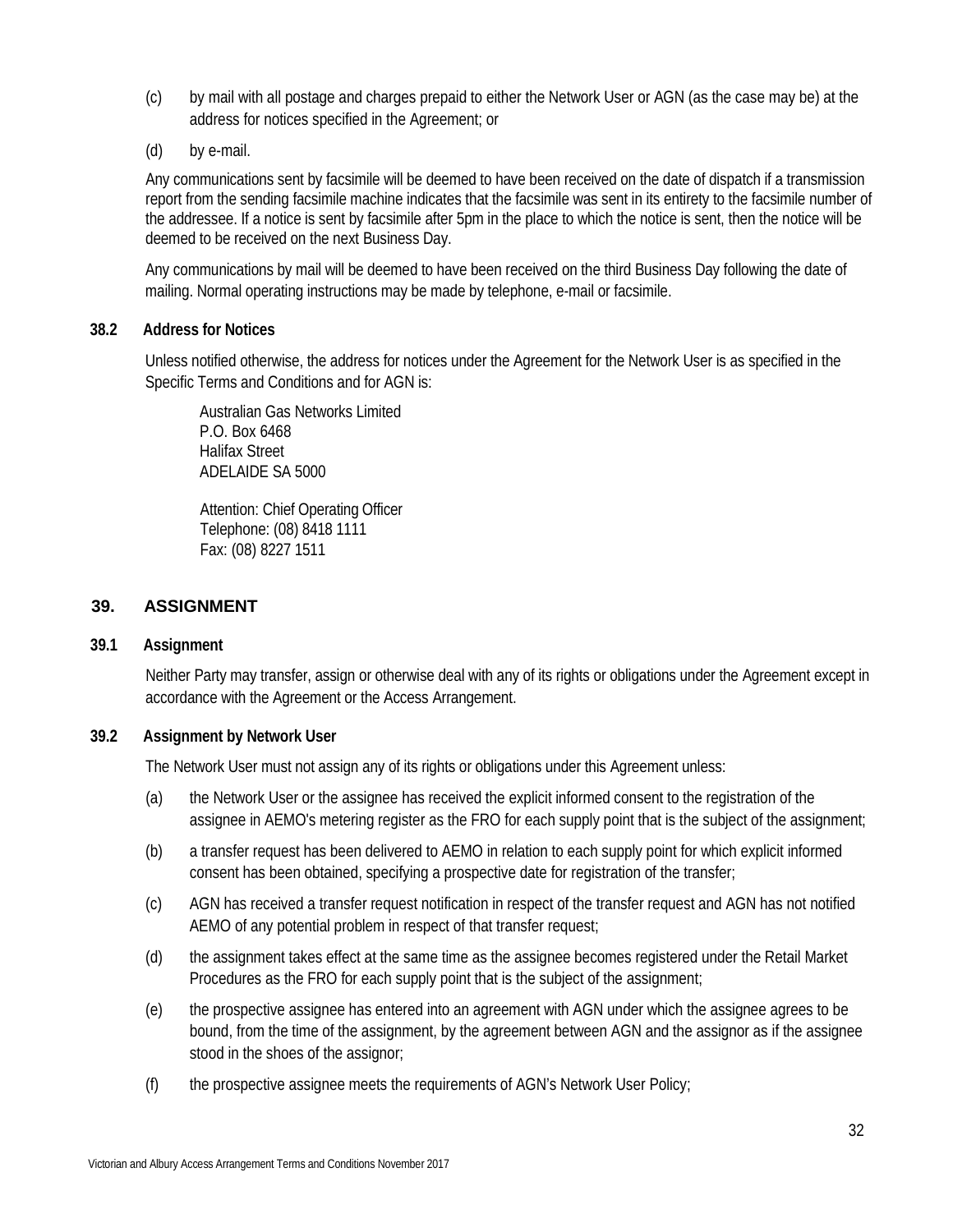- (g) the prospective assignee holds the requisite licences or authorisations to retail gas and is registered as a participant in the relevant gas markets;
- (h) the prospective assignee has provided AGN with the same credit support as AGN holds from the assignor for the charges payable by the assignee; and
- (i) AGN has given its consent to the assignment of rights and obligations to the assignee (with such consent not to be unreasonably withheld).

Wherever appropriate, terms used in this sub-clause have the meanings given to them in version 11 of the Retail Market Procedures.

## <span id="page-41-0"></span>**39.3 Assignment by AGN**

AGN may assign or transfer its rights or obligations under the Agreement to any person who purchases or acquires the Network or possession and control of the Network.

## <span id="page-41-1"></span>**39.4 Release from Obligations**

If AGN assigns or transfers its rights and obligations under the Agreement, AGN will be automatically released and discharged from its obligations and liabilities under and in relation to the Agreement to the extent that those obligations and liabilities are assumed by the person who purchases or acquires the Network or possession and control of the Network.

## <span id="page-41-2"></span>**39.5 Deed of Assumption**

For the purposes of sub-clause 39.4 a person will be taken to have assumed AGN's obligations and liabilities if that person executes a deed poll in favour of the Network User (whether alone or with any other person or persons) under which that person undertakes to perform and discharge those obligations.

#### <span id="page-41-3"></span>**39.6 Encumbrances**

AGN may mortgage, charge or otherwise encumber any of its rights or obligations under the Agreement in favour of any person.

## <span id="page-41-4"></span>**40. AMENDMENT OF AGREEMENT**

The Agreement may only be amended in writing executed by or on behalf of the Network User and AGN.

## <span id="page-41-6"></span><span id="page-41-5"></span>**41. MISCELLANEOUS PROVISIONS**

#### **41.1 Modification, Waivers and Forbearance**

No failure or delay by a party in exercising any right, power or privilege under the Agreement will operate as a waiver thereof nor will any single or partial exercise of any right, power or privilege preclude any further exercise thereof or the exercise of any other right, power or privilege.

No waiver by either party of any one or more defaults by the other party in the performance of the Agreement will operate or be construed as a waiver of any future default or defaults by the same party or the other party, whether of a like or of a different character.

No granting of time or other forbearance or indulgence by a party will in any way release, discharge or otherwise affect the liability of the other party under the Agreement.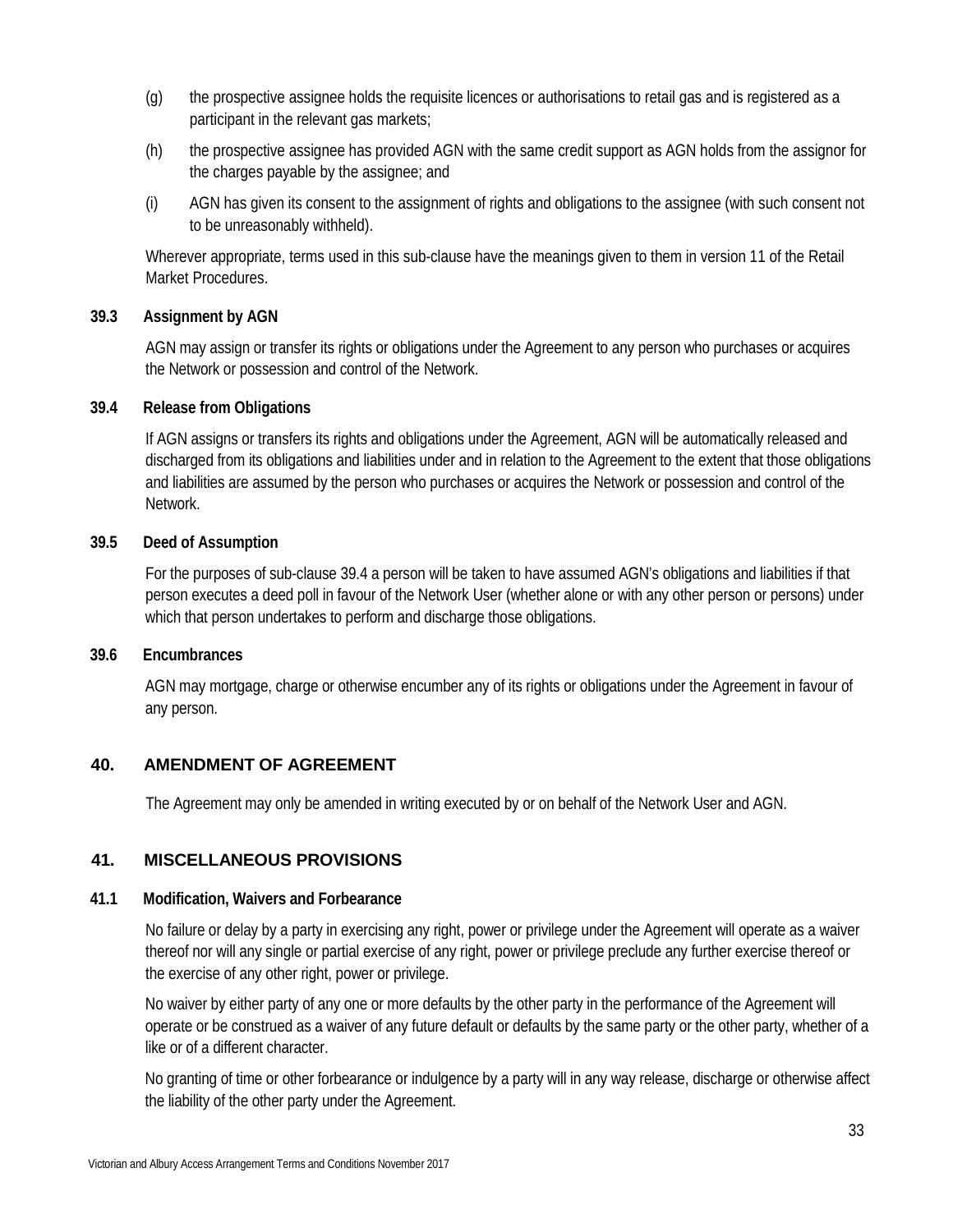#### <span id="page-42-0"></span>**41.2 Indemnities**

Each indemnity in the Agreement is a continuing indemnity which will survive the termination of the Agreement. It is not necessary to incur a loss, cost, expense or damage before enforcing any indemnity.

## <span id="page-42-1"></span>**41.3 Consents**

Where any consent or approval is required from either party under the Agreement, that party must not unreasonably withhold or delay that consent or approval. Each party may make any consent or approval subject to whatever conditions are reasonably necessary. If either party withholds its consent or approval, it must explain why consent or approval has been withheld. Any explanation is without prejudice.

## <span id="page-42-2"></span>**41.4 Governing Law**

The Agreement will be construed in accordance with the laws of the State in which the Network is located. AGN and the Network User submit to the jurisdiction of the courts of that State and agree to be bound by any decisions of those courts and any courts having jurisdiction to hear appeals from those courts.

## <span id="page-42-3"></span>**41.5 Severability**

If any provision of the Agreement is or becomes invalid, illegal or void, then the legality or validity or enforceability of any other provision of the Agreement will not be affected, and the illegal or invalid or void provision will be deemed to be deleted from the Agreement, to the same extent and effect as if it was never incorporated in the Agreement. All other provisions of the Agreement will continue in force, unless the deletion of the provision has substantially altered the commercial efficacy of the Agreement.

## <span id="page-42-4"></span>**41.6 No Benefit to Other Persons**

Neither AGN nor the Network User intends that the provisions of the Agreement are to benefit, or affect contractually, in any way any other person. No person, other than valid assignees, will have any right to enforce the terms of the Agreement against the Network User or AGN.

## <span id="page-42-5"></span>**41.7 Delegation**

AGN may from time to time appoint an agent or contractor to exercise some or all of AGN's rights under the Agreement for and on behalf of AGN (including, but without limitation, this right to delegate). AGN may also from time to time appoint an agent or contractor to perform some or all of AGN's obligations under the Agreement for and on behalf of AGN. The appointment by AGN of an agent or contractor will not relieve AGN from any liability in connection with the performance of its obligations under the Agreement.

#### <span id="page-42-6"></span>**41.8 Enforceability**

Each party represents that it has all necessary power and authority to enter into and perform its obligations under the Agreement and that the Agreement is binding on that party and enforceable against it in accordance with its terms.

## <span id="page-42-7"></span>**41.9 No Partnership**

Nothing in or arising out of the Agreement will constitute a partnership between the Network User and AGN or either of them for any purpose.

#### <span id="page-42-8"></span>**41.10 Costs**

Each party will bear its own costs in connection with the preparation, settlement, execution and delivery of the Agreement.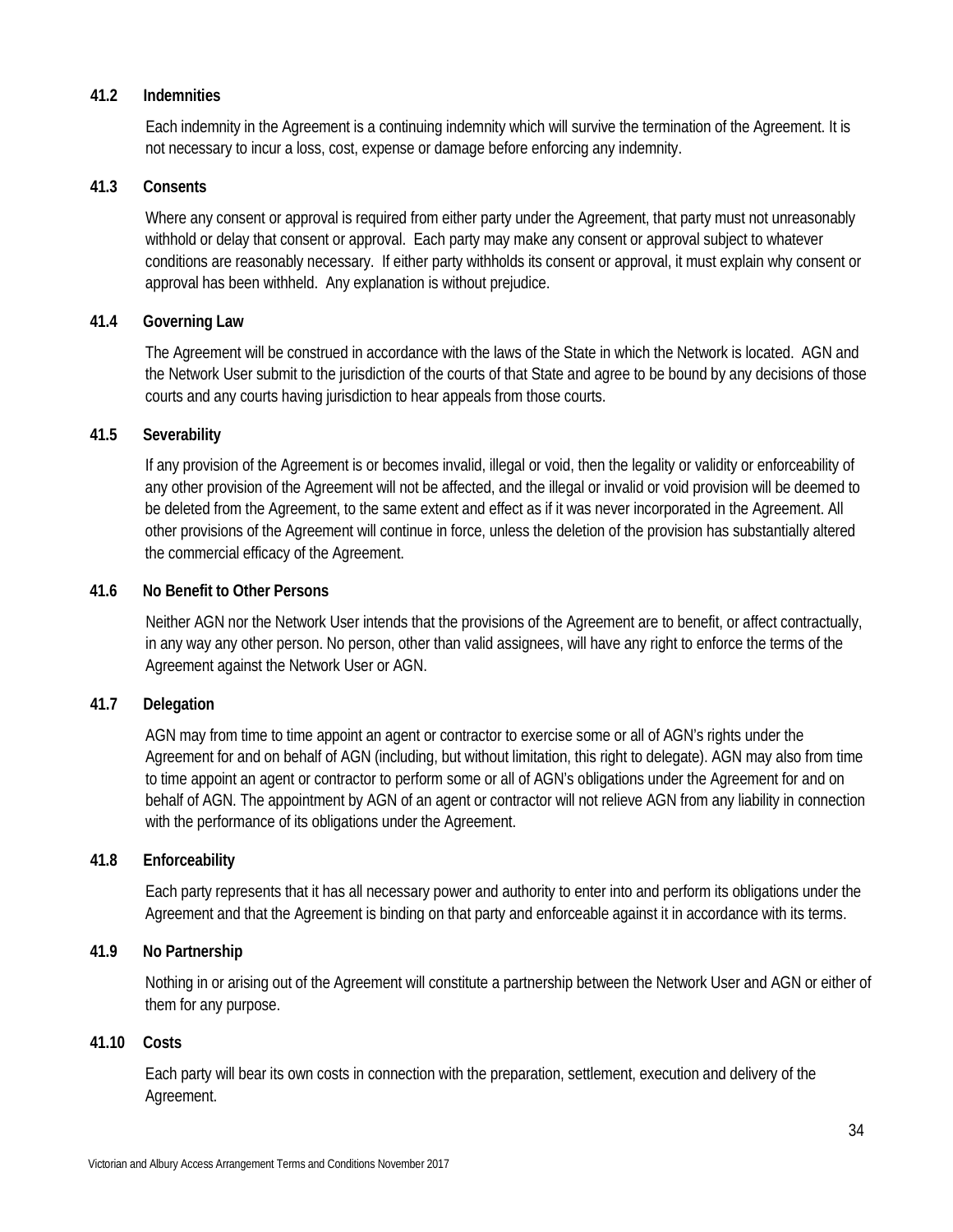## <span id="page-43-0"></span>**41.11 Stamp Duty**

The Network User will pay all stamp duty payable in any jurisdiction on or in respect of:

- (a) the Agreement;
- (b) any statement of charges, invoice or notice issued pursuant to the Agreement;
- (c) any easement, licence or other document required under sub-clause [35.7](#page-36-7) of the Agreement; and
- (d) any document which gives effect to a transfer or assignment by the Network User pursuant to sub-clause [39.2.](#page-40-3)

## <span id="page-43-1"></span>**41.12 Further Assurances**

The Network User will sign all such documents and do and procure to be done all such acts and things which AGN considers necessary or desirable from time to time to give full effect to the Agreement.

## <span id="page-43-3"></span><span id="page-43-2"></span>**42. INTERPRETATION**

#### **42.1 Interpretation**

In interpreting these terms and conditions or the Agreement, unless the context otherwise requires:

- (a) the singular includes the plural and vice versa;
- (b) a reference to an individual or to a person includes a corporation, firm, association, authority, trust, state or government and vice versa;
- (c) a reference to any gender includes a reference to each other gender;
- (d) a reference to Distribution Service Charges payable in respect of a Shared Customer includes a reference to Distribution Service Charges that accrue, in relation to a User DP, whilst the Network User is the FRO for that User DP under the Retail Market Procedures;
- (e) a reference to a Shared Customer's premises is a reference to any premises in respect of which a Shared Customer has a contract with a Gas Retailer for the purchase of Gas or for which the Shared Customer has a customer connection contract under the National Energy Retail Law, whether or not those premises are owned or occupied by the Shared Customer;
- (f) where any expression is defined in the Agreement, another part of speech or grammatical form of that expression has a corresponding meaning;
- (g) clause headings, sub-clause headings and footnotes are inserted for convenience only and do not affect the interpretation of the Agreement;
- (h) references to 'dollars' and '\$' are references to Australian dollars;
- (i) a reference to a law is a reference to the legislation and common law of any relevant jurisdiction;
- (j) a reference to any legislation includes a reference to subordinate legislation;
- (k) a reference to subordinate legislation includes a reference to any direction, rule, regulation, proclamation, code, notice, order or other instrument or document of any nature whatsoever issued pursuant to any legislation;
- (l) a reference to legislation (or any part of any legislation) includes that legislation (or part) as amended or replaced from time to time;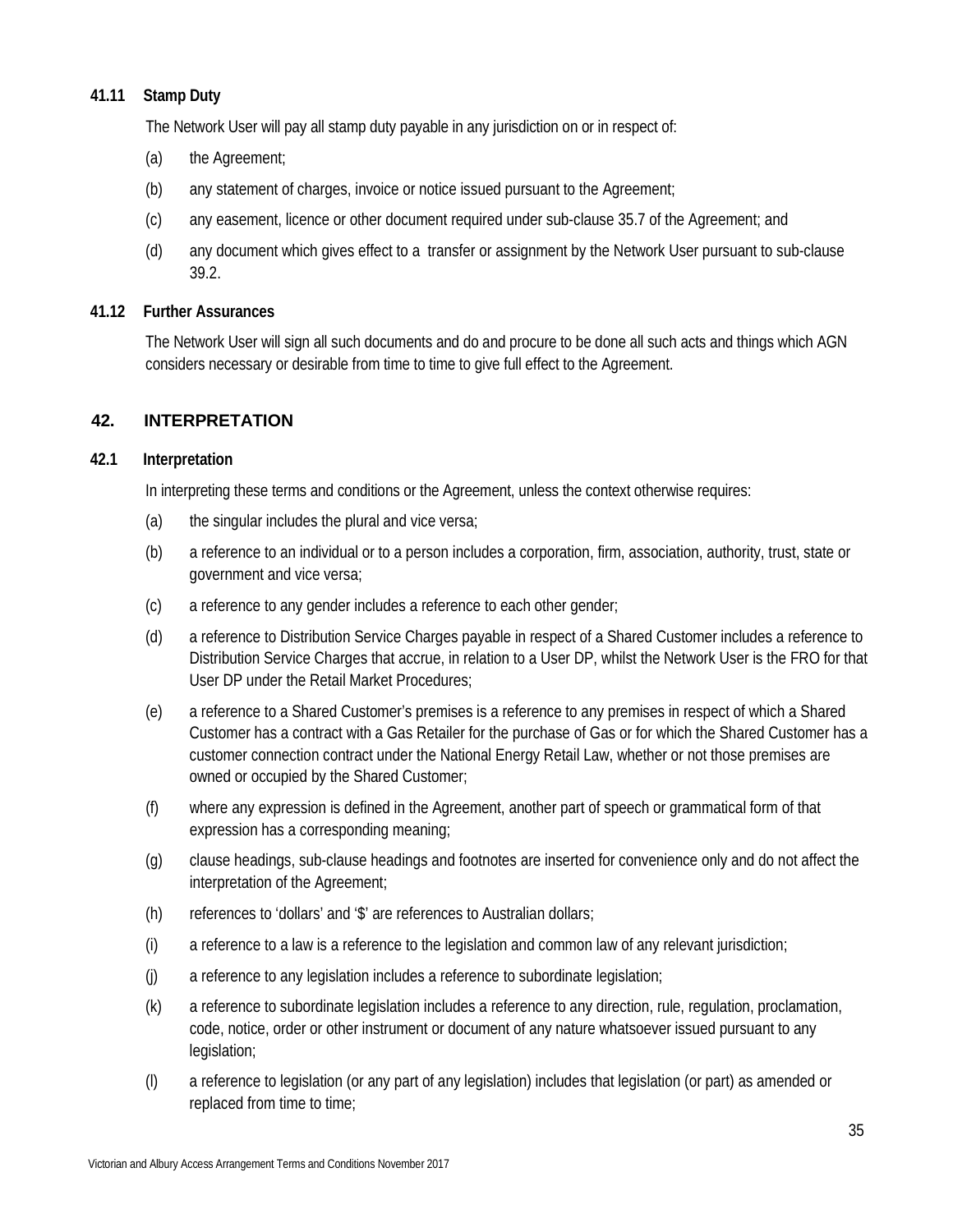- (m) a reference to paragraphs, sub-clauses, clauses and schedules is a reference to sections, paragraphs, subclauses, clauses and schedules of and to the Agreement;
- (n) a reference to any agreement (including the Agreement) or instrument includes that agreement or instrument as amended, novated, supplemented, varied or replaced from time to time;
- (o) a reference to a party to the Agreement or any other document or arrangement includes that party's executors, administrators, successors and permitted assigns; and
- (p) where two or more parties make a joint covenant, undertaking, representation or warranty, the same will be construed to refer to each and bind each of such parties jointly and each of them severally.

## <span id="page-44-0"></span>**42.2 Terminology**

Terminology used to describe units will, unless otherwise agreed, be in accordance with Australian Standard AS1000 'The International System of Units (SI System) and Its Application', the Commonwealth 'National Measurement Act 1960' and regulations thereunder, Australian Standard AS1376-1973 'Conversion Factors' and the Australian Gas Association publication 'Metric Units and Conversion Factors for Use in the Australian Gas Industry'.

## <span id="page-44-1"></span>**42.3 Contra Proferens**

In the interpretation of the Agreement, no presumption will be made against any party on the grounds that the Agreement or any provision of it was drafted by that party or its counsel.

## <span id="page-44-2"></span>**42.4 Entire Agreement**

The Agreement constitutes the entire agreement between the Network User and AGN in relation to its subject matter. It supersedes all prior agreements, representations and understandings (except that, where AGN and the Network User have agreed on terms in relation to a single specific User Delivery Point, those terms will continue to apply to the extent that they are inconsistent with the Agreement, unless stated otherwise). All implied warranties, terms and conditions are excluded to the extent permitted by law.

## <span id="page-44-3"></span>**43. GOODS AND SERVICES TAX**

## <span id="page-44-4"></span>**43.1 GST included in price**

Notwithstanding anything to the contrary, any amount payable to AGN by the Network User in accordance with this section shall form part of the *price* payable by the Network User in respect of a *taxable supply* made to the Network User.

## <span id="page-44-5"></span>**43.2 GST in respect of Taxable Supply**

- (a) Where any *supply* by one party ("**the Supplier**") to another party ("**the Recipient**") under or in connection with the Agreement is a *taxable supply*, the Recipient must pay the Supplier any *GST* which is payable by the Supplier or, if the Supplier is a member of a *GST group*, by the *representative member* of that *GST group* on the *taxable supply*.
- (b) The *GST* on a *taxable supply* is the amount ascertained by multiplying the amount that would otherwise be payable under this Agreement in respect of the *taxable supply* if the *GST* payable were nil, by the prevailing rate of *GST* for that *taxable supply*.
- (c) The Recipient must pay the Supplier the *GST* on a *taxable supply* at the same time and in the same manner as the Recipient is required to pay any other amount to the Supplier in respect of that *taxable supply*. If no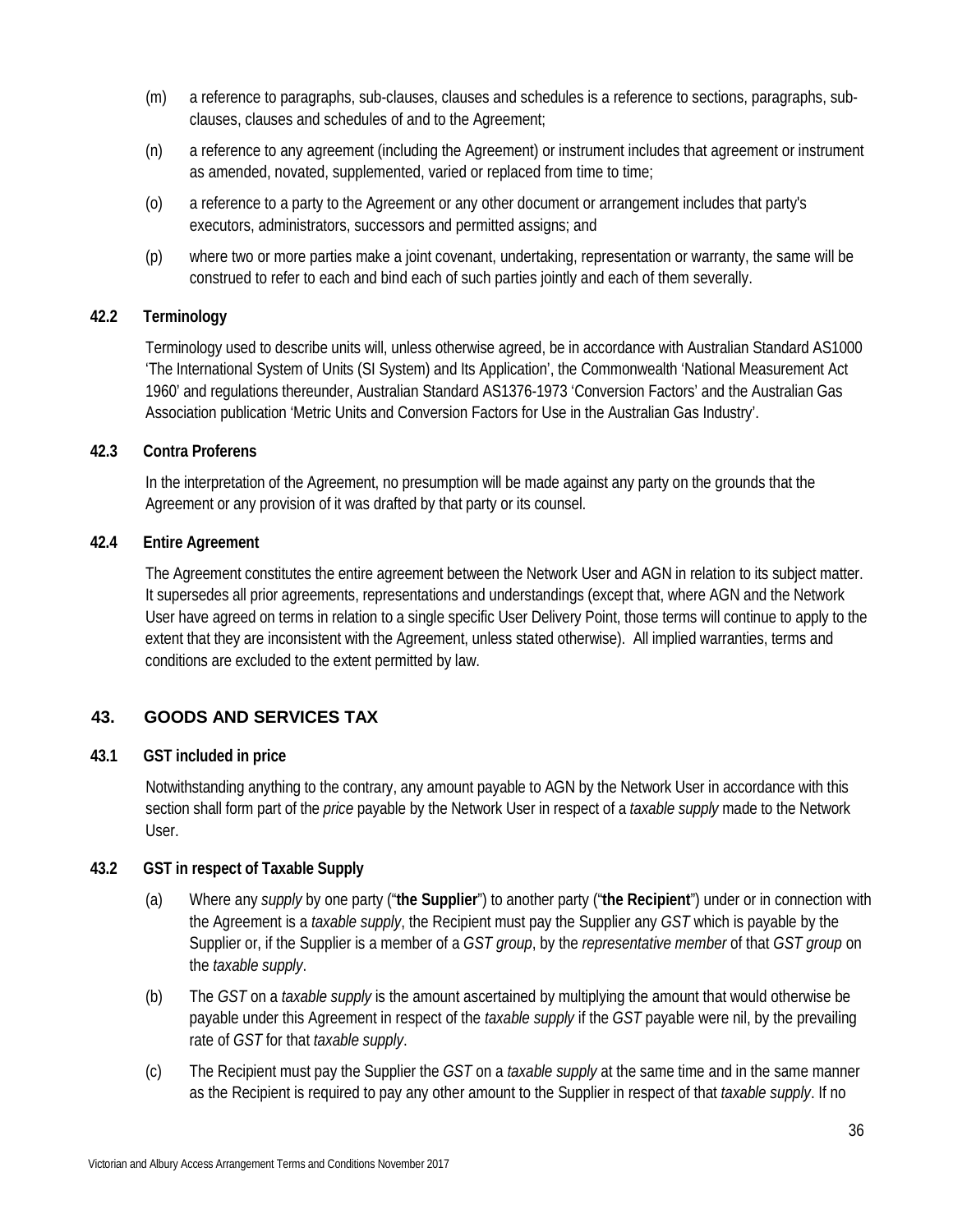other amount is payable by the Recipient to the Supplier in respect of that *taxable supply*, the Recipient must pay the Supplier the *GST* on that *taxable supply* within 10 business days of the receipt by the Recipient of a valid tax invoice from the Supplier or, if the Supplier is a member of a *GST group*, from either the Supplier or the *representative member* of that *GST group*.

(d) The Recipient must pay the *GST* on a *taxable supply* in full.

## <span id="page-45-0"></span>**43.3 Adjustments**

- (a) If an *adjustment event* has occurred in respect of a *supply* made pursuant to or in connection with the Agreement, the party that becomes aware of the *adjustment event* agrees to notify each other party on becoming aware of the *adjustment event*, and the parties agree to take whatever steps are necessary and to make whatever adjustments are required to ensure that any *GST* or additional *GST* on that *supply* or any refund of any *GST* (or part thereof) is paid as soon as is practicable but no later than 14 days after that notice is given.
- (b) If required by law, the Supplier will issue to the Recipient an *adjustment note* in respect of a *supply* that is subject to an *adjustment event* covered by paragraph (a) of this sub-clause. An *adjustment note* required by that paragraph will be issued no later than 14 days after the Supplier becomes aware of the *adjustment event*.

## <span id="page-45-1"></span>**43.4 Definitions**

In this section, all italicised terms except for *adjustment event* shall have the same meaning as they have from time to time in the GST Act.

In this section, "**adjustment event**" means an *adjustment event* for the purposes of the *GST Act* and includes any matter or thing that arises out of any error, any decision of any court in relation to the *GST Act* or a related Act, any ruling issued by the Commissioner of Taxation, any audit finding of the Commissioner of Taxation in respect of the tax affairs of the Supplier or the Recipient (or any related entity of the Supplier or the Recipient) or the settlement of any dispute (including a dispute with the Commissioner of Taxation).

In this section, a reference to the *GST Act* is a reference to the *A New Tax System (Goods and Services Tax) Act 1999*.

## <span id="page-45-2"></span>**43.5 Reimbursements**

If a party reimburses the other party for or in respect of any *creditable acquisition* or *creditable importation* made by that other party, the amount reimbursed shall be net of any *input tax credit* that relates to that *creditable acquisition* or *creditable importation* (as the case may be). If a party reimburses the other party for or in respect of any *acquisition* that is not a *creditable acquisition* or for an *importation* that is a *taxable importation* but is not a *creditable importation* made by the other party, the amount to be reimbursed shall include any amount that relates to that *acquisition* or *importation* (as the case may be) which that other party (or, if that other party is a member of a *GST group*, the *representative member* of that *GST group*) is not entitled to claim as an *input tax credit*.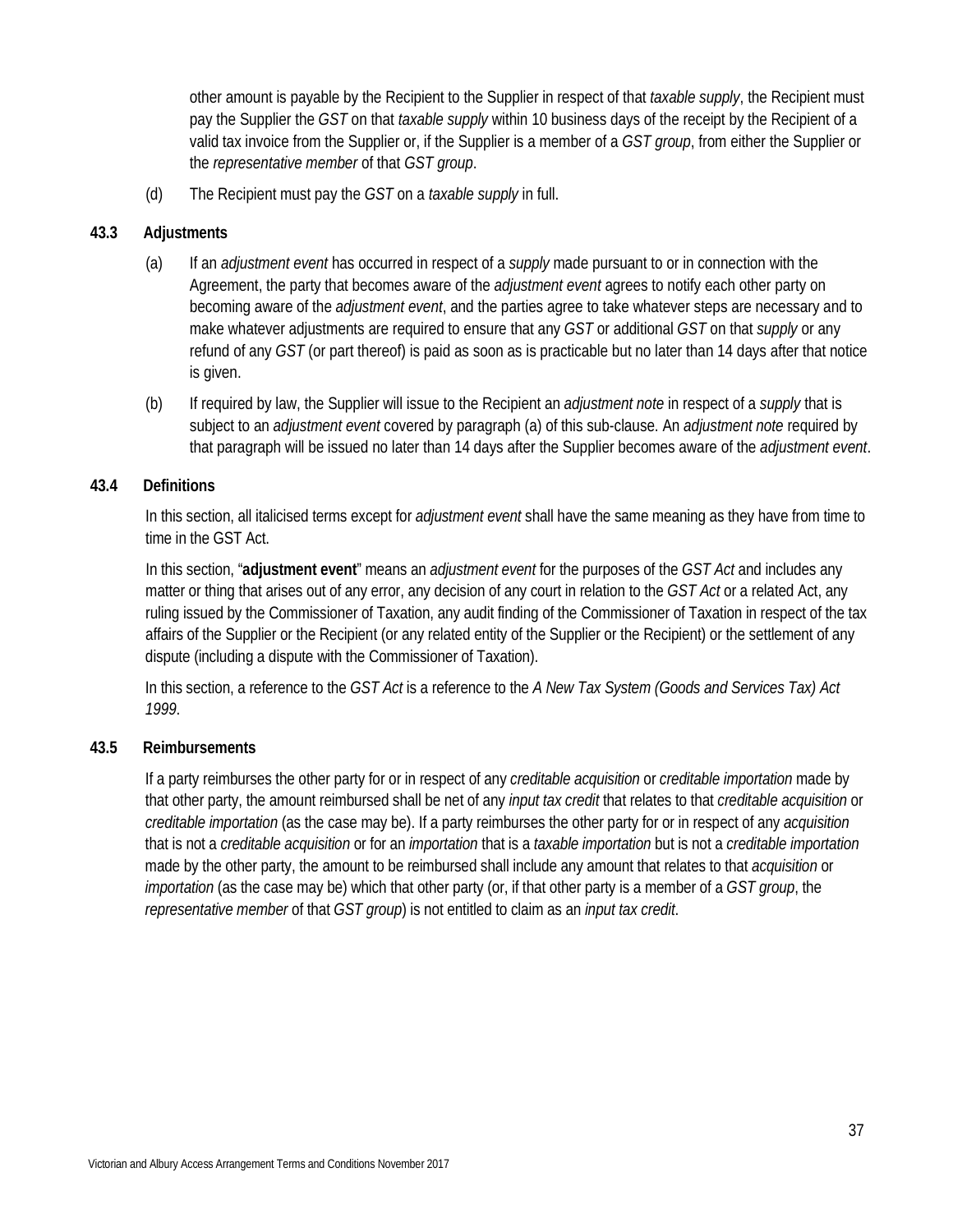## **Appendix 1**

## **Receipt Point Pressures**

(refer clause 13)

<span id="page-46-0"></span>

|                                                 |                                                   | <b>Pressure Range</b> |                   |  |
|-------------------------------------------------|---------------------------------------------------|-----------------------|-------------------|--|
| Meter Ref.<br><b>Receipt (Connection) Point</b> |                                                   | Minimum<br>(kPag)     | Maximum<br>(kPag) |  |
| M002                                            | Dandenong Terminal Station - Peninsula            | 2,650                 | 2,760             |  |
| M011                                            | Melbourne (TP/TP & HP/MP recording)               | 1,700                 |                   |  |
| M014                                            | West Melbourne - North Melbourne (450 TP, 300 HP) | 1,700                 | 2,760             |  |
| M033                                            | Healesville                                       | 3,000                 |                   |  |
| M035                                            | Lyndhurst                                         | 1,400                 |                   |  |
| M036                                            | Cranbourne (West)                                 | 1,400                 |                   |  |
| M037                                            | Cranbourne (East)                                 | 1,400                 |                   |  |
| M038                                            | Clyde North                                       | 1,200                 |                   |  |
| M040                                            | Pakenham South (with M041 load)                   | 1,400                 |                   |  |
| M042                                            | Hampton Park                                      | 3,000                 |                   |  |
| M043                                            | Narre Warren                                      | 3,000                 |                   |  |
| M044                                            | Berwick (with M039 load)                          | 3,000                 |                   |  |
| M055                                            | Benalla                                           | 2,400                 |                   |  |
| M056                                            | Monsbent                                          | 2,400                 |                   |  |
| M058                                            | <b>Broadford</b>                                  | 2,400                 |                   |  |
| M060                                            | Churchill                                         | 1,200                 |                   |  |
| M062                                            | Drouin (South)                                    | 1,400                 |                   |  |
| M063                                            | Echuca                                            | 1,200                 | 6,900             |  |
| M064                                            | Euroa                                             | 2,400                 |                   |  |
| M066                                            | Kilmore                                           | 3,000                 |                   |  |
| M067                                            | Kyabram                                           | 1,200                 |                   |  |
| M070                                            | Longwarry                                         | 1,200                 |                   |  |
| M071                                            | Morwell (Firmins Lane)                            | 3,000                 |                   |  |
| M074                                            | Merrigum                                          | 1,200                 |                   |  |
| M075                                            | Moe                                               | 1,400                 |                   |  |
| M076                                            | Morwell                                           | 2,650                 | 2,760             |  |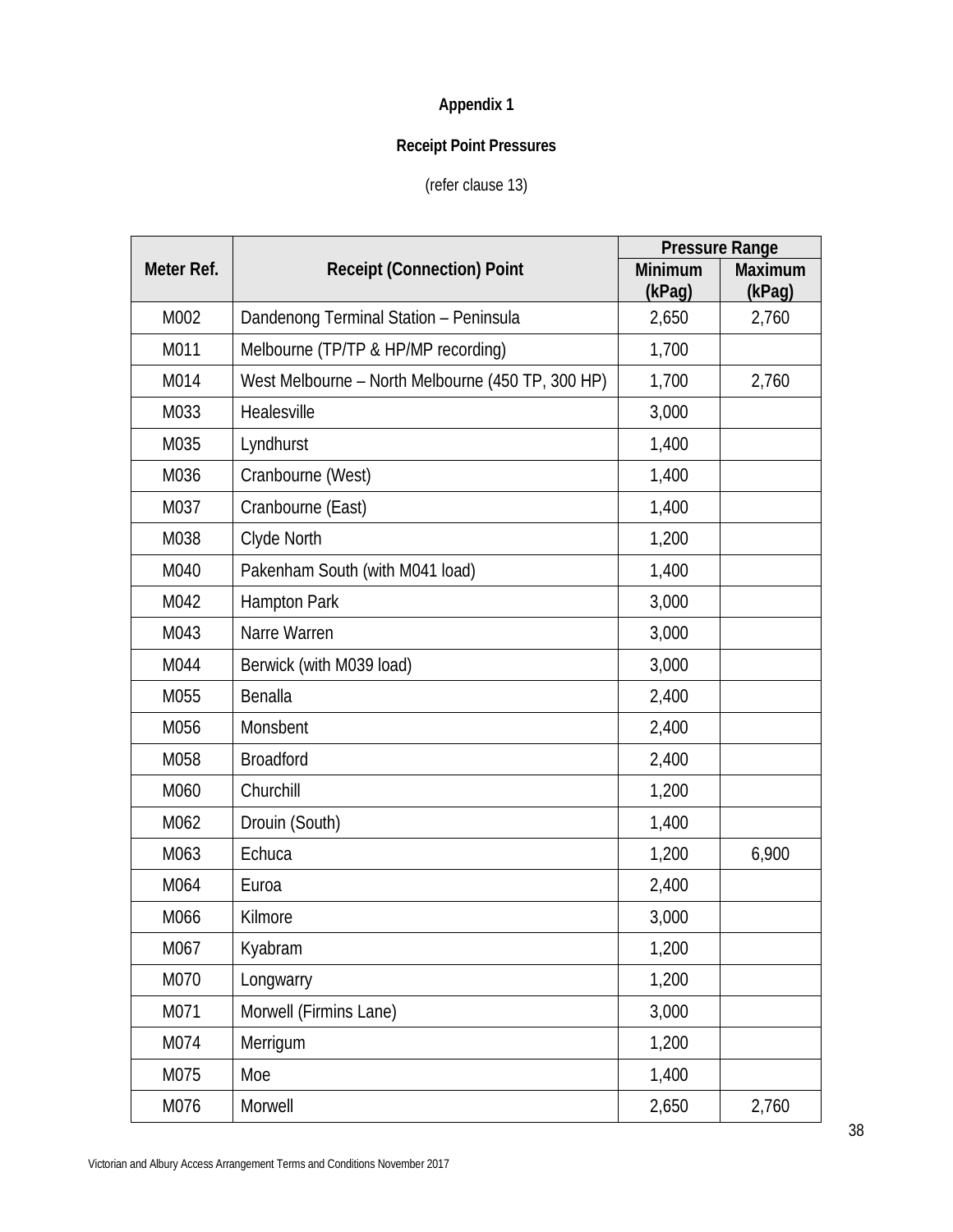| Meter Ref. | <b>Receipt (Connection) Point</b> | <b>Pressure Range</b> |         |  |
|------------|-----------------------------------|-----------------------|---------|--|
|            |                                   | Minimum               | Maximum |  |
| M077       | Seymour (Tallarook)               | (kPag)<br>2,400       | (kPag)  |  |
| M078       | Rosedale                          | 4,500                 |         |  |
| M079       | Sale                              | 4,800                 | 6,900   |  |
| M080       | Seymour                           | 2,400                 |         |  |
| M081       | Shepparton                        | 2,400                 | 6,900   |  |
| M082       | Tatura                            | 1,200                 |         |  |
| M083       | Tongala                           | 1,200                 |         |  |
| M084       | Trafalgar                         | 1,200                 |         |  |
| M085       | Traralgon                         | 4,500                 |         |  |
| M087       | Wallan                            | 3,000                 |         |  |
| M088       | Wangaratta                        | 2,400                 |         |  |
| M089       | Wangaratta East                   | 2,400                 |         |  |
| M090       | Warragul                          | 1,400                 |         |  |
| M091       | Wodonga                           | 2,400                 | 7,400   |  |
| M092       | Yarragon                          | 1,200                 |         |  |
| M098       | Darnum                            | 1,400                 |         |  |
| M100       | Chiltern                          | 2,400                 |         |  |
| M111       | Rutherglen                        | 2,400                 |         |  |
| M112       | Yarrawonga                        | 1,200                 |         |  |
| M113       | Cobram                            | 1,200                 |         |  |
| M114       | Koonoomoo                         | 1,200                 | 6,900   |  |
| M115       | Keon Park East                    | 2,200                 | 2,760   |  |
| M117       | Craigieburn                       |                       |         |  |
| M118       | Epping                            | 2,200                 |         |  |
| M119       | Templestowe                       |                       |         |  |
| M120       | North Melbourne                   |                       |         |  |
| M125       | Mernda (Laurimar Park)            | 3,000                 |         |  |
| M142       | Whittlesea (Plenty Road - Mernda) | 2,800                 |         |  |
| M157       | Officer                           | 1,400                 |         |  |
| M158       | Beveridge                         | 3,000                 |         |  |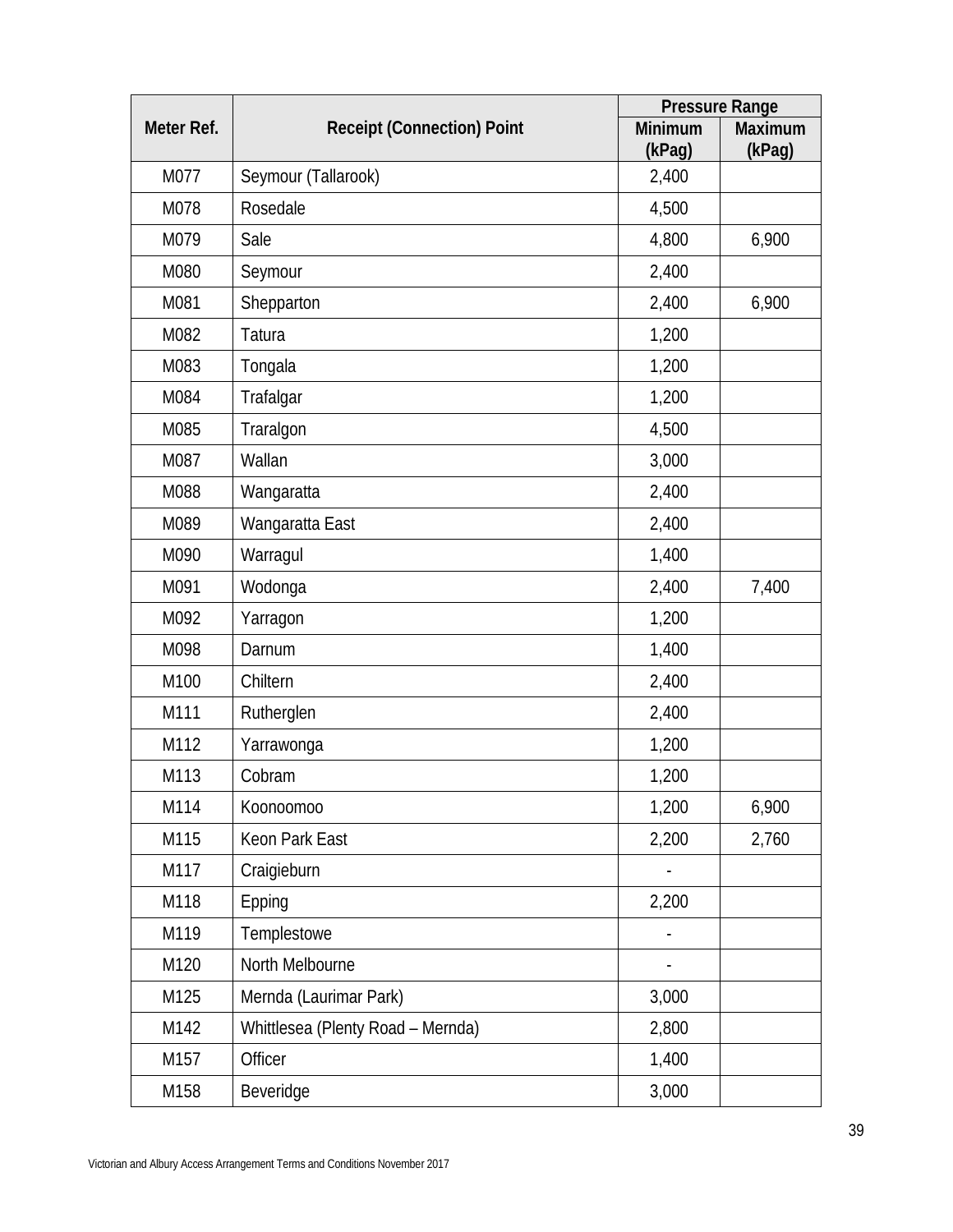|                  | <b>Receipt (Connection) Point</b> | <b>Pressure Range</b>    |                          |
|------------------|-----------------------------------|--------------------------|--------------------------|
| Meter Ref.       |                                   | <b>Minimum</b><br>(kPag) | <b>Maximum</b><br>(kPag) |
| M <sub>167</sub> | <b>Traralgon North</b>            | 4,500                    |                          |
| M168             | Donnybrook                        | 3,000                    |                          |
| M173             | Pakenham North                    | 3,000                    |                          |
| M174             | <b>Heathcote Junction</b>         | 3,000                    |                          |
| MR <sub>03</sub> | Bairnsdale                        |                          |                          |